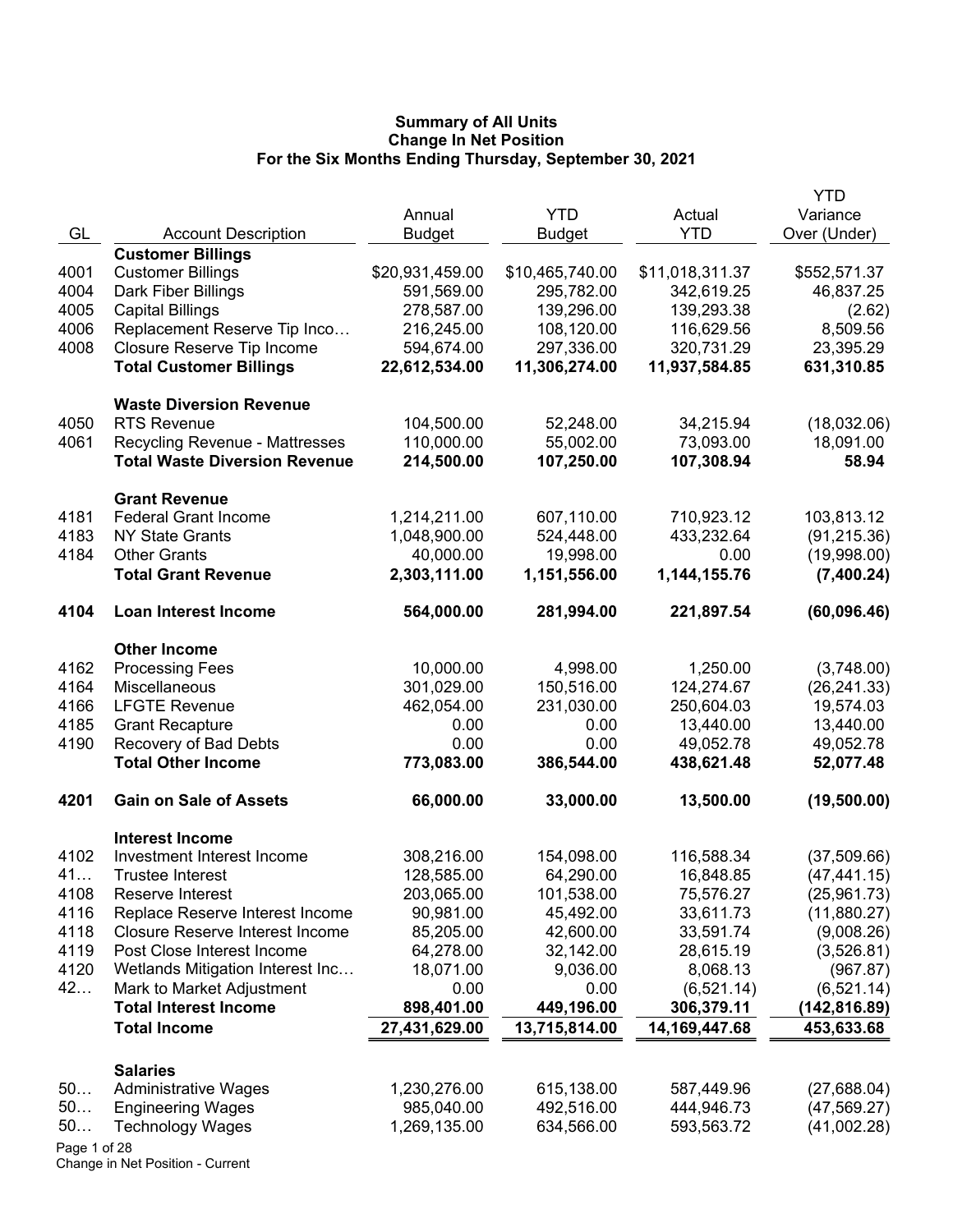|      |                                           |               |               |              | <b>YTD</b>    |
|------|-------------------------------------------|---------------|---------------|--------------|---------------|
|      |                                           | Annual        | <b>YTD</b>    | Actual       | Variance      |
| GL   | <b>Account Description</b>                | <b>Budget</b> | <b>Budget</b> | <b>YTD</b>   | Over (Under)  |
| 50   | <b>Regional Development Wages</b>         | 347,175.00    | 173,586.00    | 158,307.89   | (15, 278.11)  |
| 50   | <b>MMF Wages</b>                          | 1,461,066.00  | 730,536.00    | 630,724.04   | (99, 811.96)  |
| 50   | <b>WQ Wages</b>                           | 1,040,560.00  | 520,278.00    | 503,289.44   | (16,988.56)   |
| 50   | Overtime Wages                            | 167,174.00    | 83,586.00     | 74,882.85    | (8,703.15)    |
| 5005 | On-Call Stipend                           | 25,800.00     | 12,900.00     | 11,700.00    | (1,200.00)    |
|      | <b>Total Salaries</b>                     | 6,526,226.00  | 3,263,106.00  | 3,004,864.63 | (258, 241.37) |
|      |                                           |               |               |              |               |
|      | <b>Fringe Benefits</b>                    |               |               |              |               |
| 50   | <b>FICA Expense</b>                       | 435,260.00    | 217,632.00    | 219,706.90   | 2,074.90      |
| 50   | <b>Pension Expense</b>                    | 912,840.00    | 456,426.00    | 446,216.17   | (10, 209.83)  |
| 50   | Health Insurance                          | 845,715.00    | 422,862.00    | 386,942.29   | (35, 919.71)  |
| 50   | Retiree Health Insurance                  | 85,343.00     | 42,672.00     | 41,043.53    | (1,628.47)    |
| 50   | <b>Workers Comp</b>                       | 201,553.00    | 100,776.00    | 96,590.10    | (4, 185.90)   |
| 50   | <b>Disability Insurance</b>               | 16,778.00     | 8,388.00      | 8,388.53     | 0.53          |
| 5036 | Unemployment                              | 10,000.00     | 4,998.00      | 0.00         | (4,998.00)    |
| 50   | Post Retire Overhead                      | 476,650.00    | 238,332.00    | 226,996.29   | (11, 335.71)  |
| 5051 | <b>Benefit Admin. Fees</b>                | 13,730.00     | 6,864.00      | 4,941.70     | (1,922.30)    |
| 5054 | <b>Employee Physicals &amp; Screening</b> | 16,287.00     | 8,151.96      | 7,591.40     | (560.56)      |
|      | <b>Total Fringe Benefits</b>              | 3,014,156.00  | 1,507,101.96  | 1,438,416.91 | (68, 685.05)  |
|      |                                           |               |               |              |               |
|      | <b>Operations &amp; Maintenance</b>       |               |               |              |               |
| 5062 | Third Party Temporary - O&M               | 21,000.00     | 10,499.94     | 0.00         | (10, 499.94)  |
| 5133 | Equipment Maintenance Contr               | 340,194.00    | 170,100.00    | 140,330.10   | (29,769.90)   |
| 5134 | <b>Maintenance Contracts</b>              | 158,520.00    | 79,260.00     | 44,415.79    | (34, 844.21)  |
| 5135 | <b>Underground Locating</b>               | 70,000.00     | 34,998.00     | 27,435.40    | (7, 562.60)   |
| 5403 | <b>Safety Equipment &amp; Supplies</b>    | 35,146.00     | 17,575.98     | 13,746.98    | (3,829.00)    |
| 5702 | Large Parts                               | 115,643.34    | 57,821.70     | 60,071.80    | 2,250.10      |
| 5703 | <b>Small Equipment</b>                    | 21,000.00     | 10,500.00     | 1,503.50     | (8,996.50)    |
| 5704 | <b>O&amp;M Supplies</b>                   | 25,000.00     | 12,504.00     | 9,384.90     | (3, 119.10)   |
| 5706 | Shop Tools                                | 11,700.00     | 5,851.98      | 1,473.09     | (4,378.89)    |
| 5708 | Fuels                                     | 250,000.00    | 124,998.00    | 150,489.03   | 25,491.03     |
| 5710 | Lubricants                                | 20,000.00     | 10,002.00     | 4,731.27     | (5,270.73)    |
| 5712 | Purchased Maintenance & Repair            | 135,000.00    | 67,500.00     | 33,970.13    | (33, 529.87)  |
| 5716 | <b>Equipment Rental</b>                   | 15,000.00     | 7,500.00      | 10,933.34    | 3,433.34      |
| 5718 | <b>l</b> <i>I</i> res                     | 20,000.00     | 10,002.00     | 5,468.30     | (4,533.70)    |
| 5720 | <b>Offnet Circuit Lease</b>               | 677,772.00    | 338,886.00    | 322,961.48   | (15, 924.52)  |
| 5770 | Other Tool, Equip & O&M                   | 11,500.00     | 5,754.00      | 2,288.06     | (3,465.94)    |
| 5815 | Chemicals                                 | 73,000.00     | 36,504.00     | 36,585.80    | 81.80         |
| 5818 | Leachate System Expense                   | 15,000.00     | 7,500.00      | 14,775.50    | 7,275.50      |
| 5820 | <b>LFG Maintenance</b>                    | 69,156.00     | 34,578.00     | 2,688.56     | (31, 889.44)  |
| 5830 | Collo Expense                             | 171,720.00    | 85,860.00     | 67,470.05    | (18, 389.95)  |
| 5834 | Permitting                                | 6,000.00      | 3,000.00      | 4,622.99     | 1,622.99      |
| 5835 | <b>NYS DOT Fee</b>                        | 10,000.00     | 4,998.00      | 0.00         | (4,998.00)    |
| 5836 | Pole Attachment Fees                      | 310,643.00    | 155,322.00    | 71,159.82    | (84, 162.18)  |
| 5838 | <b>Conduit Lease</b>                      | 22,195.00     | 11,100.00     | 9,847.94     | (1,252.06)    |
| 5870 | <b>Natural Habitat Enhancements</b>       | 50,000.00     | 25,002.00     | 32,613.80    | 7,611.80      |
| 5902 | Lab Fees                                  | 8,600.00      | 4,302.00      | 3,335.00     | (967.00)      |
|      |                                           |               |               |              |               |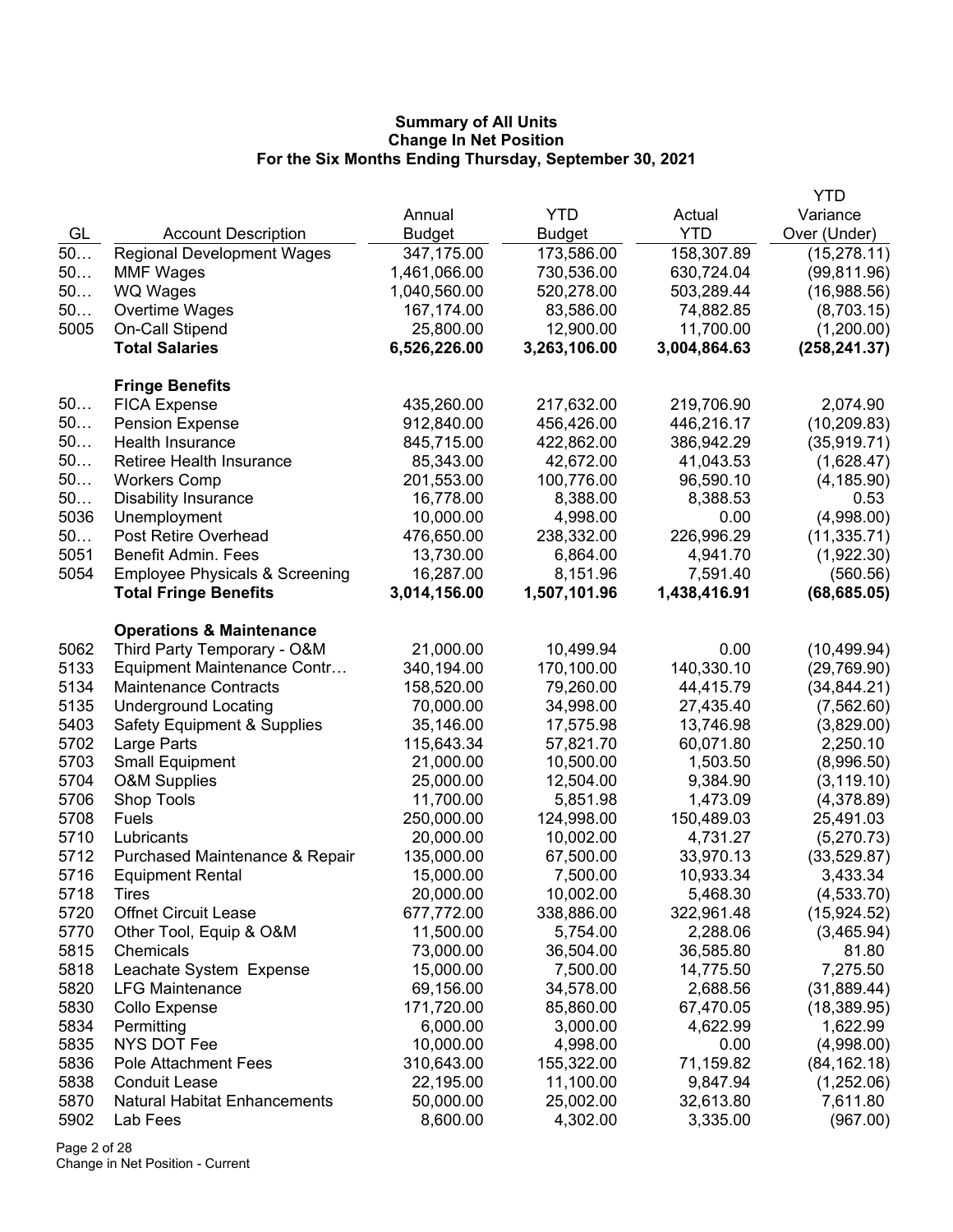|      |                                       |               |               |              | <b>YTD</b>    |
|------|---------------------------------------|---------------|---------------|--------------|---------------|
|      |                                       | Annual        | <b>YTD</b>    | Actual       | Variance      |
| GL   | <b>Account Description</b>            | <b>Budget</b> | <b>Budget</b> | <b>YTD</b>   | Over (Under)  |
| 5904 | <b>SCADA</b>                          | 19,550.00     | 9,774.00      | 722.90       | (9,051.10)    |
| 5932 | <b>Monitoring &amp; Testing</b>       | 161,904.00    | 80,950.02     | 54,346.25    | (26,603.77)   |
| 6008 | <b>Contract Hauling</b>               | 20,000.00     | 9,999.96      | 0.00         | (9,999.96)    |
| 6010 | <b>Cape Vincent Reserve</b>           | 700.00        | 348.00        | 700.00       | 352.00        |
| 6110 | Marketing                             | 5,000.00      | 2,502.00      | 0.00         | (2,502.00)    |
| 8090 | <b>Purchases for Resale</b>           | 95,500.00     | 47,748.00     | 32,534.44    | (15, 213.56)  |
|      | Total O & M                           | 2,966,443.34  | 1,483,241.58  | 1,160,606.22 | (322, 635.36) |
|      | <b>Recycling Transfer Station</b>     |               |               |              |               |
| 50   | <b>Material Reprocessing Wages</b>    | 235,603.00    | 117,804.00    | 97,179.13    | (20, 624.87)  |
| $50$ | <b>Material Reprocessing OT</b>       | 6,419.00      | 3,210.00      | 4,687.02     | 1,477.02      |
| 50   | <b>FICA Expense</b>                   | 16,273.00     | 8,136.00      | 7,099.24     | (1,036.76)    |
| 50   | <b>Pension Expense</b>                | 32,531.00     | 16,266.00     | 12,301.19    | (3,964.81)    |
| 50   | Health Insurance                      |               |               |              |               |
| 50   | <b>Workers Comp</b>                   | 29,297.00     | 14,646.00     | 10,212.54    | (4,433.46)    |
| 50   |                                       | 18,663.00     | 9,330.00      | 8,375.35     | (954.65)      |
| 50   | <b>Disability Insurance</b>           | 893.00        | 444.00        | 0.00         | (444.00)      |
|      | Post Retire Overhead                  | 25,944.00     | 12,972.00     | 11,117.25    | (1,854.75)    |
| 6300 | RTS -Safety Equipment & Sup           | 2,500.00      | 1,248.00      | 1,195.55     | (52.45)       |
| 6305 | RTS - Large Parts                     | 7,500.00      | 3,750.00      | 2,503.18     | (1,246.82)    |
| 6310 | RTS - Small Equipment                 | 4,000.00      | 1,998.00      | 244.40       | (1,753.60)    |
| 6315 | RTS - O&M Supplies                    | 10,000.00     | 4,998.00      | 856.74       | (4, 141.26)   |
| 6320 | RTS - Fuels                           | 10,000.00     | 4,998.00      | 2,146.87     | (2,851.13)    |
| 6325 | RTS - Purchased Maintenance           | 7,500.00      | 3,750.00      | 0.00         | (3,750.00)    |
| 6330 | RTS - Contract Hauling                | 84,320.00     | 42,160.02     | 11,572.50    | (30, 587.52)  |
| 6335 | RTS - Office Supplies                 | 1,000.00      | 498.00        | 14.13        | (483.87)      |
| 6340 | <b>RTS - Cellular Services</b>        | 1,050.00      | 528.00        | 0.00         | (528.00)      |
| 6345 | RTS - Other Communications            | 2,400.00      | 1,200.00      | 749.78       | (450.22)      |
| 6350 | RTS - Office Equipment Mainte         | 500.00        | 252.00        | 0.00         | (252.00)      |
| 6355 | RTS - Employee Mileage Reim           | 50.00         | 24.00         | 0.00         | (24.00)       |
| 6360 | RTS - Employee Uniforms               | 1,000.00      | 498.00        | 713.44       | 215.44        |
| 6365 | RTS - Gas & Electric                  | 6,000.00      | 3,000.00      | 2,494.07     | (505.93)      |
| 6370 | RTS - Propane                         | 4,000.00      | 1,998.00      | 1,129.68     | (868.32)      |
| 6375 | RTS - Building Supplies               | 1,000.00      | 498.00        | 67.46        | (430.54)      |
| 6380 | RTS - Site Supplies                   | 1,000.00      | 498.00        | 0.00         | (498.00)      |
| 6385 | RTS - Building Maintenance &          | 3,000.00      | 1,500.00      | 0.00         | (1,500.00)    |
| 6390 | RTS - Site Maintenance & Repair       | 4,000.00      | 1,998.00      | 1,220.00     | (778.00)      |
| 6395 | RTS - Auto/Light Truck Rep. &         | 2,000.00      | 1,002.00      | 0.00         | (1,002.00)    |
| 6400 | RTS - Auto/Light Truck Fuel           | 500.00        | 252.00        | 181.45       | (70.55)       |
| 6410 | RTS - Programming & Software          | 1,155.00      | 576.00        | 0.00         | (576.00)      |
|      | <b>Total Recycling Transfer Stati</b> | 520,098.00    | 260,032.02    | 176,060.97   | (83, 971.05)  |
|      | <b>Waste Diversion</b>                |               |               |              |               |
| 5125 | <b>Promotional Materials - RRR</b>    | 75,000.00     | 37,500.00     | 25,479.00    | (12,021.00)   |
| 6009 | <b>Household Hazardous Waste</b>      | 75,000.00     | 37,500.00     | 30,930.20    | (6, 569.80)   |
| 6011 | Recycling Incentive                   | 70,000.00     | 34,998.00     | 24,524.20    | (10, 473.80)  |
| 6012 | Recycling Incentive-County Ca         | 238,814.00    | 119,406.00    | 0.00         | (119, 406.00) |
| 6017 | <b>Book Debinding</b>                 | 3,000.00      | 1,500.00      | 60.00        | (1,440.00)    |
|      |                                       |               |               |              |               |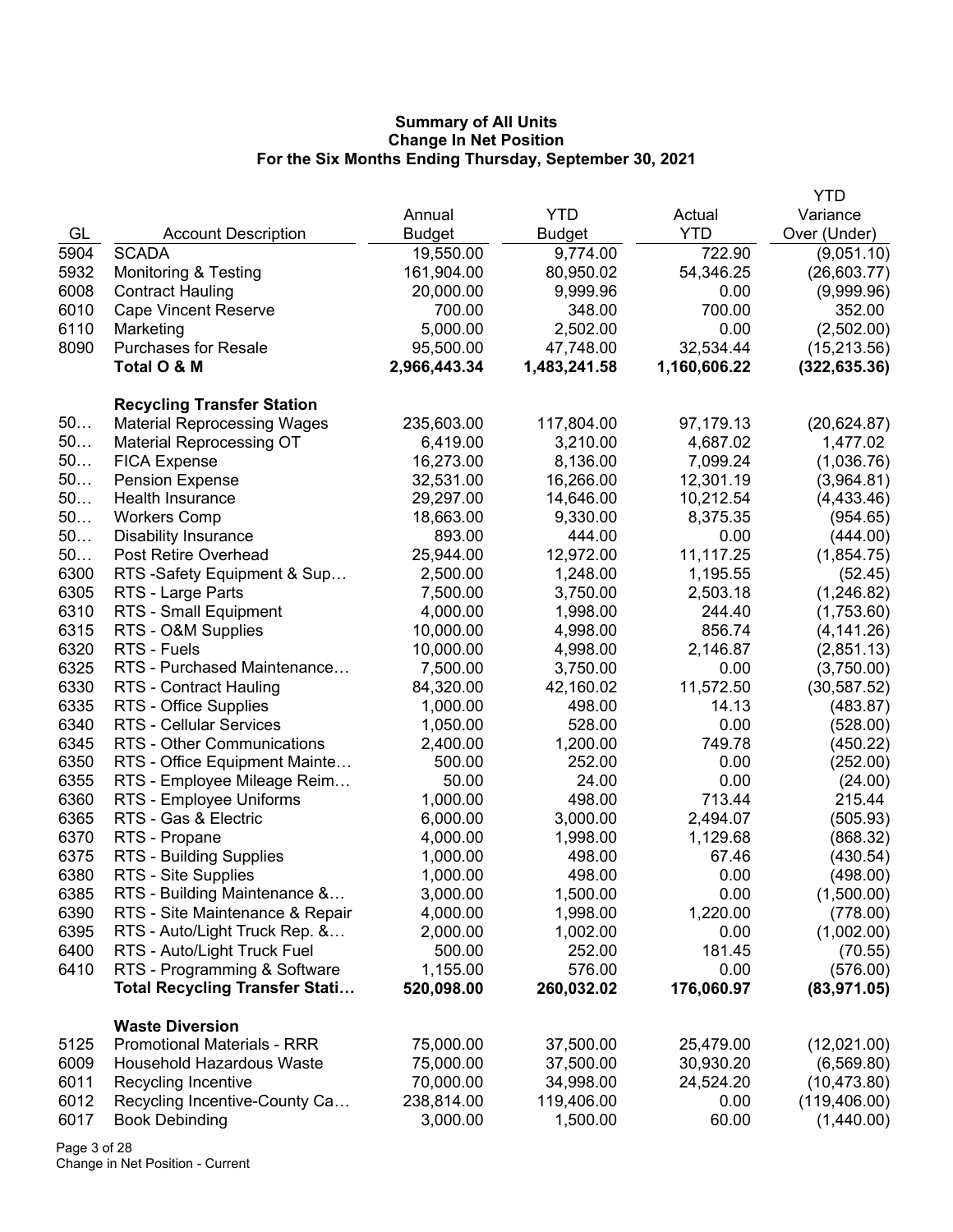|      |                                          |                             |                             |                       | <b>YTD</b>                |
|------|------------------------------------------|-----------------------------|-----------------------------|-----------------------|---------------------------|
| GL   | <b>Account Description</b>               | Annual                      | <b>YTD</b>                  | Actual<br><b>YTD</b>  | Variance<br>Over (Under)  |
| 6018 | <b>Mattress Recycling - All Counties</b> | <b>Budget</b><br>350,000.00 | <b>Budget</b><br>175,002.00 | 221,145.00            | 46,143.00                 |
|      | <b>Total Waste Diversion</b>             | 811,814.00                  | 405,906.00                  | 302,138.40            | (103, 767.60)             |
| 6002 | <b>Sewage Treatment</b>                  | 1,837,029.00                | 918,516.00                  | 826,895.94            | (91,620.06)               |
| 6004 | <b>Water Purchases</b>                   | 752,520.00                  | 376,266.00                  | 414,675.68            | 38,409.68                 |
| 60   | <b>Closure &amp; Post Closure Care</b>   | 744,157.00                  | 372,078.00                  | 413,067.35            | 40,989.35                 |
| 6006 | <b>Host Community Benefits</b>           | 896,583.00                  | 448,296.00                  | 542,781.21            | 94,485.21                 |
|      | <b>Office &amp; Administrative</b>       |                             |                             |                       |                           |
| 5053 | Misc Employee Costs                      | 9,515.00                    | 4,758.00                    | 1,264.84              | (3,493.16)                |
| 5102 | <b>Office Rent</b>                       | 171,604.00                  | 85,800.00                   | 89,785.55             | 3,985.55                  |
| 5104 | <b>Office Supplies</b>                   | 21,949.00                   | 10,968.00                   | 5,679.57              | (5,288.43)                |
| 5110 | Postage & Shipping                       | 8,000.00                    | 3,996.00                    | 2,775.27              | (1,220.73)                |
| 5112 | Telephone                                | 37,270.00                   | 18,630.00                   | 17,577.48             | (1,052.52)                |
| 5114 | <b>Cellular Services</b>                 | 39,350.00                   | 19,680.00                   | 17,614.68             | (2,065.32)                |
| 5118 | <b>Other Communications</b>              | 11,200.00                   | 5,598.00                    | 4,717.85              | (880.15)                  |
| 5120 | Dues & Subscriptions                     | 11,140.00                   | 5,572.02                    | 2,166.20              | (3,405.82)                |
| 5122 | Public Info & Advertising                | 14,071.00                   | 7,050.00                    | 1,818.85              | (5,231.15)                |
| 5123 | <b>Promotional Materials</b>             | 10,500.00                   | 5,251.98                    | 1,583.78              | (3,668.20)                |
| 5130 | <b>Office Equipment</b>                  | 18,751.00                   | 9,368.04                    | 6,255.15              | (3, 112.89)               |
| 5132 | <b>Office Equip Maintenance</b>          | 1,200.00                    | 600.00                      | 0.00                  | (600.00)                  |
| 5170 | <b>Other Office Expenses</b>             | 9,900.00                    | 4,948.02                    | 711.33                | (4,236.69)                |
| 5172 | <b>Filing Fees</b>                       | 24,600.00                   | 12,300.00                   | 0.00                  | (12,300.00)               |
| 5173 | <b>Credit Card Processing Fees</b>       | 600.00                      | 300.00                      | 249.30                | (50.70)                   |
| 5202 | Employee Mileage Reimburse               | 27,116.00                   | 13,560.00                   | 8,798.16              | (4,761.84)                |
| 5204 | Empl. Meals & Incidental                 | 19,625.00                   | 9,810.00                    | 1,469.74              | (8,340.26)                |
| 5206 | Empl. Lodging                            | 36,355.00                   | 18,187.50                   | 2,773.00              | (15, 414.50)              |
| 5270 | <b>Travel &amp; Meeting Expense</b>      | 7,400.00                    | 3,708.00                    | 1,841.39              | (1,866.61)                |
| 5312 | <b>Continuing Education</b>              | 13,836.66                   | 6,922.38                    | 3,535.00              | (3,387.38)                |
| 5370 | Training & Development                   | 55,165.00                   | 27,590.52                   | 24,812.09             | (2,778.43)                |
| 5402 | <b>Employee Uniforms</b>                 | 26,350.00                   | 13,176.00                   | 5,524.93              | (7,651.07)                |
| 5404 | <b>Safety Training</b>                   | 10,000.00                   | 4,998.00                    | 0.00                  | (4,998.00)                |
| 5508 | <b>Cleaning Services</b>                 | 37,900.00                   | 18,948.00                   | 16,510.00             | (2,438.00)                |
| 5570 | <b>Other General Expense</b>             | 4,050.00                    | 2,026.02                    | 340.00                | (1,686.02)                |
| 6102 | Board Member Travel & Expen              | 1,750.00                    | 876.00                      | 385.39                | (490.61)                  |
| 6104 | Sponsorships                             | 9,000.00                    | 4,500.00                    | 2,500.00              | (2,000.00)                |
| 6210 | <b>Trustee Fees</b>                      | 7,500.00                    | 3,750.00                    | 3,500.00              | (250.00)                  |
|      | <b>Total Office &amp; Admin</b>          | 645,697.66                  | 322,872.48                  | 224,189.55            | (98, 682.93)              |
|      | <b>Utilities</b>                         |                             |                             |                       |                           |
| 5802 | Gas & Electric                           | 144,225.00                  | 72,114.00                   | 60,045.07             | (12,068.93)               |
| 5803 | Propane<br><b>Total Utilities</b>        | 25,000.00<br>169,225.00     | 12,498.00<br>84,612.00      | 3,499.67<br>63,544.74 | (8,998.33)<br>(21,067.26) |
|      | <b>Materials &amp; Supplies</b>          |                             |                             |                       |                           |
| 5806 | <b>Building Supplies</b>                 | 7,000.00                    | 3,498.00                    | 2,109.09              | (1,388.91)                |
| 5810 | <b>Site Supplies</b>                     | 38,000.00                   | 18,997.98                   | 13,154.96             | (5,843.02)                |
|      |                                          |                             |                             |                       |                           |

Page 4 of 28 Change in Net Position - Current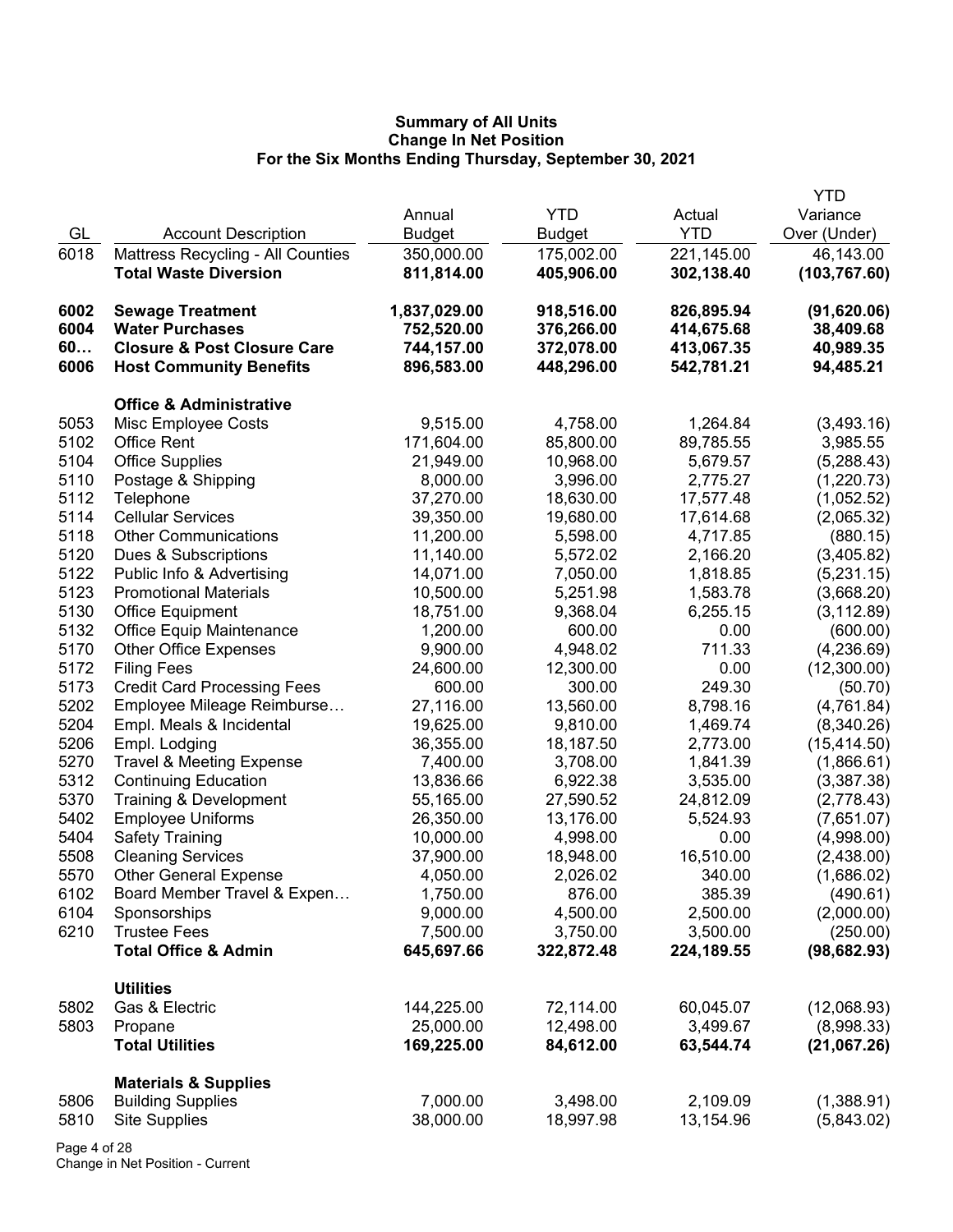|      |                                                     |                  |                |               | <b>YTD</b>       |
|------|-----------------------------------------------------|------------------|----------------|---------------|------------------|
|      |                                                     | Annual           | <b>YTD</b>     | Actual        | Variance         |
| GL   | <b>Account Description</b>                          | <b>Budget</b>    | <b>Budget</b>  | <b>YTD</b>    | Over (Under)     |
| 5824 | Sand, Gravel & Stone                                | 220,000.00       | 109,998.00     | 69,594.57     | (40, 403.43)     |
| 5826 | Seed & Mulch                                        | 35,000.00        | 17,502.00      | 25,460.00     | 7,958.00         |
|      | <b>Total Materials &amp; Supplies</b>               | 300,000.00       | 149,995.98     | 110,318.62    | (39, 677.36)     |
|      |                                                     |                  |                |               |                  |
|      | <b>Professional Fees</b>                            |                  |                |               |                  |
| 5924 | Legal                                               | 114,500.00       | 57,258.00      | 21,102.50     | (36, 155.50)     |
| 5926 | <b>Investment Banking Fees</b>                      | 48,216.00        | 24,114.00      | 20,338.95     | (3,775.05)       |
| 59   | <b>Accounting Fees</b>                              | 43,200.00        | 21,600.00      | 30,200.00     | 8,600.00         |
| 5970 | Consulting                                          | 302,700.00       | 151,351.98     | 164,902.78    | 13,550.80        |
|      | <b>Total Professional Fees</b>                      | 508,616.00       | 254,323.98     | 236,544.23    | (17, 779.75)     |
|      |                                                     |                  |                |               |                  |
|      | <b>Repairs &amp; Maintenance</b>                    |                  |                |               |                  |
| 5804 | <b>Building Maintenance &amp; Repair</b>            | 48,000.00        | 24,000.00      | 10,694.69     | (13,305.31)      |
| 5808 | Site Maint & Repair                                 | 35,500.00        | 17,748.00      | 5,138.78      | (12,609.22)      |
| 5812 | <b>Pipeline Maintenance</b>                         | 83,000.00        | 41,503.98      | 29,730.89     | (11, 773.09)     |
|      | <b>Total Repairs &amp; Maintenance</b>              | 166,500.00       | 83,251.98      | 45,564.36     | (37,687.62)      |
|      |                                                     |                  |                |               |                  |
| 5601 | <b>Automobile</b><br>Auto/Light Truck Rep. & Maint. | 34,140.00        | 17,064.00      | 10,414.00     | (6,650.00)       |
| 5602 |                                                     |                  | 38,626.02      | 34,588.98     |                  |
|      | <b>Auto/Light Truck Fuel</b>                        | 77,250.00        |                |               | (4,037.04)       |
| 5603 | Auto/Light Truck Rental/Lease                       | 211,300.00       | 105,648.00     | 99,316.63     | (6, 331.37)      |
| 5605 | Vehicle Ins                                         | 42,200.00        | 21,096.00      | 21,099.96     | 3.96             |
|      | <b>Total Automobile</b>                             | 364,890.00       | 182,434.02     | 165,419.57    | (17, 014.45)     |
|      | Computer                                            |                  |                |               |                  |
| 5124 | <b>Computer Equipment</b>                           | 76,020.00        | 38,010.00      | 14,733.04     | (23, 276.96)     |
| 5126 | <b>Computer Maintenance</b>                         | 8,500.00         | 4,248.00       | 945.00        | (3,303.00)       |
| 5128 | Programming & Software                              | 196,310.00       | 98,164.02      | 97,445.75     | (718.27)         |
| 5129 | <b>ECMS Expense</b>                                 | 29,000.00        | 14,502.00      | 22,974.75     | 8,472.75         |
| 6108 | Web Page Design & Maintenance                       | 6,002.00         | 3,006.00       | 0.00          | (3,006.00)       |
| 5906 | GIS                                                 | 29,200.00        | 14,598.00      | 21,001.24     | 6,403.24         |
|      | <b>Total Computer</b>                               | 345,032.00       | 172,528.02     | 157,099.78    | (15, 428.24)     |
|      |                                                     |                  |                |               |                  |
| 6122 | <b>Bad Debt Expense</b>                             | 0.00             | 0.00           | 3,796.47      | 3,796.47         |
| 6114 | <b>Insurance</b>                                    | 433,000.00       | 216,504.00     | 216,500.04    | (3.96)           |
| 6120 | <b>Grants</b>                                       | 284,570.00       | 142,284.00     | 272,364.35    | 130,080.35       |
| 61   | <b>Admin Allocation</b>                             | 0.00             | 12.00          | 0.00          | (12.00)          |
| 61   | <b>Engineering Allocation</b>                       | 1.00             | 6.00           | 0.00          | (6.00)           |
| 6208 | <b>NYS Administrative Assessm</b>                   | 125,049.00       | 62,526.00      | 0.00          | (62, 526.00)     |
| 7032 | <b>Depreciation</b>                                 | 8,364,400.00     | 4,182,204.00   | 3,942,169.01  | (240, 034.99)    |
| 7002 | <b>Amortization</b>                                 | 24,400.00        | 12,198.00      | 12,183.39     | (14.61)          |
| 6202 | <b>Interest Expense</b>                             | 714,950.00       | 357,474.00     | 298,402.12    | (59,071.88)      |
| 6901 | Contingency                                         | 75,000.00        | 37,495.98      | 0.00          | (37, 495.98)     |
|      | <b>Total Expenses</b>                               | 30,590,357.00    | 15,295,266.00  | 14,027,603.54 | (1, 267, 662.46) |
|      |                                                     |                  |                |               |                  |
|      | <b>Change in Net Position</b>                       | (3, 158, 728.00) | (1,579,452.00) | 141,844.14    | 1,721,296.14     |
|      |                                                     |                  |                |               |                  |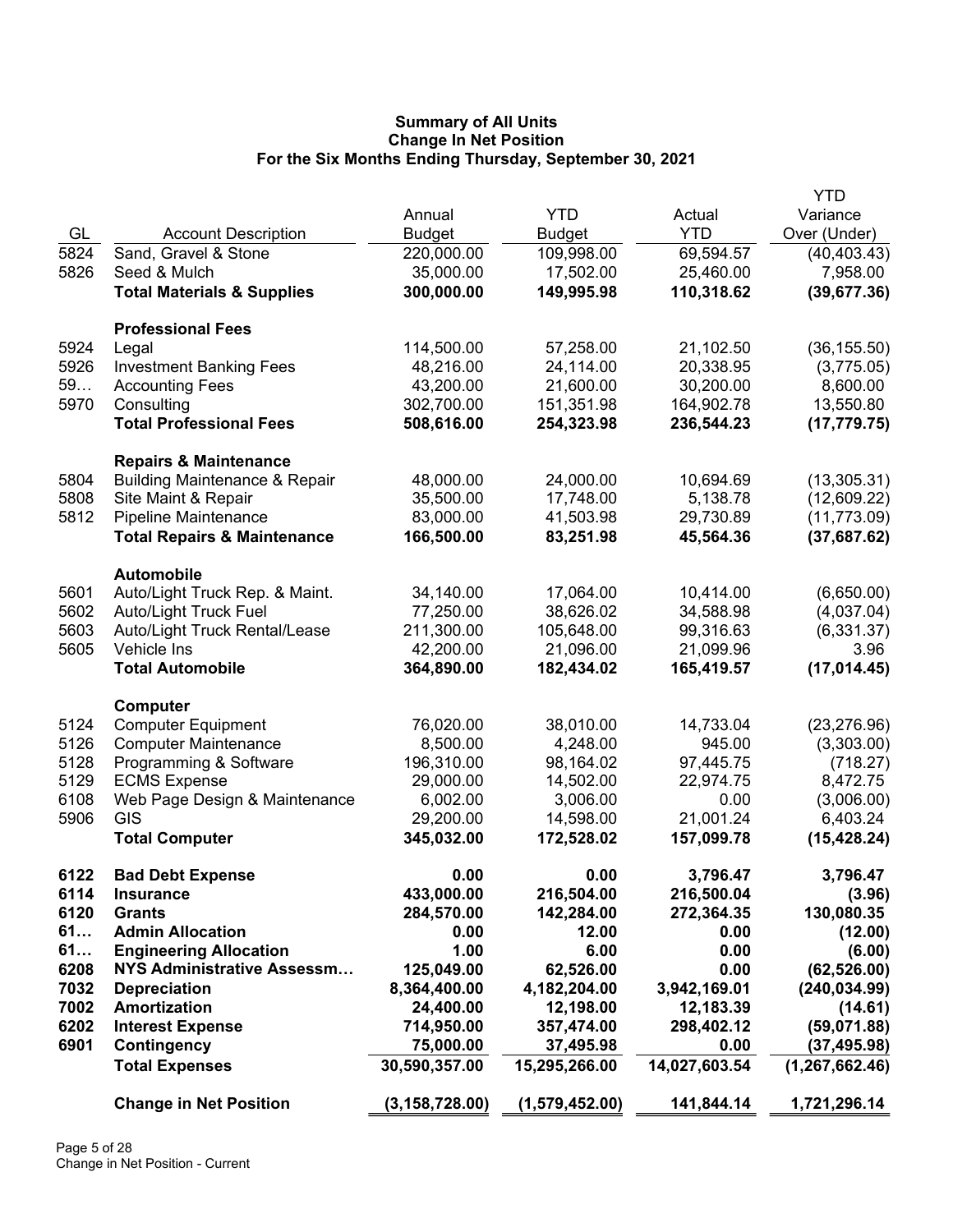# **Administration Change In Net Position For the Six Months Ending Thursday, September 30, 2021**

|              |                                                 | Annual                | <b>YTD</b>            | Actual              | YTD<br>Variance       |
|--------------|-------------------------------------------------|-----------------------|-----------------------|---------------------|-----------------------|
| GL           | <b>Account Description</b>                      | <b>Budget</b>         | <b>Budget</b>         | <b>YTD</b>          | Over (Under)          |
|              | <b>Grant Revenue</b>                            |                       |                       |                     |                       |
| 4183         | <b>NY State Grants</b>                          | \$4,000.00            | \$1,998.00            | \$4,369.00          | \$2,371.00            |
|              | <b>Total Grant Revenue</b>                      | 4,000.00              | 1,998.00              | 4,369.00            | 2,371.00              |
|              | <b>Other Income</b>                             |                       |                       |                     |                       |
| 4164         | Miscellaneous                                   | 211,300.00            | 105,648.00            | 109,559.88          | 3,911.88              |
|              | <b>Total Other Income</b>                       | 211,300.00            | 105,648.00            | 109,559.88          | 3,911.88              |
| 4201         | <b>Gain on Sale of Assets</b>                   | 21,000.00             | 10,500.00             | 5,300.00            | (5,200.00)            |
|              | <b>Interest Income</b>                          |                       |                       |                     |                       |
| 4102         | Investment Interest Income                      | 98,400.00             | 49,200.00             | 45,178.89           | (4,021.11)            |
| 42           | Mark to Market Adjustment                       | 0.00                  | 0.00                  | (3,542.50)          | (3, 542.50)           |
|              | <b>Total Interest Income</b>                    | 98,400.00             | 49,200.00             | 41,636.39           | (7,563.61)            |
|              | <b>Total Income</b>                             | 334,700.00            | 167,346.00            | 160,865.27          | (6,480.73)            |
|              | <b>Salaries</b>                                 |                       |                       |                     |                       |
| 50           | <b>Administrative Wages</b>                     | 1,212,691.00          | 606,348.00            | 579,741.44          | (26,606.56)           |
| 50           | Overtime Wages                                  | 1,000.00              | 498.00                | 194.41              | (303.59)              |
|              | <b>Total Salaries</b>                           | 1,213,691.00          | 606,846.00            | 579,935.85          | (26,910.15)           |
|              | <b>Fringe Benefits</b>                          |                       |                       |                     |                       |
| 50           | <b>FICA Expense</b>                             | 82,432.00             | 41,214.00             | 42,021.97           | 807.97                |
| 50           | <b>Pension Expense</b>                          | 145,280.00            | 72,642.00             | 70,645.23           | (1,996.77)            |
| 50<br>50     | Health Insurance                                | 135,154.00            | 67,578.00             | 62,601.21           | (4,976.79)            |
| 50           | Retiree Health Insurance<br><b>Workers Comp</b> | 85,343.00<br>2,032.00 | 42,672.00<br>1,014.00 | 41,043.53<br>942.28 | (1,628.47)<br>(71.72) |
| 50           | <b>Disability Insurance</b>                     | 2,797.00              | 1,398.00              | 1,398.42            | 0.42                  |
| 5036         | Unemployment                                    | 10,000.00             | 4,998.00              | 0.00                | (4,998.00)            |
| 50           | Post Retire Overhead                            | 81,254.00             | 40,626.00             | 38,639.22           | (1,986.78)            |
| 5051         | <b>Benefit Admin. Fees</b>                      | 13,730.00             | 6,864.00              | 4,941.70            | (1,922.30)            |
| 5054         | <b>Employee Physicals &amp; Screening</b>       | 1,787.00              | 894.00                | 190.00              | (704.00)              |
|              | <b>Total Fringe Benefits</b>                    | 559,809.00            | 279,900.00            | 262,423.56          | (17, 476.44)          |
|              | <b>Operations &amp; Maintenance</b>             |                       |                       |                     |                       |
| 5134         | <b>Maintenance Contracts</b>                    | 2,720.00              | 1,362.00              | 1,050.43            | (311.57)              |
| 5403         | <b>Safety Equipment &amp; Supplies</b>          | 11,746.00             | 5,875.98              | 5,170.13            | (705.85)              |
|              | Total O & M                                     | 14,466.00             | 7,237.98              | 6,220.56            | (1,017.42)            |
|              | <b>Office &amp; Administrative</b>              |                       |                       |                     |                       |
| 5053         | Misc Employee Costs                             | 5,215.00              | 2,610.00              | 769.49              | (1,840.51)            |
| 5102         | Office Rent                                     | 121,936.00            | 60,966.00             | 69,841.07           | 8,875.07              |
| 5104         | <b>Office Supplies</b>                          | 6,749.00              | 3,372.00              | 2,983.12            | (388.88)              |
| 5110         | Postage & Shipping                              | 6,000.00              | 3,000.00              | 2,521.99            | (478.01)              |
| 5112         | Telephone                                       | 5,310.00              | 2,658.00              | 2,079.65            | (578.35)              |
| 5114         | <b>Cellular Services</b>                        | 5,500.00              | 2,748.00              | 2,337.47            | (410.53)              |
| Page 6 of 28 |                                                 |                       |                       |                     |                       |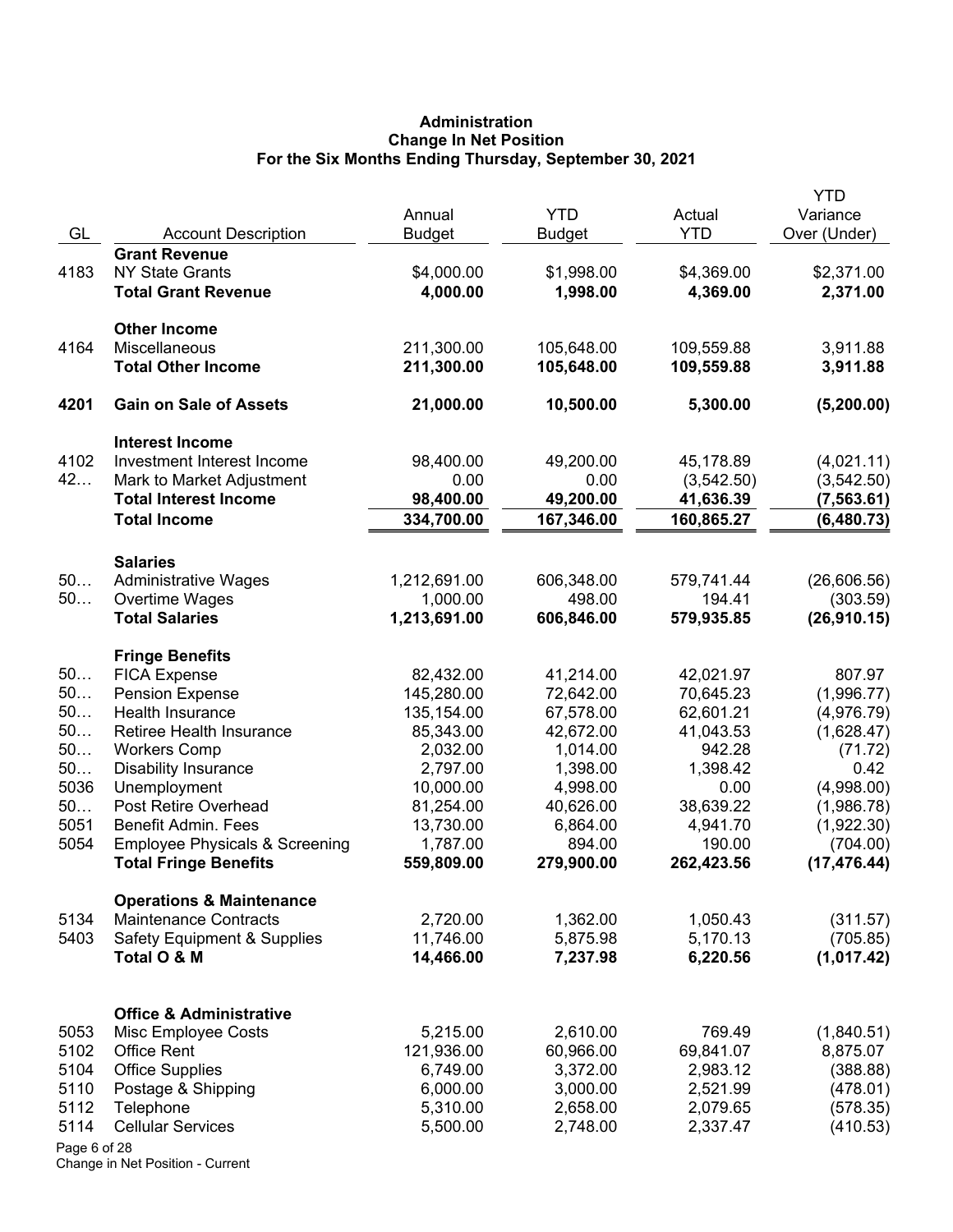# **Administration Change In Net Position For the Six Months Ending Thursday, September 30, 2021**

|      |                                     |                |                  |                  | <b>YTD</b>   |
|------|-------------------------------------|----------------|------------------|------------------|--------------|
|      |                                     | Annual         | <b>YTD</b>       | Actual           | Variance     |
| GL   | <b>Account Description</b>          | <b>Budget</b>  | <b>Budget</b>    | <b>YTD</b>       | Over (Under) |
| 5118 | <b>Other Communications</b>         | 9,600.00       | 4,800.00         | 4,001.15         | (798.85)     |
| 5120 | Dues & Subscriptions                | 4,415.00       | 2,208.00         | 301.20           | (1,906.80)   |
| 5122 | Public Info & Advertising           | 4,590.00       | 2,298.00         | 0.00             | (2,298.00)   |
| 5123 | <b>Promotional Materials</b>        | 2,500.00       | 1,248.00         | 1,583.78         | 335.78       |
| 5130 | <b>Office Equipment</b>             | 10,251.00      | 5,124.00         | 4,468.69         | (655.31)     |
| 5170 | <b>Other Office Expenses</b>        | 3,900.00       | 1,948.02         | 416.28           | (1,531.74)   |
| 5173 | <b>Credit Card Processing Fees</b>  | 600.00         | 300.00           | 249.30           | (50.70)      |
| 5202 | Employee Mileage Reimburse          | 5,000.00       | 2,502.00         | 927.36           | (1,574.64)   |
| 5204 | Empl. Meals & Incidental            | 2,700.00       | 1,350.00         | 42.00            | (1,308.00)   |
| 5206 | Empl. Lodging                       | 5,400.00       | 2,700.00         | 0.00             | (2,700.00)   |
| 5270 | <b>Travel &amp; Meeting Expense</b> | 3,550.00       | 1,776.00         | 1,816.39         | 40.39        |
| 5370 | Training & Development              | 14,100.00      | 7,050.00         | 6,659.40         | (390.60)     |
| 5402 | <b>Employee Uniforms</b>            | 1,425.00       | 714.00           | 73.00            | (641.00)     |
| 5404 | <b>Safety Training</b>              | 10,000.00      | 4,998.00         | 0.00             | (4,998.00)   |
| 5508 | <b>Cleaning Services</b>            | 13,900.00      | 6,948.00         | 4,840.00         | (2,108.00)   |
| 6102 | Board Member Travel & Expen         | 1,750.00       | 876.00           | 385.39           | (490.61)     |
| 6104 | Sponsorships                        | 9,000.00       | 4,500.00         | 2,500.00         | (2,000.00)   |
|      | <b>Total Office &amp; Admin</b>     | 253,391.00     | 126,694.02       | 108,796.73       | (17, 897.29) |
|      | <b>Professional Fees</b>            |                |                  |                  |              |
| 5924 | Legal                               | 35,000.00      | 17,502.00        | 9,435.00         | (8,067.00)   |
| 5926 | <b>Investment Banking Fees</b>      | 6,900.00       | 3,450.00         | 3,558.01         | 108.01       |
| 59   | <b>Accounting Fees</b>              | 43,200.00      | 21,600.00        | 30,200.00        | 8,600.00     |
| 5970 | Consulting                          | 60,600.00      | 30,300.00        | 39,780.00        | 9,480.00     |
|      | <b>Total Professional Fees</b>      | 145,700.00     | 72,852.00        | 82,973.01        | 10,121.01    |
|      | <b>Automobile</b>                   |                |                  |                  |              |
| 5601 | Auto/Light Truck Rep. & Maint.      | 640.00         | 318.00           | 119.94           | (198.06)     |
| 5602 | Auto/Light Truck Fuel               | 1,250.00       | 624.00           | 15.88            | (608.12)     |
|      | <b>Total Automobile</b>             | 1,890.00       | 942.00           | 135.82           | (806.18)     |
|      | <b>Computer</b>                     |                |                  |                  |              |
| 5124 | <b>Computer Equipment</b>           | 29,320.00      | 14,658.00        | 833.45           | (13,824.55)  |
| 5126 | <b>Computer Maintenance</b>         | 8,500.00       | 4,248.00         | 945.00           | (3,303.00)   |
| 5128 | Programming & Software              | 161,258.00     | 80,632.02        | 79,559.14        | (1,072.88)   |
| 5129 | <b>ECMS Expense</b>                 | 29,000.00      | 14,502.00        | 22,974.75        | 8,472.75     |
| 6108 | Web Page Design & Maintenance       | 5,252.00       | 2,628.00         | 0.00             | (2,628.00)   |
|      | <b>Total Computer</b>               | 233,330.00     | 116,668.02       | 104,312.34       | (12, 355.68) |
| 6114 | <b>Insurance</b>                    | 19,200.00      | 9,600.00         | 9,600.00         | 0.00         |
| 61   | <b>Admin Allocation</b>             | (2,332,132.00) | (1, 166, 064.00) | (1, 112, 934.37) | 53,129.63    |
| 7032 | <b>Depreciation</b>                 | 279,900.00     | 139,950.00       | 117,905.72       | (22,044.28)  |
| 6901 | Contingency                         | 20,000.00      | 9,997.98         | 0.00             | (9,997.98)   |
|      | <b>Total Expenses</b>               | 409,245.00     | 204,624.00       | 159,369.22       | (45, 254.78) |
|      | <b>Change in Net Position</b>       | (74, 545.00)   | (37, 278.00)     | 1,496.05         | 38,774.05    |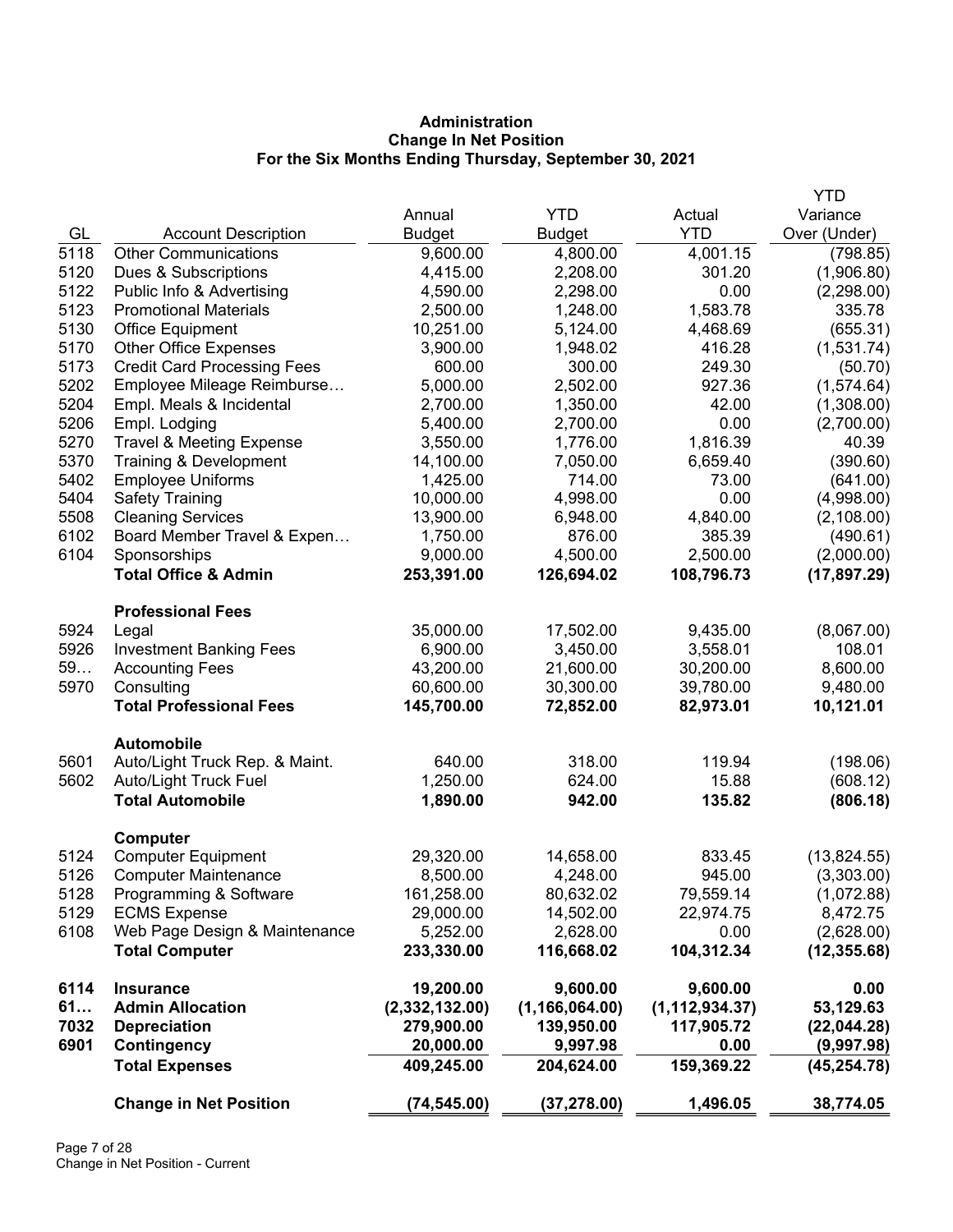|              |                                             |                          |                         |                | YTD                  |
|--------------|---------------------------------------------|--------------------------|-------------------------|----------------|----------------------|
|              |                                             | Annual                   | <b>YTD</b>              | Actual         | Variance             |
| GL           | <b>Account Description</b>                  | <b>Budget</b>            | <b>Budget</b>           | <b>YTD</b>     | Over (Under)         |
|              | <b>Customer Billings</b>                    |                          |                         |                |                      |
| 4001         | <b>Customer Billings</b>                    | \$8,153,431.00           | \$4,076,718.00          | \$4,430,446.53 | \$353,728.53         |
| 4006         | Replacement Reserve Tip Inco                | 216,245.00               | 108,120.00              | 116,629.56     | 8,509.56             |
| 4008         | Closure Reserve Tip Income                  | 594,674.00               | 297,336.00              | 320,731.29     | 23,395.29            |
|              | <b>Total Customer Billings</b>              | 8,964,350.00             | 4,482,174.00            | 4,867,807.38   | 385,633.38           |
|              | <b>Waste Diversion Revenue</b>              |                          |                         |                |                      |
| 4050         | <b>RTS Revenue</b>                          | 104,500.00               | 52,248.00               | 34,215.94      | (18,032.06)          |
| 4061         | <b>Recycling Revenue - Mattresses</b>       | 110,000.00               | 55,002.00               | 73,093.00      | 18,091.00            |
|              | <b>Total Waste Diversion Revenue</b>        | 214,500.00               | 107,250.00              | 107,308.94     | 58.94                |
|              | <b>Grant Revenue</b>                        |                          |                         |                |                      |
| 4183         | <b>NY State Grants</b>                      | 81,319.00                | 40,662.00               | 43,946.70      | 3,284.70             |
|              | <b>Total Grant Revenue</b>                  | 81,319.00                | 40,662.00               | 43,946.70      | 3,284.70             |
|              | <b>Other Income</b>                         |                          |                         |                |                      |
| 4164         | Miscellaneous                               | 25,000.00                | 12,498.00               | 2,525.74       | (9,972.26)           |
| 4166         | <b>LFGTE Revenue</b>                        | 462,054.00               | 231,030.00              | 250,604.03     | 19,574.03            |
|              | <b>Total Other Income</b>                   | 487,054.00               | 243,528.00              | 253,129.77     | 9,601.77             |
| 4201         | <b>Gain on Sale of Assets</b>               | 45,000.00                | 22,500.00               | 8,200.00       | (14, 300.00)         |
|              | <b>Interest Income</b>                      |                          |                         |                |                      |
| 41           | <b>Trustee Interest</b>                     | 128,585.00               | 64,290.00               | 16,848.85      | (47, 441.15)         |
| 4108         | Reserve Interest                            | 75,379.00                | 37,692.00               | 33,171.98      | (4,520.02)           |
| 4116         | Replace Reserve Interest Income             | 90,981.00                | 45,492.00               | 33,611.73      | (11,880.27)          |
| 4118         | <b>Closure Reserve Interest Income</b>      | 85,205.00                | 42,600.00               | 33,591.74      | (9,008.26)           |
| 4119         | Post Close Interest Income                  | 64,278.00                | 32,142.00               | 28,615.19      | (3,526.81)           |
| 4120         | Wetlands Mitigation Interest Inc            | 18,071.00                | 9,036.00                | 8,068.13       | (967.87)             |
| 42           | Mark to Market Adjustment                   | 0.00                     | 0.00                    | 20,777.17      | 20,777.17            |
|              | <b>Total Interest Income</b>                | 462,499.00               | 231,252.00              | 174,684.79     | (56, 567.21)         |
|              | <b>Total Income</b>                         | 10,254,722.00            | 5,127,366.00            | 5,455,077.58   | 327,711.58           |
|              |                                             |                          |                         |                |                      |
| 50           | <b>Salaries</b><br><b>Engineering Wages</b> | 124,791.00               | 62,394.00               | 83,520.55      | 21,126.55            |
| 50           | <b>MMF Wages</b>                            | 1,461,066.00             | 730,536.00              | 613,577.15     | (116, 958.85)        |
| 50           | Overtime Wages                              | 37,362.00                | 18,684.00               | 16,020.99      | (2,663.01)           |
| 5005         | <b>On-Call Stipend</b>                      | 7,800.00                 | 3,900.00                | 3,900.00       | 0.00                 |
|              | <b>Total Salaries</b>                       | 1,631,019.00             | 815,514.00              | 717,018.69     | (98, 495.31)         |
|              |                                             |                          |                         |                |                      |
|              | <b>Fringe Benefits</b>                      |                          |                         | 52,520.26      | 152.26               |
| 50<br>50     | <b>FICA Expense</b>                         | 104,733.00<br>252,435.00 | 52,368.00<br>126,216.00 | 116,889.88     | (9,326.12)           |
| 50           | <b>Pension Expense</b><br>Health Insurance  | 268,579.00               | 134,292.00              | 115,292.54     |                      |
| 50           | <b>Workers Comp</b>                         | 93,022.00                | 46,512.00               | 41,052.70      | (18,999.46)          |
| 50           | <b>Disability Insurance</b>                 | 5,193.00                 | 2,598.00                | 2,596.50       | (5,459.30)           |
| 50           | Post Retire Overhead                        | 145,342.00               | 72,672.00               | 64,427.10      | (1.50)<br>(8,244.90) |
| Page 8 of 28 |                                             |                          |                         |                |                      |
|              |                                             |                          |                         |                |                      |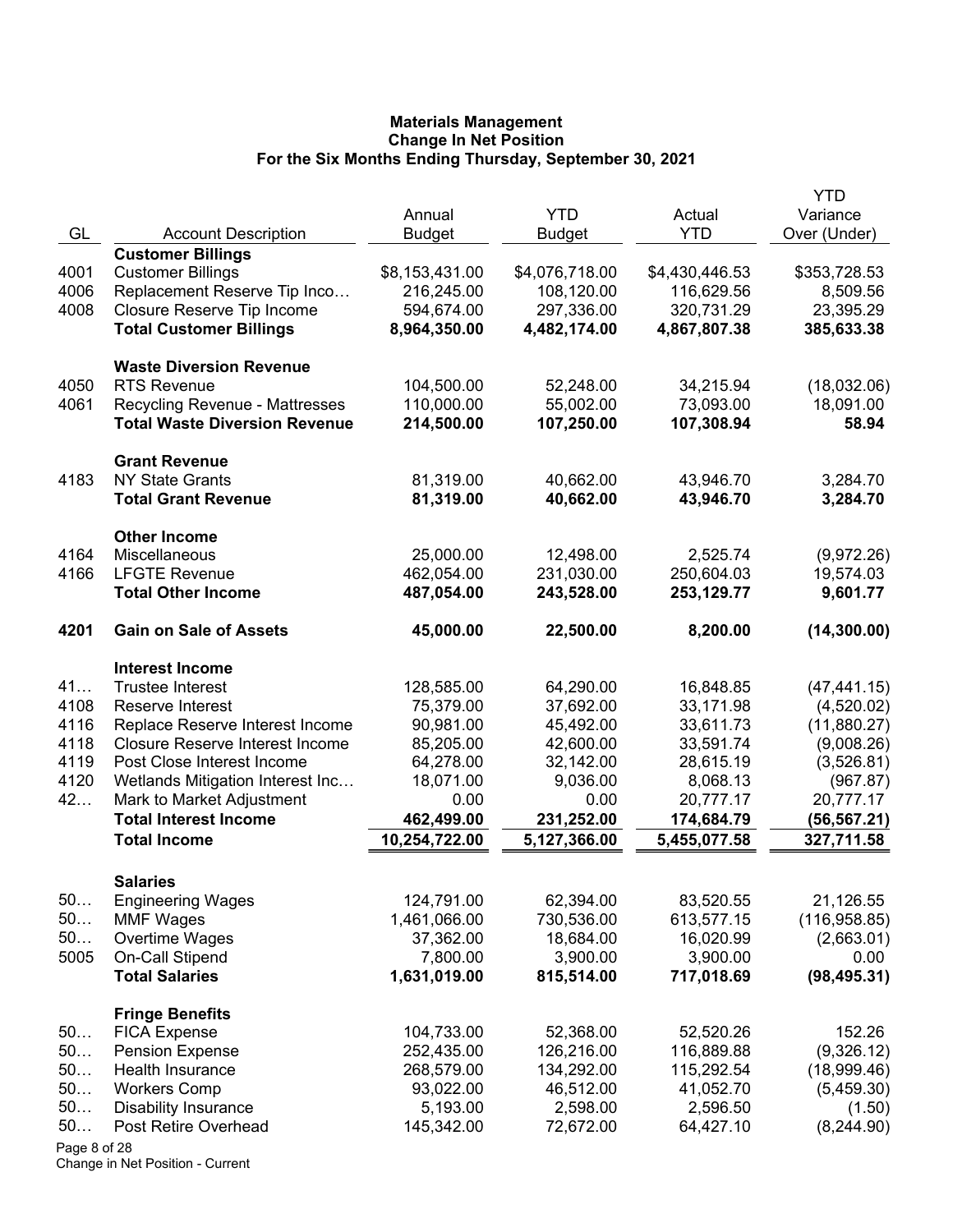|      |                                           |               |               |            | <b>YTD</b>   |
|------|-------------------------------------------|---------------|---------------|------------|--------------|
|      |                                           | Annual        | <b>YTD</b>    | Actual     | Variance     |
| GL   | <b>Account Description</b>                | <b>Budget</b> | <b>Budget</b> | <b>YTD</b> | Over (Under) |
| 5054 | <b>Employee Physicals &amp; Screening</b> | 8,000.00      | 4,002.00      | 3,912.40   | (89.60)      |
|      | <b>Total Fringe Benefits</b>              | 877,304.00    | 438,660.00    | 396,691.38 | (41, 968.62) |
|      |                                           |               |               |            |              |
|      | <b>Operations &amp; Maintenance</b>       |               |               |            |              |
| 5062 | Third Party Temporary - O&M               | 20,000.00     | 10,001.94     | 0.00       | (10,001.94)  |
| 5403 | <b>Safety Equipment &amp; Supplies</b>    | 14,000.00     | 7,002.00      | 6,238.51   | (763.49)     |
| 5702 | Large Parts                               | 115,643.34    | 57,821.70     | 60,071.80  | 2,250.10     |
| 5703 | <b>Small Equipment</b>                    | 21,000.00     | 10,500.00     | 1,503.50   | (8,996.50)   |
| 5704 | <b>O&amp;M Supplies</b>                   | 20,000.00     | 10,002.00     | 7,536.29   | (2,465.71)   |
| 5708 | Fuels                                     | 250,000.00    | 124,998.00    | 150,489.03 | 25,491.03    |
| 5710 | Lubricants                                | 20,000.00     | 10,002.00     | 4,731.27   | (5,270.73)   |
| 5712 | Purchased Maintenance & Repair            | 80,000.00     | 40,002.00     | 19,539.78  | (20, 462.22) |
| 5716 | <b>Equipment Rental</b>                   | 15,000.00     | 7,500.00      | 10,933.34  | 3,433.34     |
| 5718 | Tires                                     | 20,000.00     | 10,002.00     | 5,468.30   | (4,533.70)   |
| 5770 | Other Tool, Equip & O&M                   | 5,000.00      | 2,502.00      | 2,288.06   | (213.94)     |
| 5815 | Chemicals                                 | 11,000.00     | 5,502.00      | 4,221.80   | (1,280.20)   |
| 5818 | Leachate System Expense                   | 15,000.00     | 7,500.00      | 14,775.50  | 7,275.50     |
| 5820 | <b>LFG Maintenance</b>                    | 69,156.00     | 34,578.00     | 2,688.56   | (31,889.44)  |
| 5870 | <b>Natural Habitat Enhancements</b>       | 50,000.00     | 25,002.00     | 32,613.80  | 7,611.80     |
| 5932 | <b>Monitoring &amp; Testing</b>           | 161,904.00    | 80,950.02     | 54,346.25  | (26,603.77)  |
| 6008 | <b>Contract Hauling</b>                   | 20,000.00     | 9,999.96      | 0.00       | (9,999.96)   |
|      | Total O & M                               | 907,703.34    | 453,865.62    | 377,445.79 | (76, 419.83) |
|      | <b>Recycling Transfer Station</b>         |               |               |            |              |
| 50   | <b>Material Reprocessing Wages</b>        | 235,603.00    | 117,804.00    | 97,179.13  | (20, 624.87) |
| 50   | <b>Material Reprocessing OT</b>           | 6,419.00      | 3,210.00      | 4,687.02   | 1,477.02     |
| 50   | <b>FICA Expense</b>                       | 16,273.00     | 8,136.00      | 7,099.24   | (1,036.76)   |
| 50   | <b>Pension Expense</b>                    | 32,531.00     | 16,266.00     | 12,301.19  | (3,964.81)   |
| 50   | Health Insurance                          | 29,297.00     | 14,646.00     | 10,212.54  | (4,433.46)   |
| 50   | <b>Workers Comp</b>                       | 18,663.00     | 9,330.00      | 8,375.35   | (954.65)     |
| 50   | <b>Disability Insurance</b>               | 893.00        | 444.00        | 0.00       | (444.00)     |
| 50   | Post Retire Overhead                      | 25,944.00     | 12,972.00     | 11,117.25  | (1,854.75)   |
| 6300 | RTS-Safety Equipment & Sup                | 2,500.00      | 1,248.00      | 1,195.55   | (52.45)      |
| 6305 | RTS - Large Parts                         | 7,500.00      | 3,750.00      | 2,503.18   | (1, 246.82)  |
| 6310 | RTS - Small Equipment                     | 4,000.00      | 1,998.00      | 244.40     | (1,753.60)   |
| 6315 | RTS - O&M Supplies                        | 10,000.00     | 4,998.00      | 856.74     | (4, 141.26)  |
| 6320 | RTS - Fuels                               | 10,000.00     | 4,998.00      | 2,146.87   | (2,851.13)   |
| 6325 | RTS - Purchased Maintenance               | 7,500.00      | 3,750.00      | 0.00       | (3,750.00)   |
| 6330 | RTS - Contract Hauling                    | 84,320.00     | 42,160.02     | 11,572.50  | (30, 587.52) |
| 6335 | RTS - Office Supplies                     | 1,000.00      | 498.00        | 14.13      | (483.87)     |
| 6340 | RTS - Cellular Services                   | 1,050.00      | 528.00        | 0.00       | (528.00)     |
| 6345 | RTS - Other Communications                | 2,400.00      | 1,200.00      | 749.78     | (450.22)     |
| 6350 | RTS - Office Equipment Mainte             | 500.00        | 252.00        | 0.00       | (252.00)     |
| 6355 | RTS - Employee Mileage Reim               | 50.00         | 24.00         | 0.00       | (24.00)      |
| 6360 | RTS - Employee Uniforms                   | 1,000.00      | 498.00        | 713.44     | 215.44       |
| 6365 | RTS - Gas & Electric                      | 6,000.00      | 3,000.00      | 2,494.07   | (505.93)     |
| 6370 | RTS - Propane                             | 4,000.00      | 1,998.00      | 1,129.68   | (868.32)     |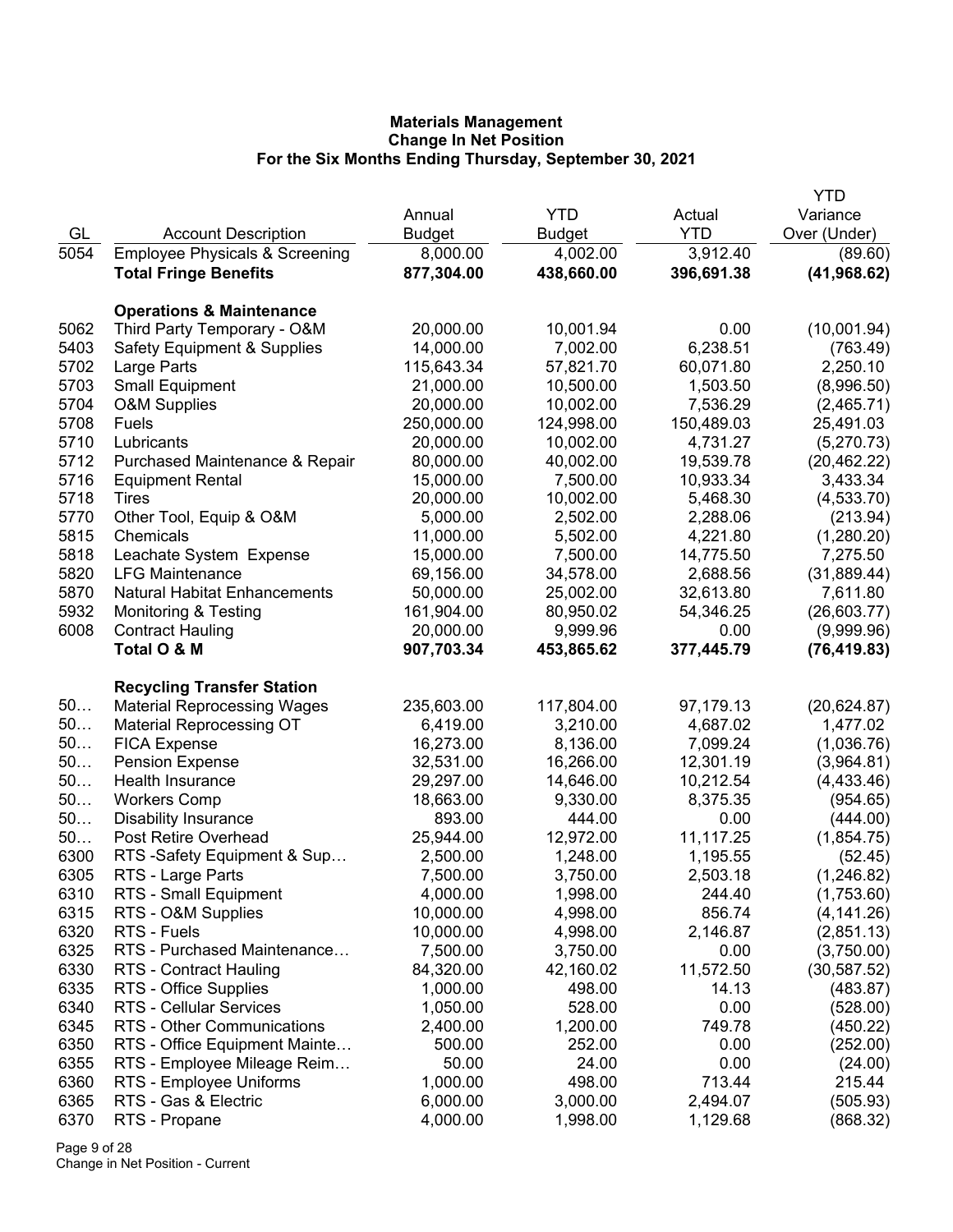|      |                                        |               |               |            | <b>YTD</b>    |
|------|----------------------------------------|---------------|---------------|------------|---------------|
|      |                                        | Annual        | <b>YTD</b>    | Actual     | Variance      |
| GL   | <b>Account Description</b>             | <b>Budget</b> | <b>Budget</b> | <b>YTD</b> | Over (Under)  |
| 6375 | RTS - Building Supplies                | 1,000.00      | 498.00        | 67.46      | (430.54)      |
| 6380 | RTS - Site Supplies                    | 1,000.00      | 498.00        | 0.00       | (498.00)      |
| 6385 | RTS - Building Maintenance &           | 3,000.00      | 1,500.00      | 0.00       | (1,500.00)    |
| 6390 | RTS - Site Maintenance & Repair        | 4,000.00      | 1,998.00      | 1,220.00   | (778.00)      |
| 6395 | RTS - Auto/Light Truck Rep. &          | 2,000.00      | 1,002.00      | 0.00       | (1,002.00)    |
| 6400 | RTS - Auto/Light Truck Fuel            | 500.00        | 252.00        | 181.45     | (70.55)       |
| 6410 | RTS - Programming & Software           | 1,155.00      | 576.00        | 0.00       | (576.00)      |
|      | <b>Total Recycling Transfer Stati</b>  | 520,098.00    | 260,032.02    | 176,060.97 | (83, 971.05)  |
|      | <b>Waste Diversion</b>                 |               |               |            |               |
| 5125 | <b>Promotional Materials - RRR</b>     | 75,000.00     | 37,500.00     | 25,479.00  | (12,021.00)   |
| 6009 | <b>Household Hazardous Waste</b>       | 75,000.00     | 37,500.00     | 30,930.20  | (6, 569.80)   |
| 6011 | Recycling Incentive                    | 70,000.00     | 34,998.00     | 24,524.20  | (10, 473.80)  |
| 6012 | Recycling Incentive-County Ca          | 238,814.00    | 119,406.00    | 0.00       | (119, 406.00) |
| 6017 | <b>Book Debinding</b>                  | 3,000.00      | 1,500.00      | 60.00      | (1,440.00)    |
| 6018 | Mattress Recycling - All Counties      | 350,000.00    | 175,002.00    | 221,145.00 | 46,143.00     |
|      | <b>Total Waste Diversion</b>           | 811,814.00    | 405,906.00    | 302,138.40 | (103, 767.60) |
| 6002 | <b>Sewage Treatment</b>                | 603,000.00    | 301,500.00    | 219,329.95 | (82, 170.05)  |
| 60   | <b>Closure &amp; Post Closure Care</b> | 744,157.00    | 372,078.00    | 413,067.35 | 40,989.35     |
| 6006 | <b>Host Community Benefits</b>         | 763,172.00    | 381,588.00    | 409,369.75 | 27,781.75     |
|      | <b>Office &amp; Administrative</b>     |               |               |            |               |
| 5053 | Misc Employee Costs                    | 1,000.00      | 498.00        | 194.50     | (303.50)      |
| 5104 | <b>Office Supplies</b>                 | 5,000.00      | 2,502.00      | 913.90     | (1,588.10)    |
| 5112 | Telephone                              | 8,500.00      | 4,248.00      | 4, 153. 13 | (94.87)       |
| 5114 | <b>Cellular Services</b>               | 6,750.00      | 3,378.00      | 3,319.98   | (58.02)       |
| 5120 | Dues & Subscriptions                   | 3,000.00      | 1,500.00      | 611.00     | (889.00)      |
| 5122 | Public Info & Advertising              | 2,500.00      | 1,248.00      | 1,229.85   | (18.15)       |
| 5123 | <b>Promotional Materials</b>           | 3,000.00      | 1,501.98      | 0.00       | (1,501.98)    |
| 5130 | <b>Office Equipment</b>                | 1,000.00      | 498.00        | 787.33     | 289.33        |
| 5132 | <b>Office Equip Maintenance</b>        | 1,200.00      | 600.00        | 0.00       | (600.00)      |
| 5202 | Employee Mileage Reimburse             | 7,500.00      | 3,748.02      | 3,118.08   | (629.94)      |
| 5204 | Empl. Meals & Incidental               | 1,800.00      | 900.00        | 0.00       | (900.00)      |
| 5206 | Empl. Lodging                          | 3,155.00      | 1,577.52      | 0.00       | (1, 577.52)   |
| 5270 | <b>Travel &amp; Meeting Expense</b>    | 750.00        | 378.00        | 0.00       | (378.00)      |
| 5312 | <b>Continuing Education</b>            | 3,536.66      | 1,770.36      | 3,535.00   | 1,764.64      |
| 5370 | Training & Development                 | 9,965.00      | 4,984.50      | 7,576.75   | 2,592.25      |
| 5402 | <b>Employee Uniforms</b>               | 15,000.00     | 7,500.00      | 4,610.00   | (2,890.00)    |
| 5508 | <b>Cleaning Services</b>               | 12,000.00     | 6,000.00      | 5,140.00   | (860.00)      |
| 6210 | <b>Trustee Fees</b>                    | 7,500.00      | 3,750.00      | 3,500.00   | (250.00)      |
|      | <b>Total Office &amp; Admin</b>        | 93,156.66     | 46,582.38     | 38,689.52  | (7,892.86)    |
|      | <b>Utilities</b>                       |               |               |            |               |
| 5802 | Gas & Electric                         | 40,000.00     | 19,998.00     | 18,309.89  | (1,688.11)    |
| 5803 | Propane                                | 25,000.00     | 12,498.00     | 3,499.67   | (8,998.33)    |
|      | <b>Total Utilities</b>                 | 65,000.00     | 32,496.00     | 21,809.56  | (10, 686.44)  |

Page 10 of 28 Change in Net Position - Current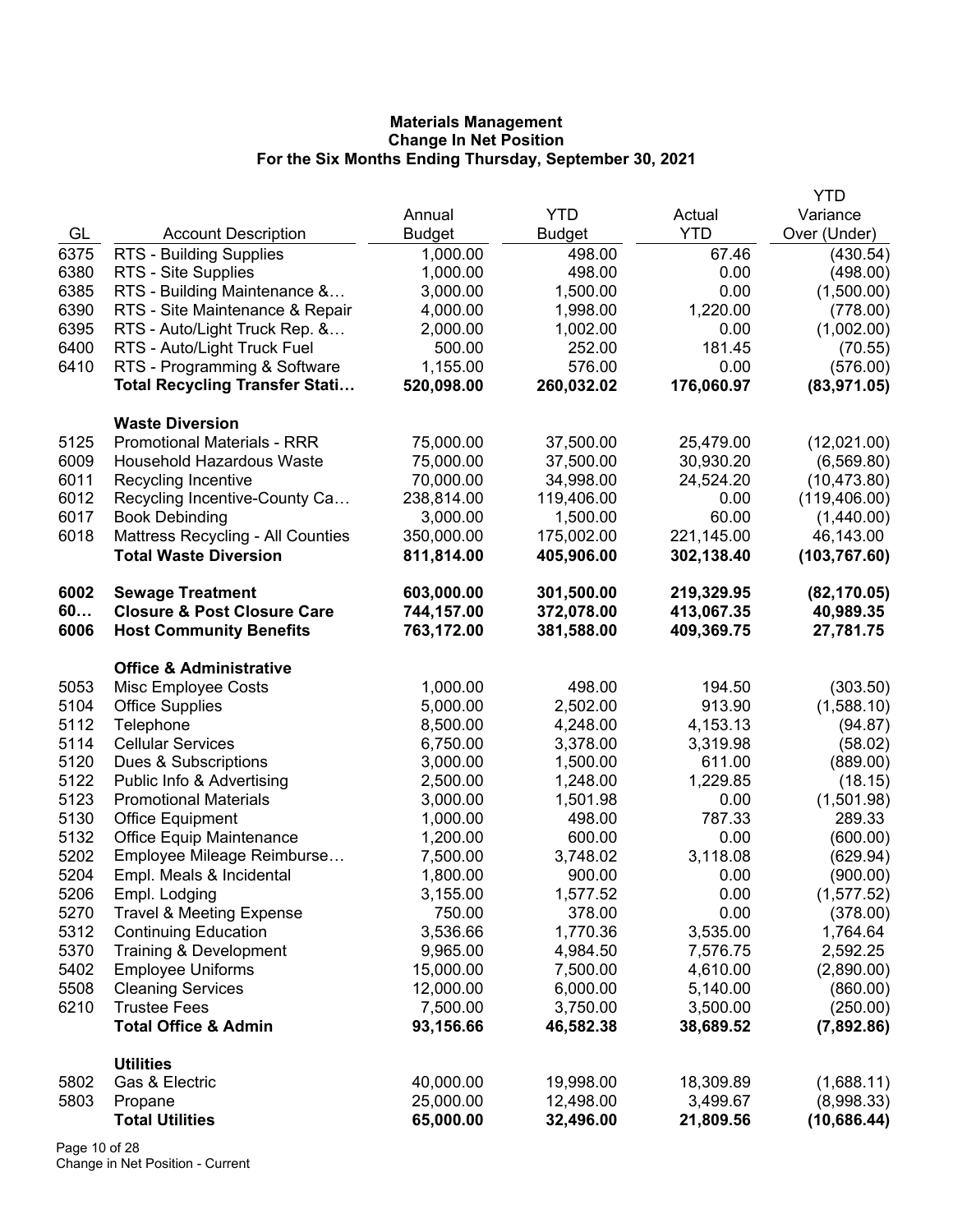|      |                                          |                |                |               | <b>YTD</b>    |
|------|------------------------------------------|----------------|----------------|---------------|---------------|
|      |                                          | Annual         | <b>YTD</b>     | Actual        | Variance      |
| GL   | <b>Account Description</b>               | <b>Budget</b>  | <b>Budget</b>  | <b>YTD</b>    | Over (Under)  |
|      | <b>Materials &amp; Supplies</b>          |                |                |               |               |
| 5806 | <b>Building Supplies</b>                 | 7,000.00       | 3,498.00       | 2,109.09      | (1,388.91)    |
| 5810 | <b>Site Supplies</b>                     | 38,000.00      | 18,997.98      | 13,154.96     | (5,843.02)    |
| 5824 | Sand, Gravel & Stone                     | 220,000.00     | 109,998.00     | 69,594.57     | (40, 403.43)  |
| 5826 | Seed & Mulch                             | 35,000.00      | 17,502.00      | 25,460.00     | 7,958.00      |
|      | <b>Total Materials &amp; Supplies</b>    | 300,000.00     | 149,995.98     | 110,318.62    | (39, 677.36)  |
|      | <b>Professional Fees</b>                 |                |                |               |               |
| 5924 | Legal                                    | 14,500.00      | 7,248.00       | 1,883.75      | (5,364.25)    |
| 5926 | <b>Investment Banking Fees</b>           | 21,300.00      | 10,650.00      | 8,295.21      | (2,354.79)    |
| 5970 | Consulting                               | 42,600.00      | 21,300.00      | 0.00          | (21,300.00)   |
|      | <b>Total Professional Fees</b>           | 78,400.00      | 39,198.00      | 10,178.96     | (29,019.04)   |
|      | <b>Repairs &amp; Maintenance</b>         |                |                |               |               |
| 5804 | <b>Building Maintenance &amp; Repair</b> | 20,000.00      | 10,002.00      | 5,478.52      | (4,523.48)    |
|      | <b>Total Repairs &amp; Maintenance</b>   | 20,000.00      | 10,002.00      | 5,478.52      | (4, 523.48)   |
|      | <b>Automobile</b>                        |                |                |               |               |
| 5603 | Auto/Light Truck Rental/Lease            | 14,400.00      | 7,200.00       | 7,033.33      | (166.67)      |
|      | <b>Total Automobile</b>                  | 14,400.00      | 7,200.00       | 7,033.33      | (166.67)      |
|      | Computer                                 |                |                |               |               |
| 5124 | <b>Computer Equipment</b>                | 18,700.00      | 9,348.00       | 4,488.47      | (4,859.53)    |
| 5128 | Programming & Software                   | 7,500.00       | 3,750.00       | 0.00          | (3,750.00)    |
|      | <b>Total Computer</b>                    | 26,200.00      | 13,098.00      | 4,488.47      | (8,609.53)    |
| 6114 | <b>Insurance</b>                         | 170,700.00     | 85,350.00      | 85,350.00     | 0.00          |
| 61   | <b>Admin Allocation</b>                  | 993,394.00     | 496,698.00     | 471,105.13    | (25, 592.87)  |
| 61   | <b>Engineering Allocation</b>            | 30,524.00      | 15,264.00      | 14,812.20     | (451.80)      |
| 6208 | NYS Administrative Assessm               | 51,147.00      | 25,572.00      | 0.00          | (25, 572.00)  |
| 7032 | <b>Depreciation</b>                      | 3,537,500.00   | 1,768,752.00   | 1,654,468.66  | (114, 283.34) |
| 6202 | <b>Interest Expense</b>                  | 658,144.00     | 329,070.00     | 292,386.36    | (36, 683.64)  |
| 6901 | Contingency                              | 30,000.00      | 15,000.00      | 0.00          | (15,000.00)   |
|      | <b>Total Expenses</b>                    | 12,926,833.00  | 6,463,422.00   | 5,727,241.61  | (736, 180.39) |
|      | <b>Change in Net Position</b>            | (2,672,111.00) | (1,336,056.00) | (272, 164.03) | 1,063,891.97  |
|      |                                          |                |                |               |               |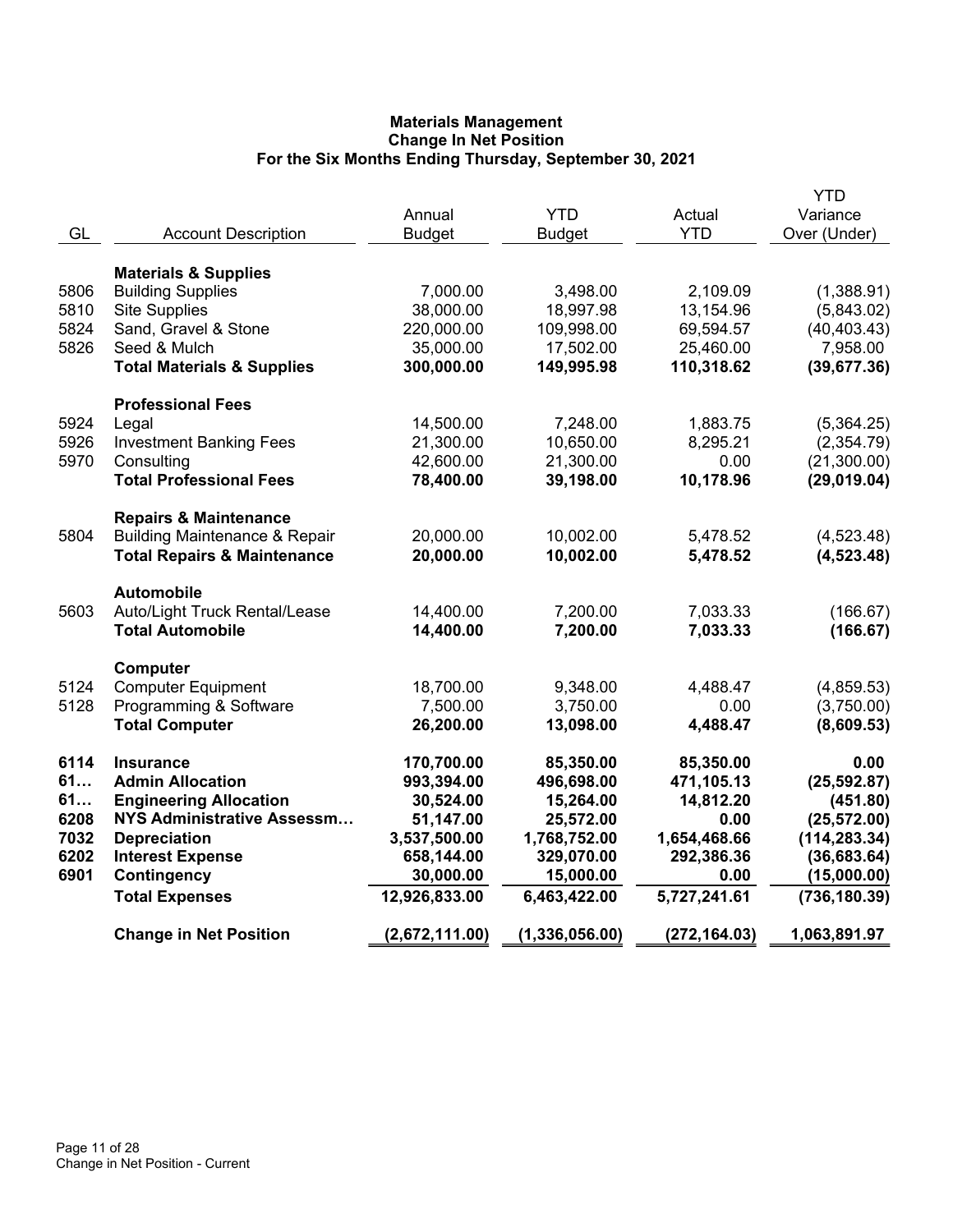# **Telecommunications Change In Net Position For the Six Months Ending Thursday, September 30, 2021**

| GL            | <b>Account Description</b>                          | Annual<br><b>Budget</b>   | <b>YTD</b><br><b>Budget</b> | Actual<br><b>YTD</b>      | YTD<br>Variance<br>Over (Under) |
|---------------|-----------------------------------------------------|---------------------------|-----------------------------|---------------------------|---------------------------------|
|               | <b>Customer Billings</b>                            |                           |                             |                           |                                 |
| 4001          | <b>Customer Billings</b>                            | \$5,664,117.00            | \$2,832,060.00              | \$2,875,404.73            | \$43,344.73                     |
| 4004          | Dark Fiber Billings                                 | 591,569.00                | 295,782.00                  | 342,619.25                | 46,837.25                       |
|               | <b>Total Customer Billings</b>                      | 6,255,686.00              | 3,127,842.00                | 3,218,023.98              | 90,181.98                       |
|               | <b>Grant Revenue</b>                                |                           |                             |                           |                                 |
| 4181          | <b>Federal Grant Income</b>                         | 200,000.00                | 100,002.00                  | 0.00                      | (100, 002.00)                   |
|               | <b>Total Grant Revenue</b>                          | 200,000.00                | 100,002.00                  | 0.00                      | (100, 002.00)                   |
|               | <b>Other Income</b>                                 |                           |                             |                           |                                 |
| 4164          | Miscellaneous                                       | 47,050.00                 | 23,526.00                   | 1,958.98                  | (21, 567.02)                    |
|               | <b>Total Other Income</b>                           | 47,050.00                 | 23,526.00                   | 1,958.98                  | (21, 567.02)                    |
|               | <b>Interest Income</b>                              |                           |                             |                           |                                 |
| 4102          | Investment Interest Income                          | 9,773.00                  | 4,884.00                    | 4,992.97                  | 108.97                          |
| 4108          | Reserve Interest                                    | 84,786.00                 | 42,396.00                   | 29,107.25                 | (13, 288.75)                    |
| 42            | Mark to Market Adjustment                           | 0.00                      | 0.00                        | 125.00                    | 125.00                          |
|               | <b>Total Interest Income</b><br><b>Total Income</b> | 94,559.00<br>6,597,295.00 | 47,280.00<br>3,298,650.00   | 34,225.22<br>3,254,208.18 | (13, 054.78)<br>(44, 441.82)    |
|               |                                                     |                           |                             |                           |                                 |
|               | <b>Salaries</b>                                     |                           |                             |                           |                                 |
| 50            | <b>Engineering Wages</b>                            | 28,644.00                 | 14,322.00                   | 17,661.50                 | 3,339.50                        |
| 50            | <b>Technology Wages</b>                             | 1,269,135.00              | 634,566.00                  | 592,111.72                | (42, 454.28)                    |
| 50<br>50      | <b>MMF Wages</b>                                    | 0.00<br>2,500.00          | 0.00<br>1,248.00            | 8,093.29<br>809.77        | 8,093.29                        |
|               | Overtime Wages<br><b>Total Salaries</b>             | 1,300,279.00              | 650,136.00                  | 618,676.28                | (438.23)<br>(31, 459.72)        |
|               |                                                     |                           |                             |                           |                                 |
|               | <b>Fringe Benefits</b>                              |                           |                             |                           |                                 |
| 50<br>50      | <b>FICA Expense</b>                                 | 92,438.00<br>172,232.00   | 46,218.00                   | 46,646.02                 | 428.02                          |
| 50            | <b>Pension Expense</b><br>Health Insurance          | 92,741.00                 | 86,118.00<br>46,368.00      | 96,015.46<br>45,755.28    | 9,897.46                        |
| 50            | <b>Workers Comp</b>                                 | 2,437.00                  | 1,218.00                    | 1,780.32                  | (612.72)<br>562.32              |
| 50            | <b>Disability Insurance</b>                         | 2,204.00                  | 1,104.00                    | 1,102.02                  | (1.98)                          |
| 50            | Post Retire Overhead                                | 69,552.00                 | 34,776.00                   | 36,851.31                 | 2,075.31                        |
| 5054          | <b>Employee Physicals &amp; Screening</b>           | 500.00                    | 252.00                      | 0.00                      | (252.00)                        |
|               | <b>Total Fringe Benefits</b>                        | 432,104.00                | 216,054.00                  | 228,150.41                | 12,096.41                       |
|               | <b>Operations &amp; Maintenance</b>                 |                           |                             |                           |                                 |
| 5062          | Third Party Temporary - O&M                         | 1,000.00                  | 498.00                      | 0.00                      | (498.00)                        |
| 5133          | Equipment Maintenance Contr                         | 340,194.00                | 170,100.00                  | 140,330.10                | (29,769.90)                     |
| 5134          | <b>Maintenance Contracts</b>                        | 155,800.00                | 77,898.00                   | 43,365.36                 | (34, 532.64)                    |
| 5135          | <b>Underground Locating</b>                         | 70,000.00                 | 34,998.00                   | 27,435.40                 | (7, 562.60)                     |
| 5403          | <b>Safety Equipment &amp; Supplies</b>              | 900.00                    | 450.00                      | 0.00                      | (450.00)                        |
| 5704          | <b>O&amp;M Supplies</b>                             | 4,500.00                  | 2,250.00                    | 1,848.61                  | (401.39)                        |
| 5712          | Purchased Maintenance & Repair                      | 55,000.00                 | 27,498.00                   | 14,430.35                 | (13,067.65)                     |
| 5720          | <b>Offnet Circuit Lease</b>                         | 677,772.00                | 338,886.00                  | 322,961.48                | (15,924.52)                     |
| 5770          | Other Tool, Equip & O&M                             | 6,000.00                  | 3,000.00                    | 0.00                      | (3,000.00)                      |
| Page 12 of 28 |                                                     |                           |                             |                           |                                 |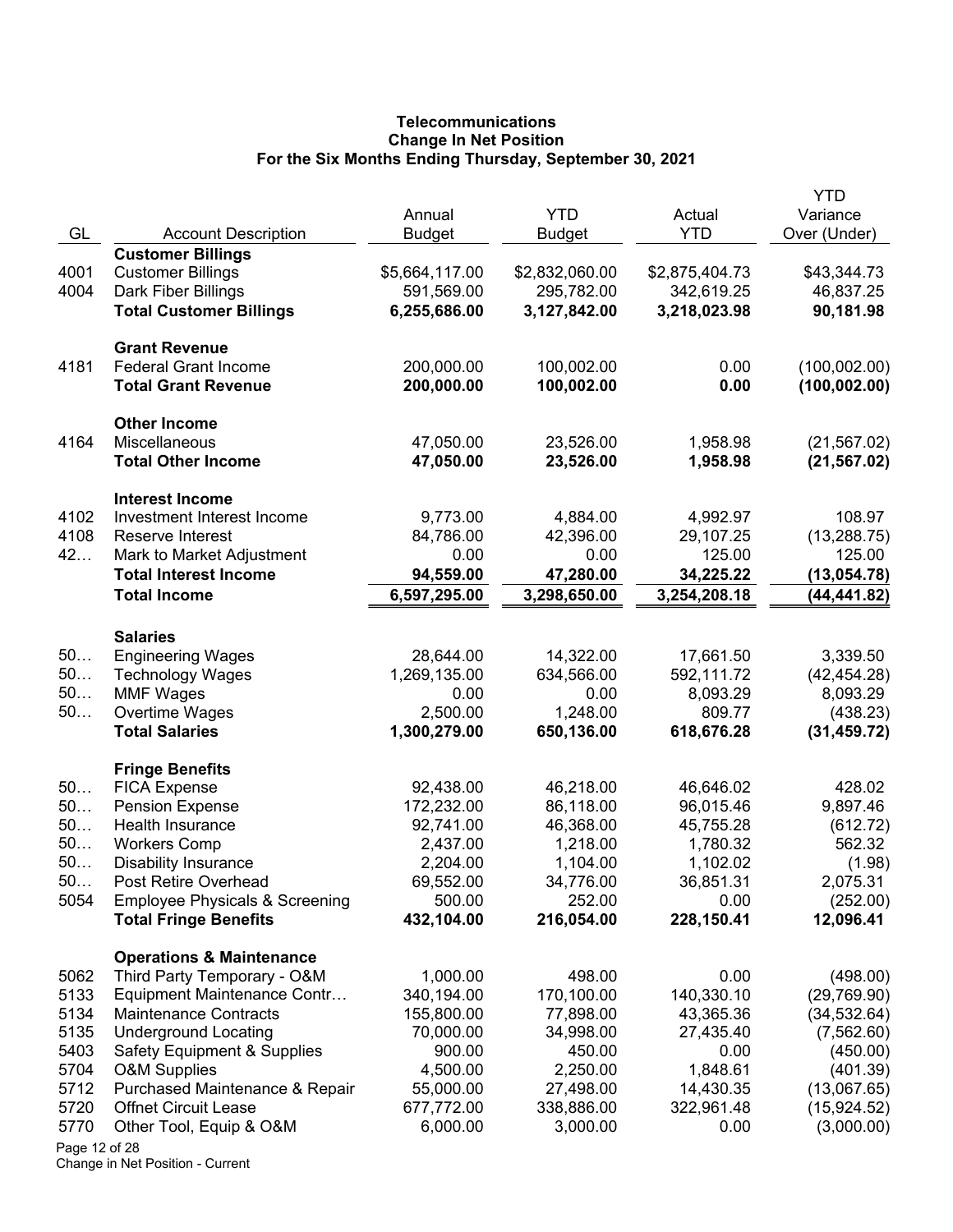# **Telecommunications Change In Net Position For the Six Months Ending Thursday, September 30, 2021**

|      |                                                     |               |            |            | YTD           |
|------|-----------------------------------------------------|---------------|------------|------------|---------------|
|      |                                                     | Annual        | <b>YTD</b> | Actual     | Variance      |
| GL   | <b>Account Description</b>                          | <b>Budget</b> | Budget     | <b>YTD</b> | Over (Under)  |
| 5830 | Collo Expense                                       | 171,720.00    | 85,860.00  | 67,470.05  | (18, 389.95)  |
| 5834 | Permitting                                          | 6,000.00      | 3,000.00   | 4,622.99   | 1,622.99      |
| 5835 | <b>NYS DOT Fee</b>                                  | 10,000.00     | 4,998.00   | 0.00       | (4,998.00)    |
| 5836 | <b>Pole Attachment Fees</b>                         | 310,643.00    | 155,322.00 | 71,159.82  | (84, 162.18)  |
| 5838 | <b>Conduit Lease</b>                                | 22,195.00     | 11,100.00  | 9,847.94   | (1,252.06)    |
|      | Total O & M                                         | 1,831,724.00  | 915,858.00 | 703,472.10 | (212, 385.90) |
|      | <b>Office &amp; Administrative</b>                  |               |            |            |               |
| 5053 | Misc Employee Costs                                 | 2,400.00      | 1,200.00   | 89.18      | (1, 110.82)   |
| 5102 | <b>Office Rent</b>                                  | 44,279.00     | 22,140.00  | 17,250.00  | (4,890.00)    |
| 5104 | <b>Office Supplies</b>                              | 2,200.00      | 1,098.00   | 51.52      | (1,046.48)    |
| 5110 | Postage & Shipping                                  | 1,000.00      | 498.00     | 42.57      | (455.43)      |
| 5112 | Telephone                                           | 11,500.00     | 5,748.00   | 5,981.87   | 233.87        |
| 5114 | <b>Cellular Services</b>                            | 5,600.00      | 2,802.00   | 2,616.40   | (185.60)      |
| 5118 | <b>Other Communications</b>                         | 1,600.00      | 798.00     | 716.70     | (81.30)       |
| 5120 | Dues & Subscriptions                                | 500.00        | 252.00     | 0.00       | (252.00)      |
| 5122 | Public Info & Advertising                           | 2,000.00      | 1,002.00   | 0.00       | (1,002.00)    |
| 5123 | <b>Promotional Materials</b>                        | 5,000.00      | 2,502.00   | 0.00       | (2,502.00)    |
| 5130 | <b>Office Equipment</b>                             | 3,000.00      | 1,500.00   | 0.00       | (1,500.00)    |
| 5170 | <b>Other Office Expenses</b>                        | 6,000.00      | 3,000.00   | 295.05     | (2,704.95)    |
| 5172 | <b>Filing Fees</b>                                  | 24,000.00     | 12,000.00  | 0.00       | (12,000.00)   |
| 5202 | Employee Mileage Reimburse                          | 2,016.00      | 1,008.00   | 0.00       | (1,008.00)    |
| 5204 | Empl. Meals & Incidental                            | 8,500.00      | 4,248.00   | 432.18     | (3,815.82)    |
| 5206 | Empl. Lodging                                       | 15,000.00     | 7,500.00   | 781.00     | (6,719.00)    |
| 5270 | <b>Travel &amp; Meeting Expense</b>                 | 500.00        | 252.00     | 0.00       | (252.00)      |
| 5370 | Training & Development                              | 9,300.00      | 4,650.00   | 50.00      | (4,600.00)    |
| 5402 | <b>Employee Uniforms</b>                            | 1,225.00      | 612.00     | 0.00       | (612.00)      |
| 5570 | <b>Other General Expense</b>                        | 1,000.00      | 498.00     | 0.00       | (498.00)      |
|      | <b>Total Office &amp; Admin</b>                     | 146,620.00    | 73,308.00  | 28,306.47  | (45,001.53)   |
| 5802 | <b>Utilities</b><br>Gas & Electric                  | 5,000.00      | 2,502.00   | 2,440.64   | (61.36)       |
|      | <b>Total Utilities</b>                              | 5,000.00      | 2,502.00   | 2,440.64   | (61.36)       |
|      | <b>Professional Fees</b>                            |               |            |            |               |
| 5924 | Legal                                               | 45,000.00     | 22,500.00  | 7,800.00   | (14,700.00)   |
| 5926 | <b>Investment Banking Fees</b>                      | 5,734.00      | 2,868.00   | 2,348.78   | (519.22)      |
| 5970 | Consulting                                          | 25,000.00     | 12,498.00  | 10,150.00  | (2,348.00)    |
|      | <b>Total Professional Fees</b>                      | 75,734.00     | 37,866.00  | 20,298.78  | (17, 567.22)  |
| 5601 | <b>Automobile</b><br>Auto/Light Truck Rep. & Maint. | 12,000.00     | 6,000.00   | 3,767.48   | (2,232.52)    |
| 5602 | Auto/Light Truck Fuel                               | 22,000.00     | 10,998.00  | 6,206.23   | (4,791.77)    |
| 5603 | Auto/Light Truck Rental/Lease                       | 58,000.00     | 28,998.00  | 28,999.98  | 1.98          |
| 5605 | Vehicle Ins                                         | 12,100.00     | 6,048.00   | 6,049.98   | 1.98          |
|      | <b>Total Automobile</b>                             | 104,100.00    | 52,044.00  | 45,023.67  | (7,020.33)    |
|      |                                                     |               |            |            |               |

Page 13 of 28 Change in Net Position - Current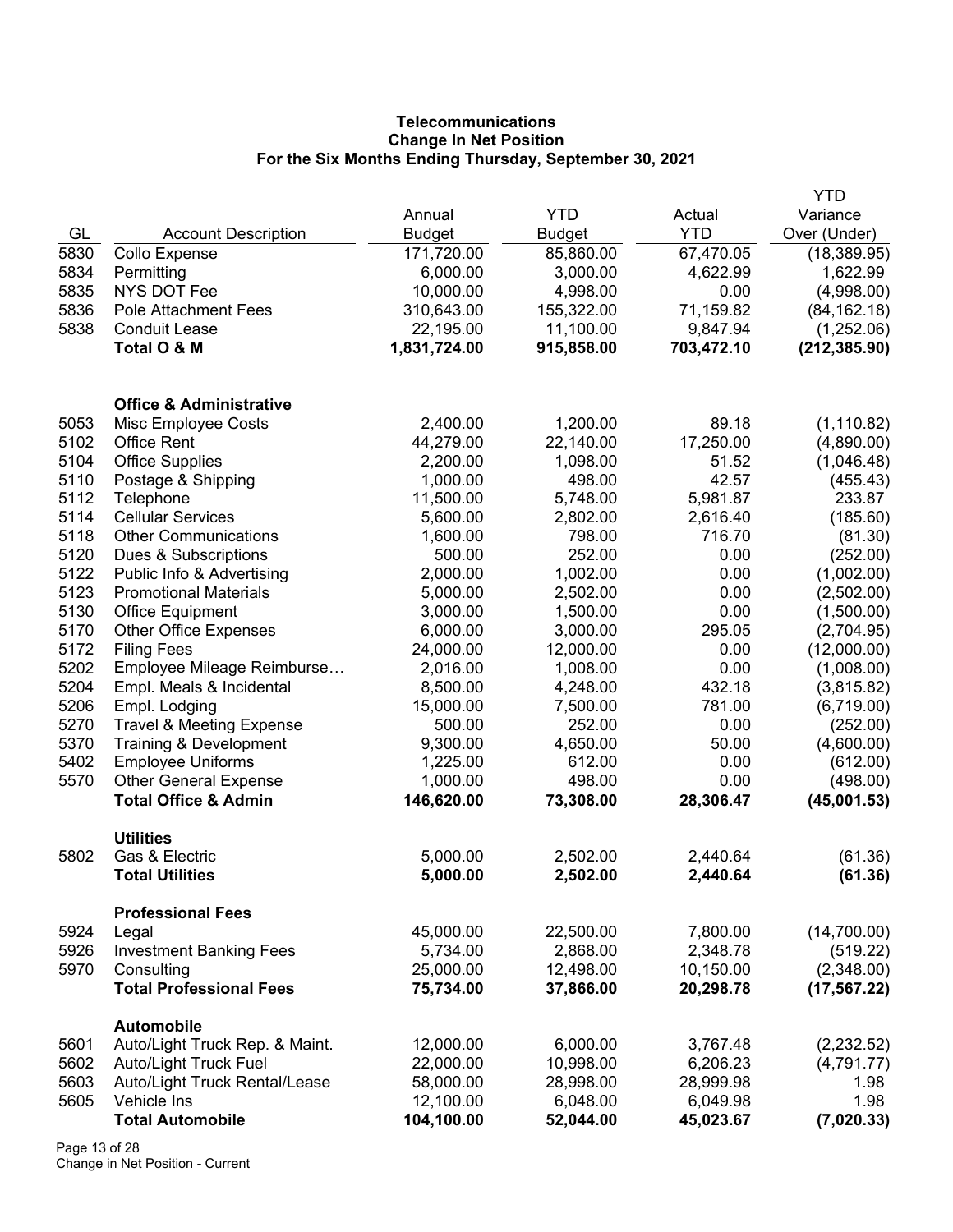# **Telecommunications Change In Net Position For the Six Months Ending Thursday, September 30, 2021**

|      |                                   |                |               |               | YTD           |
|------|-----------------------------------|----------------|---------------|---------------|---------------|
|      |                                   | Annual         | <b>YTD</b>    | Actual        | Variance      |
| GL   | <b>Account Description</b>        | <b>Budget</b>  | <b>Budget</b> | <b>YTD</b>    | Over (Under)  |
|      |                                   |                |               |               |               |
|      | Computer                          |                |               |               |               |
| 5124 | <b>Computer Equipment</b>         | 9,500.00       | 4,752.00      | 5,621.56      | 869.56        |
| 5128 | Programming & Software            | 18,750.00      | 9,378.00      | 14,362.81     | 4,984.81      |
|      | <b>Total Computer</b>             | 28,250.00      | 14,130.00     | 19,984.37     | 5,854.37      |
| 6122 | <b>Bad Debt Expense</b>           | 0.00           | 0.00          | 3,223.14      | 3,223.14      |
| 6114 | <b>Insurance</b>                  | 130,200.00     | 65,100.00     | 65,100.00     | 0.00          |
| 61   | <b>Admin Allocation</b>           | 617,820.00     | 308,910.00    | 295,929.23    | (12,980.77)   |
| 61   | <b>Engineering Allocation</b>     | 11,730.00      | 5,868.00      | 6,994.59      | 1,126.59      |
| 6208 | <b>NYS Administrative Assessm</b> | 34,901.00      | 17,448.00     | 0.00          | (17, 448.00)  |
| 7032 | <b>Depreciation</b>               | 3,732,600.00   | 1,866,300.00  | 1,780,564.80  | (85, 735.20)  |
| 6901 | Contingency                       | 25,000.00      | 12,498.00     | 0.00          | (12, 498.00)  |
|      | <b>Total Expenses</b>             | 8,476,062.00   | 4,238,022.00  | 3,818,164.48  | (419, 857.52) |
|      | <b>Change in Net Position</b>     | (1,878,767.00) | (939, 372.00) | (563, 956.30) | 375,415.70    |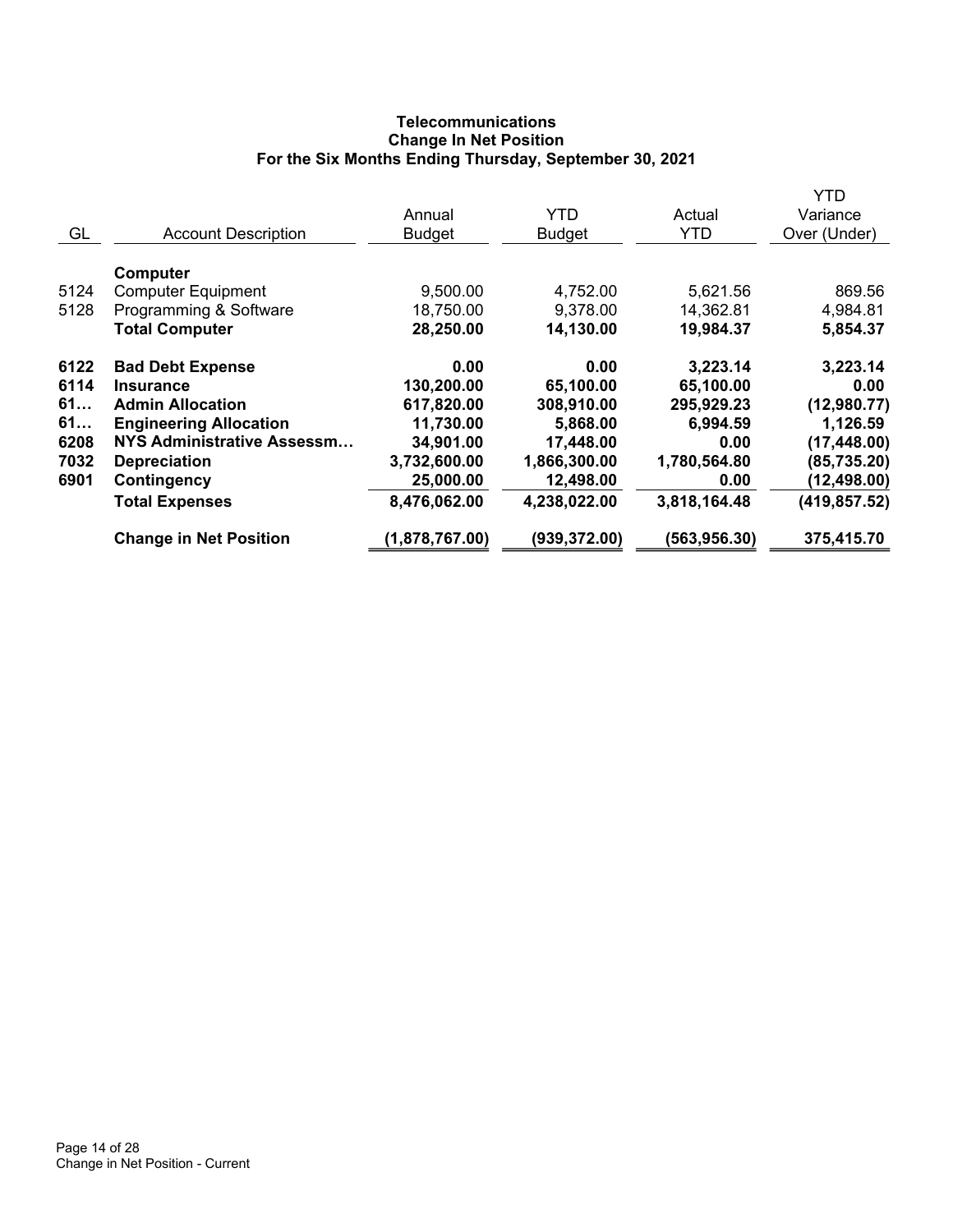#### **Water Quality Change In Net Position For the Six Months Ending Thursday, September 30, 2021**

| <b>YTD</b><br>Actual<br>Annual                                                                                                        | Variance                                     |
|---------------------------------------------------------------------------------------------------------------------------------------|----------------------------------------------|
| GL<br><b>Account Description</b><br><b>YTD</b><br><b>Budget</b><br>Budget                                                             | Over (Under)                                 |
| <b>Customer Billings</b>                                                                                                              |                                              |
| 4001<br><b>Customer Billings</b><br>\$5,775,764.00<br>\$2,887,884.00                                                                  | \$3,076,226.86<br>\$188,342.86               |
| 4005<br><b>Capital Billings</b><br>278,587.00<br>139,296.00                                                                           | 139,293.38<br>(2.62)                         |
| <b>Total Customer Billings</b><br>6,054,351.00<br>3,027,180.00                                                                        | 188,340.24<br>3,215,520.24                   |
| <b>Grant Revenue</b>                                                                                                                  |                                              |
| <b>Federal Grant Income</b><br>4181<br>900,000.00<br>450,000.00                                                                       | 607,087.50<br>157,087.50                     |
| 900,000.00<br><b>Total Grant Revenue</b><br>450,000.00                                                                                | 607,087.50<br>157,087.50                     |
| <b>Other Income</b>                                                                                                                   |                                              |
| Miscellaneous<br>4164<br>7,129.00<br>3,564.00                                                                                         | 3,564.48<br>0.48                             |
| <b>Total Other Income</b><br>7,129.00<br>3,564.00                                                                                     | 3,564.48<br>0.48                             |
| <b>Interest Income</b>                                                                                                                |                                              |
| 4102<br>Investment Interest Income<br>2,000.00<br>1,002.00                                                                            | 1,358.37<br>356.37                           |
| 4108<br>42,900.00<br>21,450.00<br>Reserve Interest                                                                                    | 13,297.04<br>(8, 152.96)                     |
| 42<br>Mark to Market Adjustment<br>0.00<br>0.00                                                                                       | (8,496.70)<br>(8,496.70)                     |
| <b>Total Interest Income</b><br>44,900.00<br>22,452.00                                                                                | 6,158.71<br>(16, 293.29)                     |
| 7,006,380.00<br>3,503,196.00<br><b>Total Income</b>                                                                                   | 3,832,330.93<br>329,134.93                   |
| <b>Salaries</b>                                                                                                                       |                                              |
| 50<br><b>Engineering Wages</b><br>105,064.00<br>52,530.00                                                                             | 65,339.42<br>12,809.42                       |
| 50<br><b>MMF Wages</b><br>0.00<br>0.00                                                                                                | 9,053.60<br>9,053.60                         |
| 50<br><b>WQ Wages</b><br>1,040,560.00<br>520,278.00                                                                                   | 499,768.75<br>(20, 509.25)                   |
| 50<br>Overtime Wages<br>126,312.00<br>63,156.00                                                                                       | 57,857.68<br>(5,298.32)                      |
| 5005<br>On-Call Stipend<br>18,000.00<br>9,000.00                                                                                      | 7,800.00<br>(1,200.00)                       |
| <b>Total Salaries</b><br>1,289,936.00<br>644,964.00                                                                                   | 639,819.45<br>(5, 144.55)                    |
| <b>Fringe Benefits</b>                                                                                                                |                                              |
| 50<br><b>FICA Expense</b><br>84,579.00<br>42,294.00                                                                                   | 3,906.43<br>46,200.43                        |
| 50<br><b>Pension Expense</b><br>191,294.00<br>95,652.00                                                                               | 95,579.78<br>(72.22)                         |
| 50<br>Health Insurance<br>187,066.00<br>93,534.00                                                                                     | 94,445.49<br>911.49                          |
| 50<br><b>Workers Comp</b><br>75,778.00<br>37,890.00                                                                                   | 770.73<br>38,660.73                          |
| 50<br>3,712.00<br>1,854.00<br>Disability Insurance                                                                                    | 1,855.98<br>1.98                             |
| 50<br><b>Post Retire Overhead</b><br>107,860.00<br>53,934.00                                                                          | 54,509.25<br>575.25                          |
| 5054<br><b>Employee Physicals &amp; Screening</b><br>5,000.00<br>2,502.00<br>327,660.00<br><b>Total Fringe Benefits</b><br>655,289.00 | 3,054.50<br>552.50<br>334,306.16<br>6,646.16 |
|                                                                                                                                       |                                              |
| <b>Operations &amp; Maintenance</b>                                                                                                   |                                              |
| <b>Safety Equipment &amp; Supplies</b><br>7,500.00<br>3,750.00<br>5403<br>500.00                                                      | 1,970.47<br>(1,779.53)                       |
| 5704<br><b>O&amp;M Supplies</b><br>252.00                                                                                             | 0.00<br>(252.00)<br>1,473.09                 |
| 5706<br>Shop Tools<br>11,700.00<br>5,851.98<br>252.00                                                                                 | (4,378.89)                                   |
| 5770<br>Other Tool, Equip & O&M<br>500.00<br>5815<br>31,002.00<br>62,000.00<br>Chemicals                                              | 0.00<br>(252.00)<br>32,364.00<br>1,362.00    |
| 5902<br>Lab Fees<br>8,600.00<br>4,302.00                                                                                              | 3,335.00<br>(967.00)                         |
| 6010<br>348.00<br><b>Cape Vincent Reserve</b><br>700.00                                                                               | 700.00<br>352.00                             |
| 8090<br>25,002.00<br><b>Purchases for Resale</b><br>50,000.00                                                                         | 8,296.44<br>(16, 705.56)                     |
| Page 15 of 28                                                                                                                         |                                              |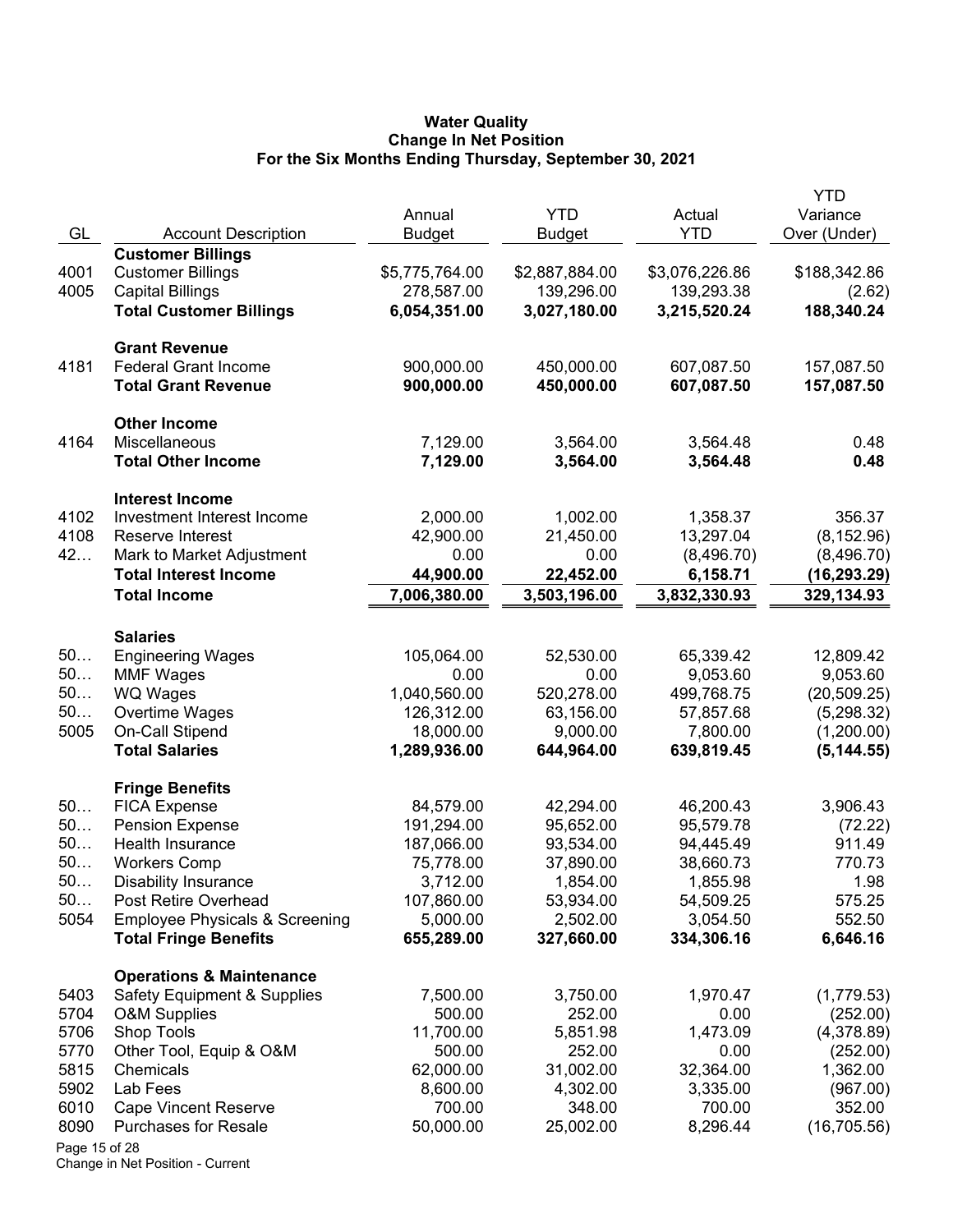# **Water Quality Change In Net Position For the Six Months Ending Thursday, September 30, 2021**

|              |                                              |               |               |                        | <b>YTD</b>   |
|--------------|----------------------------------------------|---------------|---------------|------------------------|--------------|
|              |                                              | Annual        | <b>YTD</b>    | Actual                 | Variance     |
| GL           | <b>Account Description</b>                   | <b>Budget</b> | <b>Budget</b> | <b>YTD</b>             | Over (Under) |
|              | Total O & M                                  | 141,500.00    | 70,759.98     | 48,139.00              | (22,620.98)  |
| 6002         | <b>Sewage Treatment</b>                      | 1,234,029.00  | 617,016.00    | 607,565.99             | (9,450.01)   |
| 6004         | <b>Water Purchases</b>                       | 752,520.00    | 376,266.00    | 414,675.68             | 38,409.68    |
|              | <b>Office &amp; Administrative</b>           |               |               |                        |              |
| 5053         | Misc Employee Costs                          | 100.00        | 48.00         | 211.67                 | 163.67       |
| 5104         | <b>Office Supplies</b>                       | 5,500.00      | 2,748.00      | 1,005.14               | (1,742.86)   |
| 5110         | Postage & Shipping                           | 1,000.00      | 498.00        | 210.71                 | (287.29)     |
| 5112         | Telephone                                    | 10,000.00     | 4,998.00      | 3,724.16               | (1,273.84)   |
| 5114         | <b>Cellular Services</b>                     | 13,900.00     | 6,948.00      | 6,111.04               | (836.96)     |
| 5120         | Dues & Subscriptions                         | 1,500.00      | 750.00        | 302.00                 | (448.00)     |
| 5122         | Public Info & Advertising                    | 2,731.00      | 1,368.00      | 103.00                 | (1,265.00)   |
| 5130         | <b>Office Equipment</b>                      | 1,000.00      | 498.00        | 163.13                 | (334.87)     |
| 5202         | Employee Mileage Reimburse                   | 1,100.00      | 552.00        | 526.96                 | (25.04)      |
| 5204         | Empl. Meals & Incidental                     | 2,500.00      | 1,248.00      | 0.00                   | (1,248.00)   |
| 5206         | Empl. Lodging                                | 5,000.00      | 2,502.00      | 0.00                   | (2,502.00)   |
| 5270         | <b>Travel &amp; Meeting Expense</b>          | 300.00        | 150.00        | 0.00                   | (150.00)     |
| 5370         | Training & Development                       | 8,000.00      | 4,002.00      | 4,525.00               | 523.00       |
| 5402         | <b>Employee Uniforms</b>                     | 7,500.00      | 3,750.00      | 841.93                 | (2,908.07)   |
| 5508         | <b>Cleaning Services</b>                     | 12,000.00     | 6,000.00      | 6,530.00               | 530.00       |
|              | <b>Total Office &amp; Admin</b>              | 72,131.00     | 36,060.00     | 24,254.74              | (11, 805.26) |
|              | <b>Utilities</b>                             |               |               |                        |              |
| 5802         | Gas & Electric                               | 99,225.00     | 49,614.00     | 39,294.54              | (10, 319.46) |
|              | <b>Total Utilities</b>                       | 99,225.00     | 49,614.00     | 39,294.54              | (10, 319.46) |
|              | <b>Professional Fees</b>                     |               |               |                        |              |
| 5924         | Legal                                        | 5,000.00      | 2,502.00      | 0.00                   | (2,502.00)   |
| 5926         | <b>Investment Banking Fees</b>               | 1,963.00      | 984.00        | 843.49                 | (140.51)     |
| 5970         | Consulting                                   | 5,800.00      | 2,899.98      | 5,800.00               | 2,900.02     |
|              | <b>Total Professional Fees</b>               | 12,763.00     | 6,385.98      | 6,643.49               | 257.51       |
|              | <b>Repairs &amp; Maintenance</b>             |               |               |                        |              |
| 5804         | <b>Building Maintenance &amp; Repair</b>     | 28,000.00     | 13,998.00     | 5,216.17               | (8,781.83)   |
| 5808         | Site Maint & Repair                          | 35,500.00     | 17,748.00     | 5,138.78               | (12,609.22)  |
| 5812         | <b>Pipeline Maintenance</b>                  | 83,000.00     | 41,503.98     | 29,730.89              | (11, 773.09) |
|              | <b>Total Repairs &amp; Maintenance</b>       | 146,500.00    | 73,249.98     | 40,085.84              | (33, 164.14) |
|              | <b>Automobile</b>                            |               |               |                        |              |
| 5601         | Auto/Light Truck Rep. & Maint.               | 19,000.00     | 9,498.00      | 5,420.59               | (4,077.41)   |
| 5602         | Auto/Light Truck Fuel                        | 50,000.00     | 25,002.00     | 26,808.22<br>59,933.34 | 1,806.22     |
| 5603<br>5605 | Auto/Light Truck Rental/Lease<br>Vehicle Ins | 132,200.00    | 66,102.00     |                        | (6, 168.66)  |
|              |                                              | 27,900.00     | 13,950.00     | 13,950.00              | 0.00         |
|              | <b>Total Automobile</b>                      | 229,100.00    | 114,552.00    | 106,112.15             | (8,439.85)   |

# **Computer**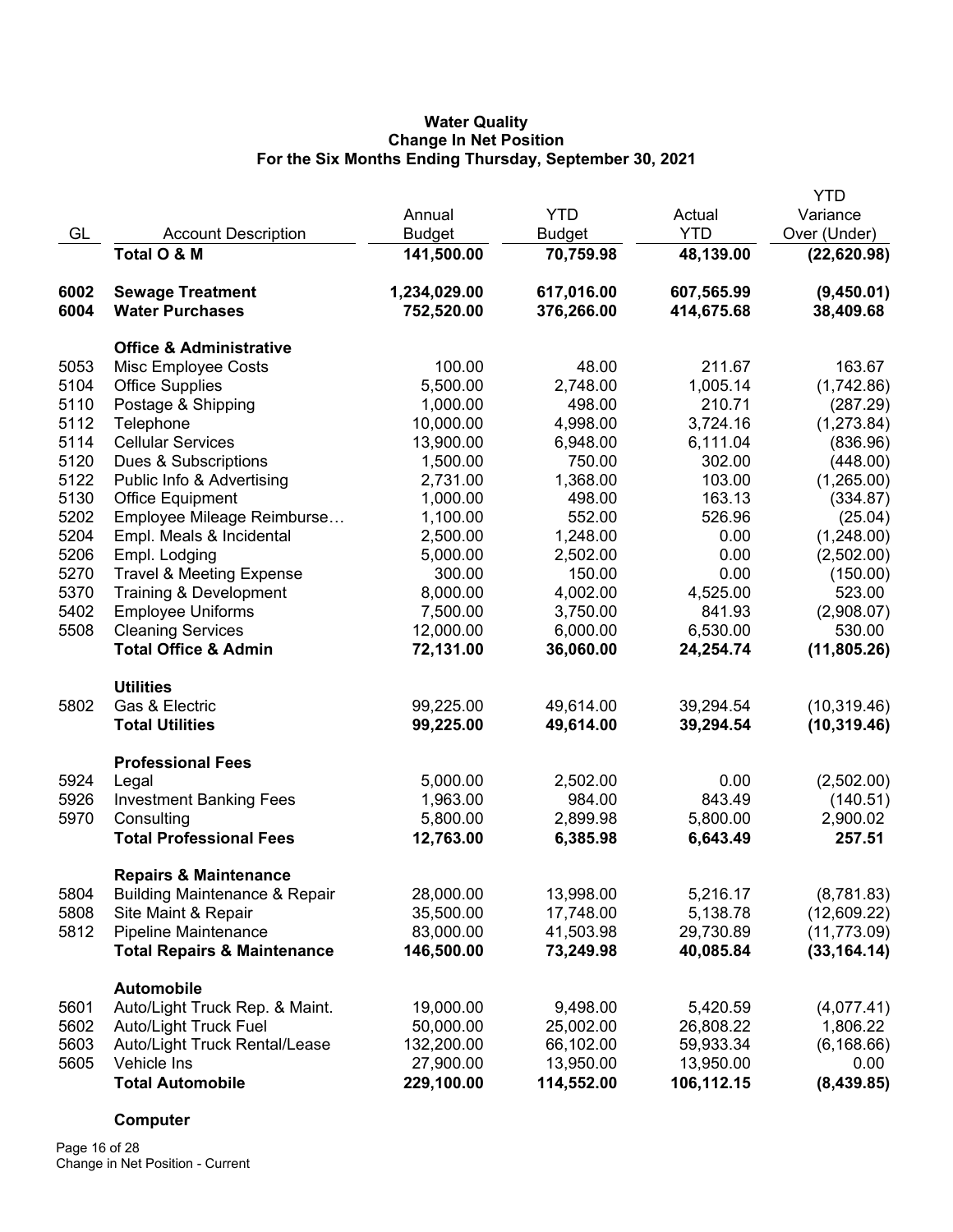# **Water Quality Change In Net Position For the Six Months Ending Thursday, September 30, 2021**

|                               |               |               |              | YTD           |
|-------------------------------|---------------|---------------|--------------|---------------|
|                               | Annual        | <b>YTD</b>    | Actual       | Variance      |
| <b>Account Description</b>    | <b>Budget</b> | <b>Budget</b> | <b>YTD</b>   | Over (Under)  |
| <b>Computer Equipment</b>     | 12,500.00     | 6,252.00      | 3,789.56     | (2,462.44)    |
| Programming & Software        | 7,602.00      | 3,804.00      | 2,910.00     | (894.00)      |
| <b>Total Computer</b>         | 20,102.00     | 10,056.00     | 6,699.56     | (3,356.44)    |
| <b>Insurance</b>              | 86,600.00     | 43,302.00     | 43,300.02    | (1.98)        |
| <b>Admin Allocation</b>       | 500,817.00    | 250,410.00    | 240,282.55   | (10, 127.45)  |
| <b>Engineering Allocation</b> | 33,536.00     | 16,764.00     | 13,030.03    | (3,733.97)    |
| NYS Administrative Assessm    | 31,828.00     | 15,918.00     | 0.00         | (15,918.00)   |
| <b>Depreciation</b>           | 801,700.00    | 400,854.00    | 380,793.20   | (20,060.80)   |
| Amortization                  | 24,400.00     | 12,198.00     | 12,183.39    | (14.61)       |
| <b>Interest Expense</b>       | 56,806.00     | 28,404.00     | 6,015.76     | (22, 388.24)  |
| <b>Total Expenses</b>         | 6,188,782.00  | 3,094,433.94  | 2,963,201.55 | (131, 232.39) |
| <b>Change in Net Position</b> | 817,598.00    | 408,762.06    | 869,129.38   | 460,367.32    |
|                               |               |               |              |               |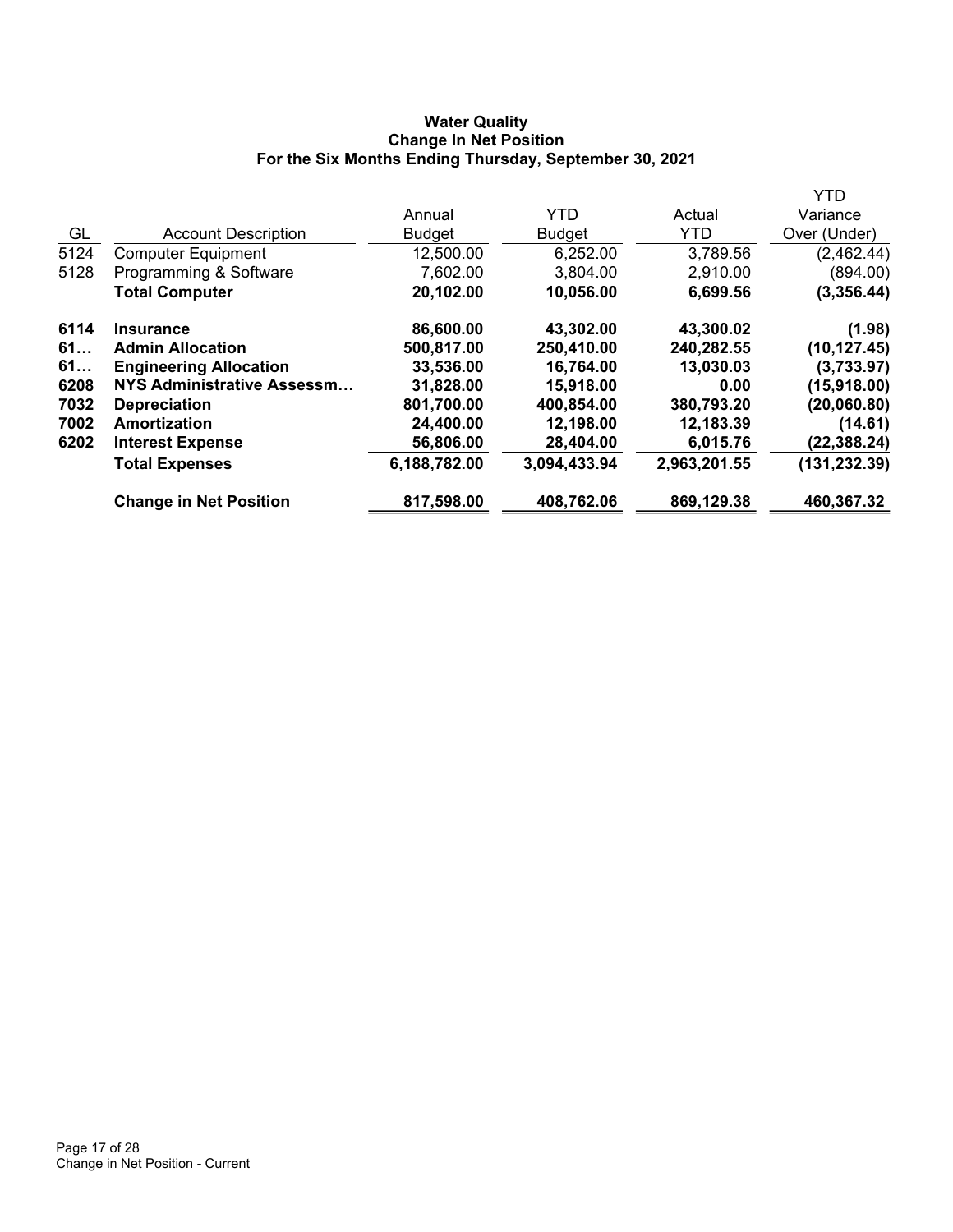#### **Army Sewer Change In Net Position For the Six Months Ending Thursday, September 30, 2021**

| GL            | <b>Account Description</b>                 | Annual<br><b>Budget</b> | <b>YTD</b><br><b>Budget</b> | Actual<br><b>YTD</b>   | <b>YTD</b><br>Variance<br>Over (Under) |
|---------------|--------------------------------------------|-------------------------|-----------------------------|------------------------|----------------------------------------|
|               | <b>Customer Billings</b>                   |                         |                             |                        |                                        |
| 4001          | <b>Customer Billings</b>                   | \$2,779,184.00          | \$1,389,594.00              | \$1,375,088.08         | (\$14,505.92)                          |
|               | <b>Total Customer Billings</b>             | 2,779,184.00            | 1,389,594.00                | 1,375,088.08           | (14, 505.92)                           |
|               | <b>Other Income</b>                        |                         |                             |                        |                                        |
| 4164          | Miscellaneous                              | 7,129.00                | 3,564.00                    | 3,564.48               | 0.48                                   |
|               | <b>Total Other Income</b>                  | 7,129.00                | 3,564.00                    | 3,564.48               | 0.48                                   |
|               | <b>Interest Income</b>                     |                         |                             |                        |                                        |
| 4108          | Reserve Interest                           | 27,800.00               | 13,902.00                   | 8,603.97               | (5,298.03)                             |
| 42            | Mark to Market Adjustment                  | 0.00                    | 0.00                        | (5,497.87)             | (5,497.87)                             |
|               | <b>Total Interest Income</b>               | 27,800.00               | 13,902.00                   | 3,106.10               | (10, 795.90)                           |
|               | <b>Total Income</b>                        | 2,814,113.00            | 1,407,060.00                | 1,381,758.66           | (25, 301.34)                           |
|               | <b>Salaries</b>                            |                         |                             |                        |                                        |
| 50            | <b>Engineering Wages</b>                   | 39,529.00               | 19,764.00                   | 25,284.81              | 5,520.81                               |
| 50            | <b>MMF Wages</b>                           | 0.00                    | 0.00                        | 4,517.87               | 4,517.87                               |
| 50            | <b>WQ Wages</b>                            | 369,119.00              | 184,560.00                  | 182,385.17             | (2, 174.83)                            |
| 50            | Overtime Wages                             | 26,392.00               | 13,194.00                   | 11,803.84              | (1,390.16)                             |
| 5005          | On-Call Stipend                            | 3,840.00                | 1,920.00                    | 1,560.00               | (360.00)                               |
|               | <b>Total Salaries</b>                      | 438,880.00              | 219,438.00                  | 225,551.69             | 6,113.69                               |
|               | <b>Fringe Benefits</b>                     |                         |                             |                        |                                        |
| 50<br>50      | <b>FICA Expense</b>                        | 28,846.00               | 14,424.00                   | 16,337.80              | 1,913.80                               |
| 50            | <b>Pension Expense</b><br>Health Insurance | 65,048.00               | 32,526.00                   | 33,540.59              | 1,014.59                               |
| 50            | <b>Workers Comp</b>                        | 63,471.00<br>25,264.00  | 31,734.00<br>12,630.00      | 34,669.58<br>16,099.44 | 2,935.58<br>3,469.44                   |
| 50            | <b>Disability Insurance</b>                | 1,249.00                | 624.00                      | 624.48                 | 0.48                                   |
| 50            | Post Retire Overhead                       | 36,292.00               | 18,144.00                   | 19,581.00              | 1,437.00                               |
| 5054          | <b>Employee Physicals &amp; Screening</b>  | 2,750.00                | 1,374.00                    | 1,639.50               | 265.50                                 |
|               | <b>Total Fringe Benefits</b>               | 222,920.00              | 111,456.00                  | 122,492.39             | 11,036.39                              |
|               | <b>Operations &amp; Maintenance</b>        |                         |                             |                        |                                        |
| 5403          | <b>Safety Equipment &amp; Supplies</b>     | 7,500.00                | 3,750.00                    | 1,970.47               | (1,779.53)                             |
| 5706          | Shop Tools                                 | 10,000.00               | 4,998.00                    | 1,473.09               | (3,524.91)                             |
| 5815          | Chemicals                                  | 60,000.00               | 30,000.00                   | 31,610.00              | 1,610.00                               |
|               | Total O & M                                | 77,500.00               | 38,748.00                   | 35,053.56              | (3,694.44)                             |
| 6002          | <b>Sewage Treatment</b>                    | 1,234,029.00            | 617,016.00                  | 607,565.99             | (9,450.01)                             |
| 6004          | <b>Water Purchases</b>                     | 3,200.00                | 1,602.00                    | 1,436.00               | (166.00)                               |
|               | <b>Office &amp; Administrative</b>         |                         |                             |                        |                                        |
| 5053          | Misc Employee Costs                        | 100.00                  | 48.00                       | 211.67                 | 163.67                                 |
| 5104          | <b>Office Supplies</b>                     | 5,500.00                | 2,748.00                    | 1,005.14               | (1,742.86)                             |
| 5110          | Postage & Shipping                         | 1,000.00                | 498.00                      | 210.71                 | (287.29)                               |
| 5112          | Telephone                                  | 10,000.00               | 4,998.00                    | 3,724.16               | (1, 273.84)                            |
| 5114          | <b>Cellular Services</b>                   | 13,900.00               | 6,948.00                    | 6,111.04               | (836.96)                               |
| Page 18 of 28 |                                            |                         |                             |                        |                                        |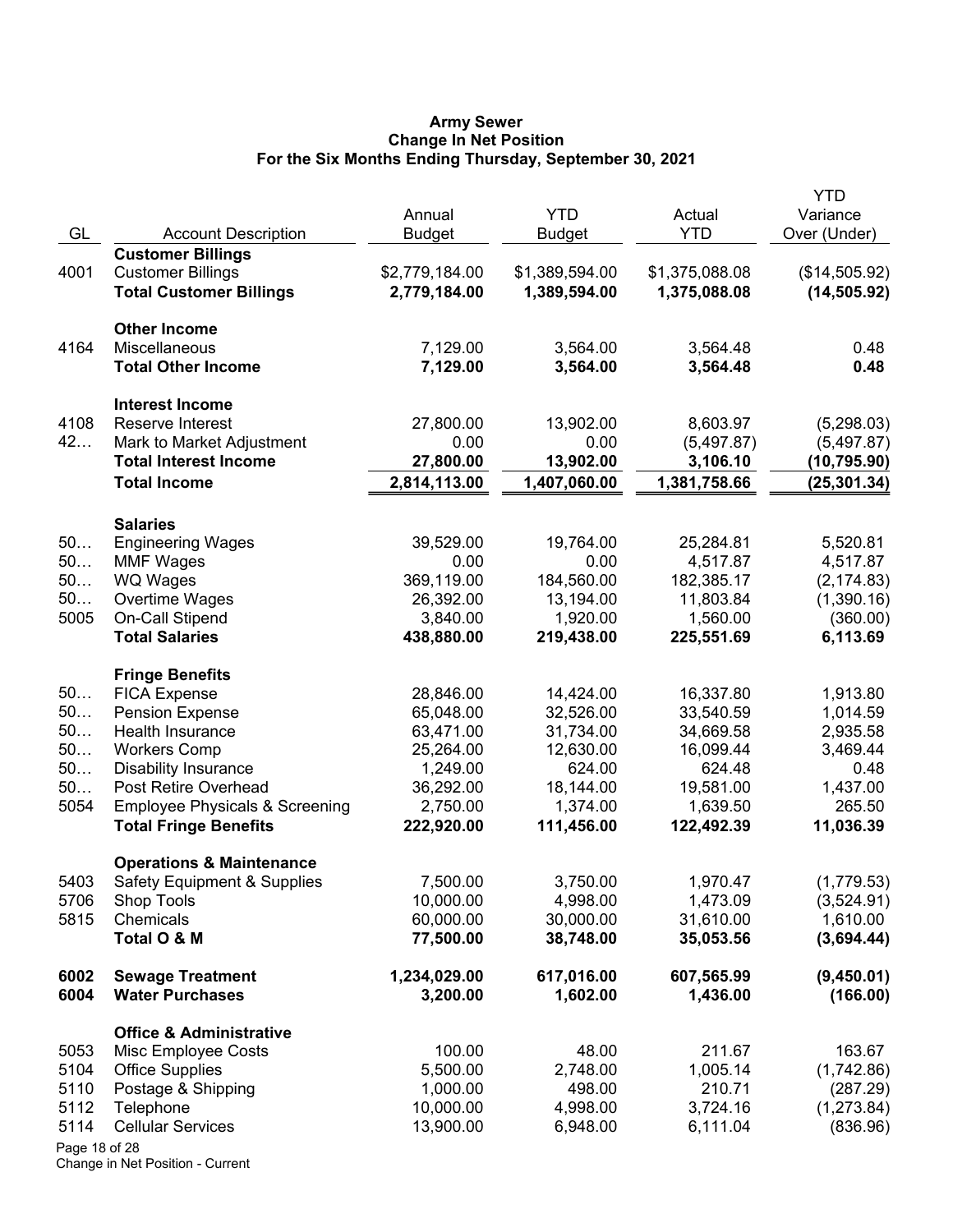#### **Army Sewer Change In Net Position For the Six Months Ending Thursday, September 30, 2021**

|              |                                                 |                       |                       |                      | <b>YTD</b>             |
|--------------|-------------------------------------------------|-----------------------|-----------------------|----------------------|------------------------|
|              |                                                 | Annual                | <b>YTD</b>            | Actual               | Variance               |
| GL           | <b>Account Description</b>                      | <b>Budget</b>         | <b>Budget</b>         | <b>YTD</b>           | Over (Under)           |
| 5120         | Dues & Subscriptions                            | 1,500.00              | 750.00                | 302.00               | (448.00)               |
| 5122         | Public Info & Advertising                       | 1,500.00              | 750.00                | 103.00               | (647.00)               |
| 5130         | <b>Office Equipment</b>                         | 1,000.00              | 498.00                | 163.13               | (334.87)               |
| 5202         | Employee Mileage Reimburse                      | 500.00                | 252.00                | 229.04               | (22.96)                |
| 5204         | Empl. Meals & Incidental                        | 2,500.00              | 1,248.00              | 0.00                 | (1,248.00)             |
| 5206         | Empl. Lodging                                   | 5,000.00              | 2,502.00              | 0.00                 | (2,502.00)             |
| 5370         | Training & Development                          | 8,000.00              | 4,002.00              | 4,525.00             | 523.00                 |
| 5402         | <b>Employee Uniforms</b>                        | 7,500.00              | 3,750.00              | 841.93               | (2,908.07)             |
| 5508         | <b>Cleaning Services</b>                        | 12,000.00             | 6,000.00              | 6,530.00             | 530.00                 |
|              | <b>Total Office &amp; Admin</b>                 | 70,000.00             | 34,992.00             | 23,956.82            | (11, 035.18)           |
|              | <b>Utilities</b>                                |                       |                       |                      |                        |
| 5802         | Gas & Electric                                  | 54,980.00             | 27,492.00             | 18,611.75            | (8,880.25)             |
|              | <b>Total Utilities</b>                          | 54,980.00             | 27,492.00             | 18,611.75            | (8,880.25)             |
|              | <b>Professional Fees</b>                        |                       |                       |                      |                        |
| 5924         | Legal                                           | 3,000.00              | 1,500.00              | 0.00                 | (1,500.00)             |
| 5926         | <b>Investment Banking Fees</b>                  | 1,197.00              | 600.00                | 548.27               | (51.73)                |
|              | <b>Total Professional Fees</b>                  | 4,197.00              | 2,100.00              | 548.27               | (1, 551.73)            |
|              | <b>Repairs &amp; Maintenance</b>                |                       |                       |                      |                        |
| 5804         | <b>Building Maintenance &amp; Repair</b>        | 15,000.00             | 7,500.00              | 3,268.77             | (4,231.23)             |
| 5808         | Site Maint & Repair                             | 25,000.00             | 12,498.00             | 4,312.28             | (8, 185.72)            |
| 5812         | Pipeline Maintenance                            | 45,000.00             | 22,500.00             | 15,469.55            | (7,030.45)             |
|              | <b>Total Repairs &amp; Maintenance</b>          | 85,000.00             | 42,498.00             | 23,050.60            | (19, 447.40)           |
|              | <b>Automobile</b>                               |                       |                       |                      |                        |
| 5601         | Auto/Light Truck Rep. & Maint.                  | 19,000.00             | 9,498.00              | 5,420.59             | (4,077.41)             |
| 5602         | <b>Auto/Light Truck Fuel</b>                    | 50,000.00             | 25,002.00             | 26,808.22            | 1,806.22               |
| 5603         | Auto/Light Truck Rental/Lease                   | 132,200.00            | 66,102.00             | 59,933.34            | (6, 168.66)            |
| 5605         | Vehicle Ins                                     | 27,900.00             | 13,950.00             | 13,950.00            | 0.00                   |
|              | <b>Total Automobile</b>                         | 229,100.00            | 114,552.00            | 106,112.15           | (8,439.85)             |
|              | Computer<br><b>Computer Equipment</b>           |                       |                       |                      | (2,462.44)             |
| 5124<br>5128 |                                                 | 12,500.00<br>7,602.00 | 6,252.00              | 3,789.56             |                        |
|              | Programming & Software<br><b>Total Computer</b> | 20,102.00             | 3,804.00<br>10,056.00 | 2,910.00<br>6,699.56 | (894.00)<br>(3,356.44) |
| 6114         | <b>Insurance</b>                                | 34,100.00             | 17,052.00             | 17,050.02            | (1.98)                 |
| 61           | <b>Admin Allocation</b>                         | 281,576.00            | 140,790.00            | 134,998.95           | (5,791.05)             |
| 61           | <b>Engineering Allocation</b>                   | 10,490.00             | 5,244.00              | 5,265.18             | 21.18                  |
| 6208         | <b>NYS Administrative Assessm</b>               | 13,401.00             | 6,702.00              | 0.00                 | (6,702.00)             |
| 89           | <b>Water Quality Allocation</b>                 | (205, 362.00)         | (102, 678.00)         | (80,072.02)          | 22,605.98              |
| 7032         | <b>Depreciation</b>                             | 303,500.00            | 151,752.00            | 149,738.82           | (2,013.18)             |
|              | <b>Total Expenses</b>                           | 2,877,613.00          | 1,438,812.00          | 1,398,059.73         | (40, 752.27)           |
|              | <b>Change in Net Position</b>                   | (63, 500.00)          | (31,752.00)           | (16, 301.07)         | 15,450.93              |
|              |                                                 |                       |                       |                      |                        |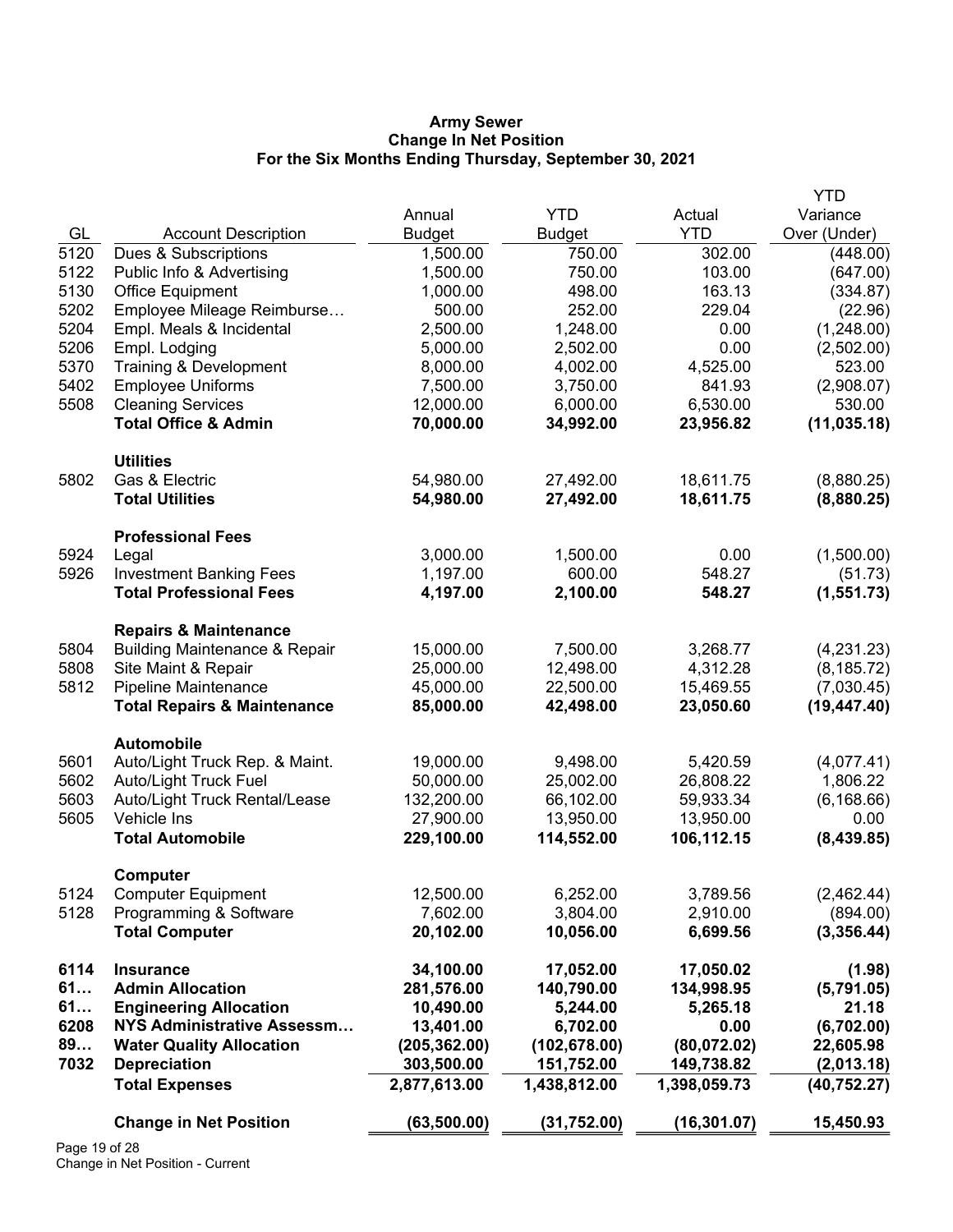#### **Army Water Line Change In Net Position For the Six Months Ending Thursday, September 30, 2021**

| GL            | <b>Account Description</b>                                      | Annual<br><b>Budget</b> | <b>YTD</b><br>Budget | Actual<br><b>YTD</b> | YTD<br>Variance<br>Over (Under) |
|---------------|-----------------------------------------------------------------|-------------------------|----------------------|----------------------|---------------------------------|
|               | <b>Customer Billings</b>                                        |                         |                      |                      |                                 |
| 4001          | <b>Customer Billings</b>                                        | \$2,015,330.00          | \$1,007,664.00       | \$1,184,854.58       | \$177,190.58                    |
|               | <b>Total Customer Billings</b>                                  | 2,015,330.00            | 1,007,664.00         | 1,184,854.58         | 177,190.58                      |
|               | <b>Grant Revenue</b>                                            |                         |                      |                      |                                 |
| 4181          | <b>Federal Grant Income</b>                                     | 900,000.00              | 450,000.00           | 607,087.50           | 157,087.50                      |
|               | <b>Total Grant Revenue</b>                                      | 900,000.00              | 450,000.00           | 607,087.50           | 157,087.50                      |
|               | <b>Interest Income</b>                                          |                         |                      |                      |                                 |
| 4108          | Reserve Interest                                                | 15,100.00               | 7,548.00             | 4,693.07             | (2,854.93)                      |
| 42            | Mark to Market Adjustment                                       | 0.00                    | 0.00                 | (2,998.83)           | (2,998.83)                      |
|               | <b>Total Interest Income</b>                                    | 15,100.00               | 7,548.00             | 1,694.24             | (5,853.76)                      |
|               | <b>Total Income</b>                                             | 2,930,430.00            | 1,465,212.00         | 1,793,636.32         | 328,424.32                      |
|               | <b>Salaries</b>                                                 |                         |                      |                      |                                 |
| 50            | <b>Engineering Wages</b>                                        | 38,266.00               | 19,134.00            | 27,517.83            | 8,383.83                        |
| 50            | <b>MMF Wages</b>                                                | 0.00                    | 0.00                 | 4,535.73             | 4,535.73                        |
| 50            | WQ Wages                                                        | 330,353.00              | 165,174.00           | 134,369.57           | (30, 804.43)                    |
| 50            | Overtime Wages                                                  | 11,632.00               | 5,814.00             | 4,432.25             | (1,381.75)                      |
| 5005          | On-Call Stipend                                                 | 3,840.00                | 1,920.00             | 1,560.00             | (360.00)                        |
|               | <b>Total Salaries</b>                                           | 384,091.00              | 192,042.00           | 172,415.38           | (19,626.62)                     |
|               | <b>Fringe Benefits</b>                                          |                         |                      |                      |                                 |
| 50            | <b>FICA Expense</b>                                             | 25,254.00               | 12,630.00            | 12,619.41            | (10.59)                         |
| 50            | <b>Pension Expense</b>                                          | 56,937.00               | 28,470.00            | 26,503.45            | (1,966.55)                      |
| 50            | Health Insurance                                                | 55,640.00               | 27,822.00            | 27,124.29            | (697.71)                        |
| 50            | <b>Workers Comp</b>                                             | 21,763.00               | 10,884.00            | 7,169.03             | (3,714.97)                      |
| 50            | <b>Disability Insurance</b>                                     | 1,088.00                | 546.00               | 544.20               | (1.80)                          |
| 50            | Post Retire Overhead                                            | 31,630.00               | 15,816.00            | 14,470.50            | (1,345.50)                      |
| 5054          | <b>Employee Physicals &amp; Screening</b>                       | 2,250.00                | 1,128.00             | 1,415.00             | 287.00                          |
|               | <b>Total Fringe Benefits</b>                                    | 194,562.00              | 97,296.00            | 89,845.88            | (7,450.12)                      |
|               | <b>Operations &amp; Maintenance</b>                             |                         |                      |                      |                                 |
| 5706          | <b>Shop Tools</b>                                               | 1,200.00                | 601.98               | 0.00                 | (601.98)                        |
| 5902          | Lab Fees<br>Total O & M                                         | 5,000.00<br>6,200.00    | 2,502.00<br>3,103.98 | 1,730.00<br>1,730.00 | (772.00)<br>(1,373.98)          |
| 6004          | <b>Water Purchases</b>                                          | 664,255.00              | 332,130.00           | 356,054.06           | 23,924.06                       |
|               |                                                                 |                         |                      |                      |                                 |
| 5122          | <b>Office &amp; Administrative</b><br>Public Info & Advertising | 981.00                  | 492.00               | 0.00                 | (492.00)                        |
| 5202          | Employee Mileage Reimburse                                      | 100.00                  | 48.00                | 0.00                 | (48.00)                         |
|               | <b>Total Office &amp; Admin</b>                                 | 1,081.00                | 540.00               | 0.00                 | (540.00)                        |
|               | <b>Utilities</b>                                                |                         |                      |                      |                                 |
| 5802          | Gas & Electric                                                  | 21,250.00               | 10,626.00            | 7,797.31             | (2,828.69)                      |
|               | <b>Total Utilities</b>                                          | 21,250.00               | 10,626.00            | 7,797.31             | (2,828.69)                      |
| Page 20 of 28 |                                                                 |                         |                      |                      |                                 |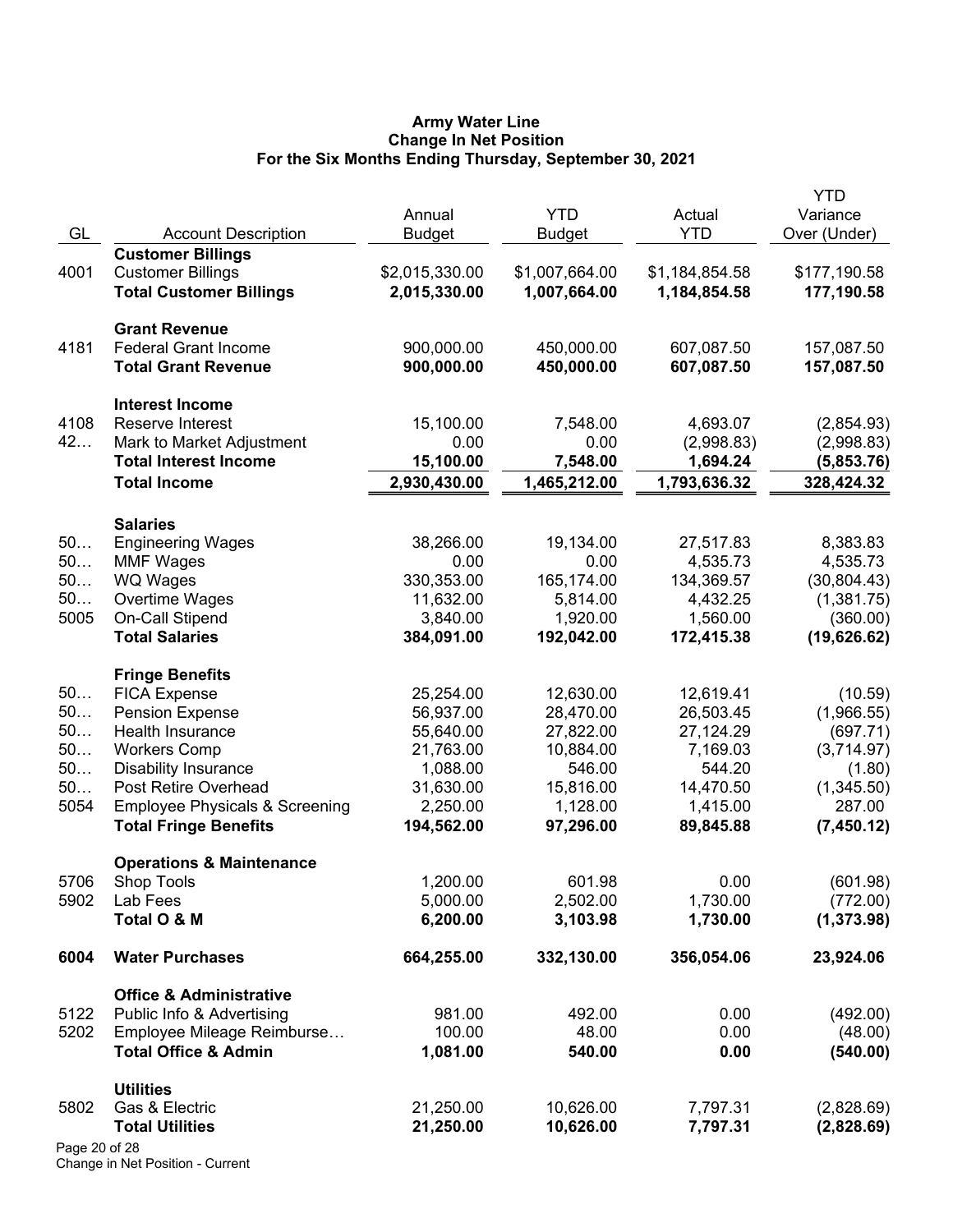# **Army Water Line Change In Net Position For the Six Months Ending Thursday, September 30, 2021**

| GL                                     | <b>Account Description</b>                                                                                                                                                                           | Annual<br><b>Budget</b>                                                                     | <b>YTD</b><br><b>Budget</b>                                                             | Actual<br><b>YTD</b>                                                                | <b>YTD</b><br>Variance<br>Over (Under)                                                     |
|----------------------------------------|------------------------------------------------------------------------------------------------------------------------------------------------------------------------------------------------------|---------------------------------------------------------------------------------------------|-----------------------------------------------------------------------------------------|-------------------------------------------------------------------------------------|--------------------------------------------------------------------------------------------|
| 5924<br>5926<br>5970                   | <b>Professional Fees</b><br>Legal<br><b>Investment Banking Fees</b><br>Consulting<br><b>Total Professional Fees</b>                                                                                  | 1,500.00<br>766.00<br>5,800.00<br>8,066.00                                                  | 750.00<br>384.00<br>2,899.98<br>4,033.98                                                | 0.00<br>295.22<br>5,800.00<br>6,095.22                                              | (750.00)<br>(88.78)<br>2,900.02<br>2,061.24                                                |
| 5804<br>5808<br>5812                   | <b>Repairs &amp; Maintenance</b><br><b>Building Maintenance &amp; Repair</b><br>Site Maint & Repair<br><b>Pipeline Maintenance</b><br><b>Total Repairs &amp; Maintenance</b>                         | 4,000.00<br>7,000.00<br>18,000.00<br>29,000.00                                              | 1,998.00<br>3,498.00<br>9,001.98<br>14,497.98                                           | 1,474.55<br>405.98<br>14,134.25<br>16,014.78                                        | (523.45)<br>(3,092.02)<br>5,132.27<br>1,516.80                                             |
| 6114<br>61<br>61<br>6208<br>89<br>7032 | <b>Insurance</b><br><b>Admin Allocation</b><br><b>Engineering Allocation</b><br><b>NYS Administrative Assessm</b><br><b>Water Quality Allocation</b><br><b>Depreciation</b><br><b>Total Expenses</b> | 29,200.00<br>165,070.00<br>9,964.00<br>11,458.00<br>85,061.00<br>354,600.00<br>1,963,858.00 | 14,598.00<br>82,536.00<br>4,980.00<br>5,730.00<br>42,528.00<br>177,300.00<br>981,941.94 | 14,599.98<br>79,129.63<br>5,527.71<br>0.00<br>30,825.04<br>163,148.17<br>943,183.16 | 1.98<br>(3,406.37)<br>547.71<br>(5,730.00)<br>(11, 702.96)<br>(14, 151.83)<br>(38, 758.78) |
|                                        | <b>Change in Net Position</b>                                                                                                                                                                        | 966,572.00                                                                                  | 483,270.06                                                                              | 850,453.16                                                                          | 367,183.10                                                                                 |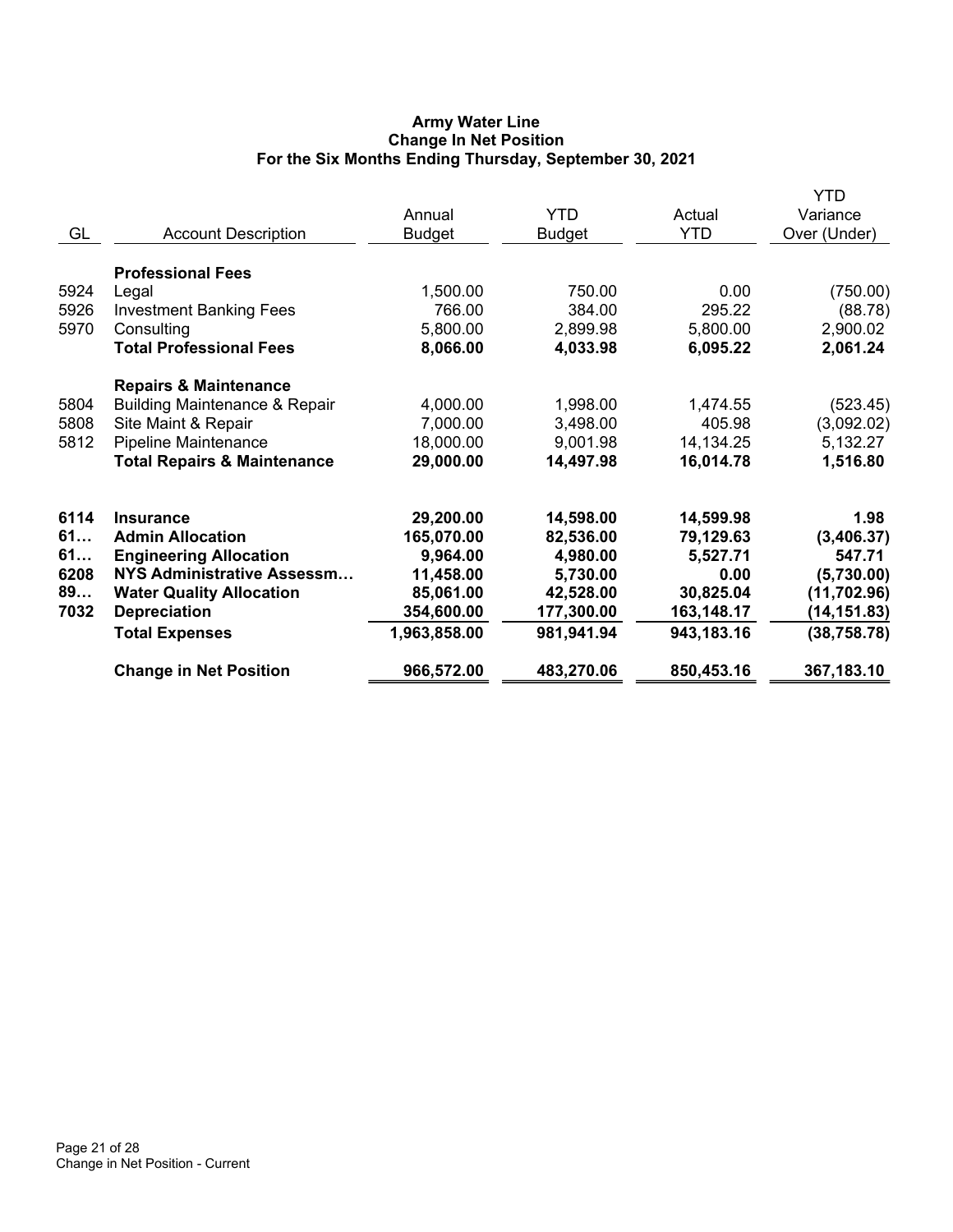#### **Regional Water Line Change In Net Position For the Six Months Ending Thursday, September 30, 2021**

|               |                                                     |               |               |             | YTD                    |
|---------------|-----------------------------------------------------|---------------|---------------|-------------|------------------------|
|               |                                                     | Annual        | <b>YTD</b>    | Actual      | Variance               |
| GL            | <b>Account Description</b>                          | <b>Budget</b> | <b>Budget</b> | <b>YTD</b>  | Over (Under)           |
|               | <b>Customer Billings</b>                            |               |               |             | \$15,911.24            |
| 4001          | <b>Customer Billings</b><br><b>Capital Billings</b> | \$85,065.00   | \$42,534.00   | \$58,445.24 |                        |
| 4005          |                                                     | 278,587.00    | 139,296.00    | 139,293.38  | (2.62)<br>15,908.62    |
|               | <b>Total Customer Billings</b>                      | 363,652.00    | 181,830.00    | 197,738.62  |                        |
|               | <b>Interest Income</b>                              |               |               |             |                        |
| 4102          | Investment Interest Income                          | 2,000.00      | 1,002.00      | 1,358.37    | 356.37                 |
|               | <b>Total Interest Income</b>                        | 2,000.00      | 1,002.00      | 1,358.37    | 356.37                 |
|               | <b>Total Income</b>                                 | 365,652.00    | 182,832.00    | 199,096.99  | 16,264.99              |
|               |                                                     |               |               |             |                        |
| 50            | <b>Salaries</b>                                     | 8,892.00      | 4,446.00      | 4,100.85    |                        |
| 50            | <b>Engineering Wages</b>                            | 21,625.00     | 10,812.00     | 8,479.36    | (345.15)<br>(2,332.64) |
| 50            | WQ Wages<br>Overtime Wages                          | 1,626.00      | 816.00        | 65.62       | (750.38)               |
| 5005          | On-Call Stipend                                     | 1,920.00      | 960.00        | 780.00      | (180.00)               |
|               | <b>Total Salaries</b>                               | 34,063.00     | 17,034.00     | 13,425.83   | (3,608.17)             |
|               |                                                     |               |               |             |                        |
|               | <b>Fringe Benefits</b>                              |               |               |             |                        |
| 50            | <b>FICA Expense</b>                                 | 2,214.00      | 1,110.00      | 938.46      | (171.54)               |
| 50            | <b>Pension Expense</b>                              | 5,078.00      | 2,538.00      | 2,008.52    | (529.48)               |
| 50            | Health Insurance                                    | 5,122.00      | 2,562.00      | 2,293.60    | (268.40)               |
| 50            | <b>Workers Comp</b>                                 | 1,667.00      | 834.00        | 554.04      | (279.96)               |
| 50            | <b>Disability Insurance</b>                         | 98.00         | 48.00         | 48.78       | 0.78                   |
| 50            | Post Retire Overhead                                | 2,828.00      | 1,416.00      | 1,182.75    | (233.25)               |
|               | <b>Total Fringe Benefits</b>                        | 17,007.00     | 8,508.00      | 7,026.15    | (1,481.85)             |
|               | <b>Operations &amp; Maintenance</b>                 |               |               |             |                        |
| 5706          | <b>Shop Tools</b>                                   | 500.00        | 252.00        | 0.00        | (252.00)               |
| 5815          | Chemicals                                           | 2,000.00      | 1,002.00      | 754.00      | (248.00)               |
| 5902          | Lab Fees                                            | 3,600.00      | 1,800.00      | 1,605.00    | (195.00)               |
| 6010          | <b>Cape Vincent Reserve</b>                         | 700.00        | 348.00        | 700.00      | 352.00                 |
|               | Total O & M                                         | 6,800.00      | 3,402.00      | 3,059.00    | (343.00)               |
| 6004          | <b>Water Purchases</b>                              | 85,065.00     | 42,534.00     | 57,185.62   | 14,651.62              |
|               | <b>Office &amp; Administrative</b>                  |               |               |             |                        |
| 5122          | Public Info & Advertising                           | 250.00        | 126.00        | 0.00        | (126.00)               |
| 5202          | Employee Mileage Reimburse                          | 0.00          | 0.00          | 11.20       | 11.20                  |
|               | <b>Total Office &amp; Admin</b>                     | 250.00        | 126.00        | 11.20       | (114.80)               |
|               |                                                     |               |               |             |                        |
|               | <b>Utilities</b>                                    |               |               |             |                        |
| 5802          | Gas & Electric                                      | 22,995.00     | 11,496.00     | 12,885.48   | 1,389.48               |
|               | <b>Total Utilities</b>                              | 22,995.00     | 11,496.00     | 12,885.48   | 1,389.48               |
|               | <b>Professional Fees</b>                            |               |               |             |                        |
| 5924          | Legal                                               | 500.00        | 252.00        | 0.00        | (252.00)               |
|               | <b>Total Professional Fees</b>                      | 500.00        | 252.00        | 0.00        | (252.00)               |
| Page 22 of 28 |                                                     |               |               |             |                        |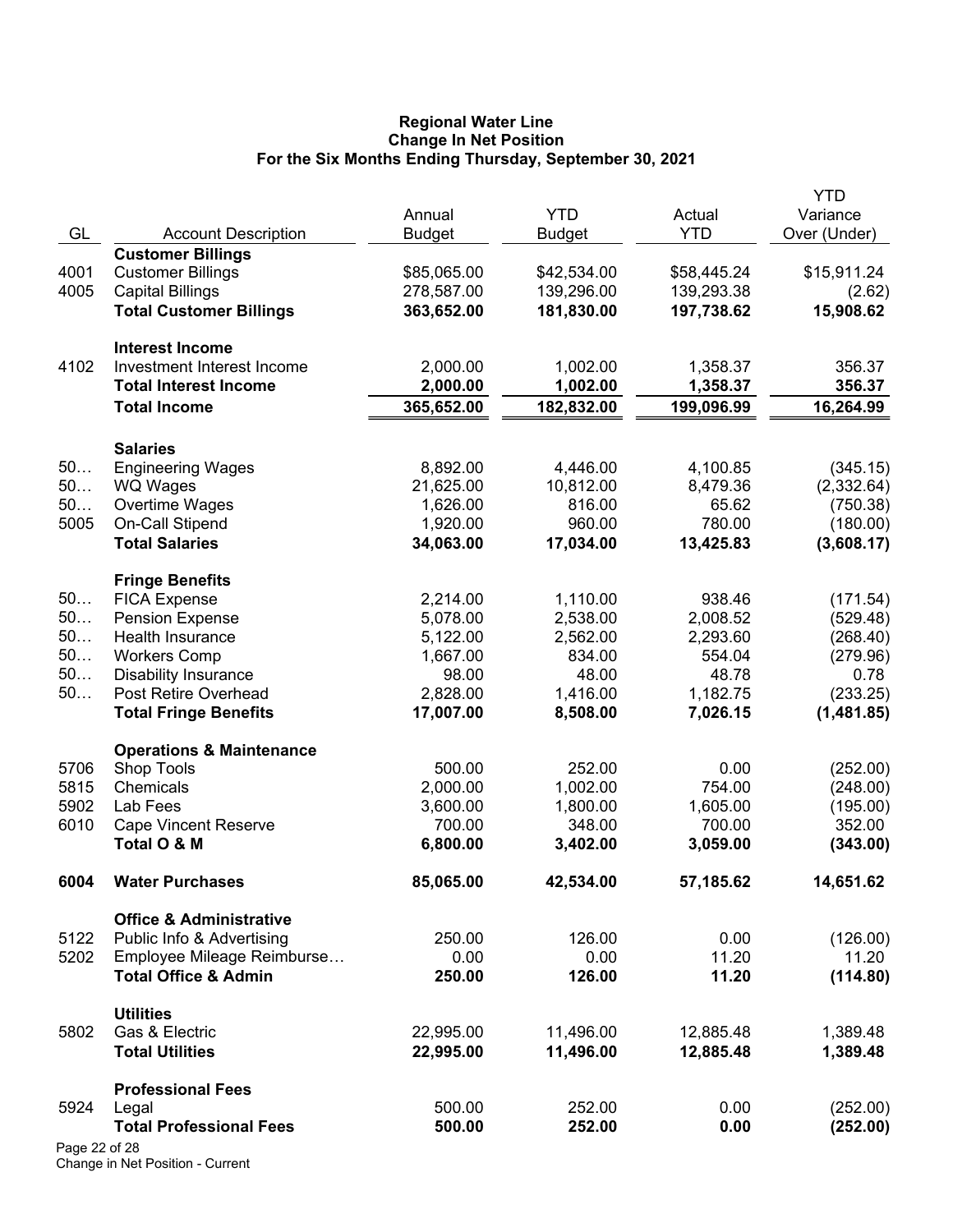# **Regional Water Line Change In Net Position For the Six Months Ending Thursday, September 30, 2021**

|      |                                          | Annual        | <b>YTD</b>    | Actual     | YTD<br>Variance |
|------|------------------------------------------|---------------|---------------|------------|-----------------|
| GL   | <b>Account Description</b>               | <b>Budget</b> | <b>Budget</b> | <b>YTD</b> | Over (Under)    |
|      | <b>Repairs &amp; Maintenance</b>         |               |               |            |                 |
| 5804 | <b>Building Maintenance &amp; Repair</b> | 9,000.00      | 4,500.00      | 472.85     | (4,027.15)      |
| 5808 | Site Maint & Repair                      | 3,500.00      | 1,752.00      | 420.52     | (1,331.48)      |
| 5812 | <b>Pipeline Maintenance</b>              | 20,000.00     | 10,002.00     | 127.09     | (9,874.91)      |
|      | <b>Total Repairs &amp; Maintenance</b>   | 32,500.00     | 16,254.00     | 1,020.46   | (15, 233.54)    |
| 6114 | <b>Insurance</b>                         | 5,000.00      | 2,502.00      | 2,500.02   | (1.98)          |
| 61   | <b>Admin Allocation</b>                  | 17,426.00     | 8,712.00      | 8,347.02   | (364.98)        |
| 61   | <b>Engineering Allocation</b>            | 2,531.00      | 1,266.00      | 674.00     | (592.00)        |
| 6208 | NYS Administrative Assessm               | 1,987.00      | 996.00        | 0.00       | (996.00)        |
| 89   | <b>Water Quality Allocation</b>          | 6,665.00      | 3,330.00      | 2,200.06   | (1, 129.94)     |
| 7032 | <b>Depreciation</b>                      | 143,600.00    | 71,802.00     | 67,906.21  | (3,895.79)      |
| 7002 | Amortization                             | 24,400.00     | 12,198.00     | 12,183.39  | (14.61)         |
| 6202 | <b>Interest Expense</b>                  | 56,806.00     | 28,404.00     | 6,015.76   | (22, 388.24)    |
|      | <b>Total Expenses</b>                    | 457,595.00    | 228,816.00    | 194,440.20 | (34, 375.80)    |
|      | <b>Change in Net Position</b>            | (91, 943.00)  | (45, 984.00)  | 4,656.79   | 50,640.79       |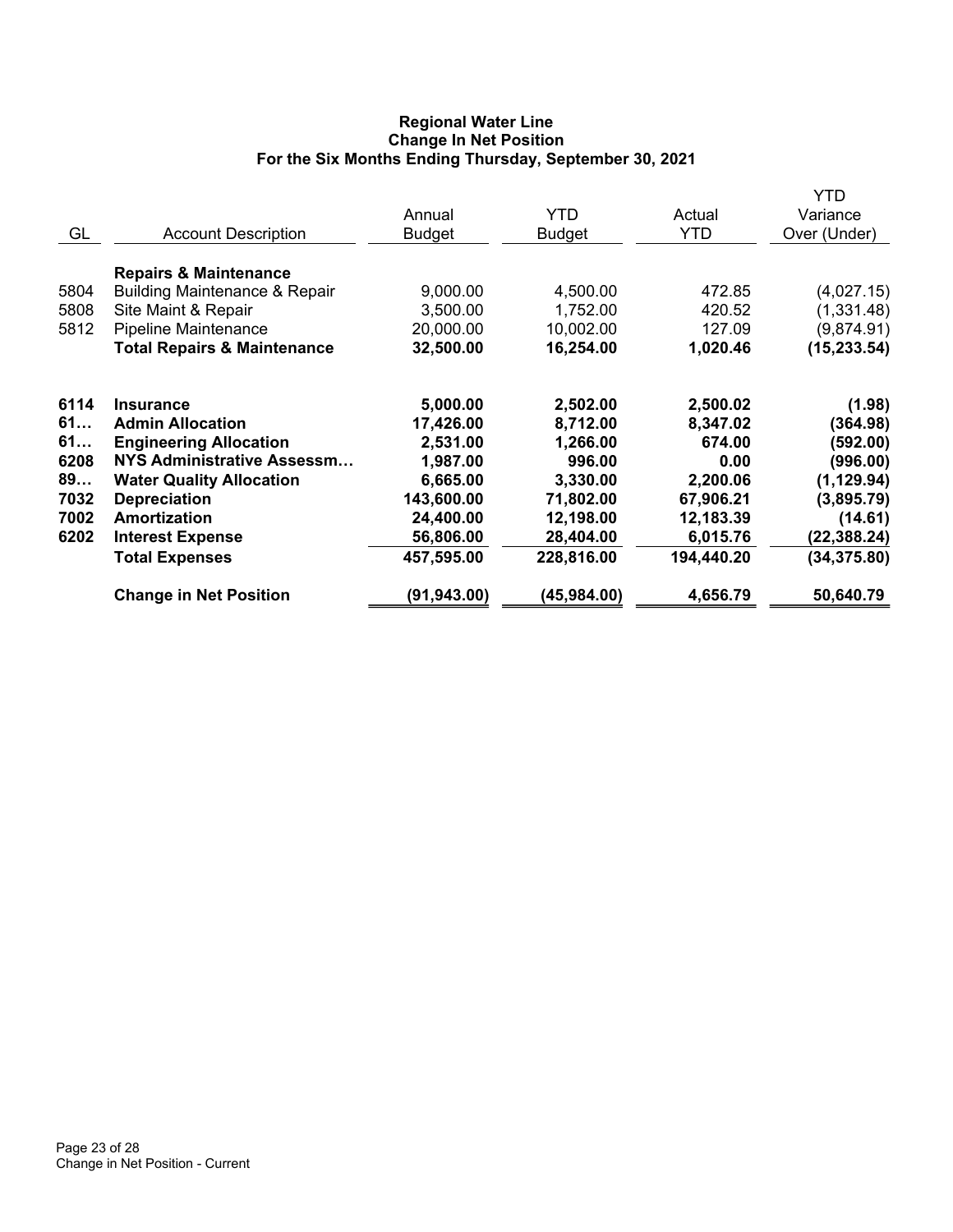# **Water Sewer Contracts Change In Net Position For the Six Months Ending Thursday, September 30, 2021**

| GL   | <b>Account Description</b>                                 | Annual<br><b>Budget</b>    | <b>YTD</b><br><b>Budget</b> | Actual<br><b>YTD</b>       | <b>YTD</b><br>Variance<br>Over (Under) |
|------|------------------------------------------------------------|----------------------------|-----------------------------|----------------------------|----------------------------------------|
|      | <b>Customer Billings</b>                                   |                            |                             |                            |                                        |
| 4001 | <b>Customer Billings</b><br><b>Total Customer Billings</b> | \$896,185.00<br>896,185.00 | \$448,092.00<br>448,092.00  | \$457,838.96<br>457,838.96 | \$9,746.96<br>9,746.96                 |
|      | <b>Total Income</b>                                        | 896,185.00                 | 448,092.00                  | 457,838.96                 | 9,746.96                               |
|      | <b>Salaries</b>                                            |                            |                             |                            |                                        |
| 50   | <b>Engineering Wages</b>                                   | 18,377.00                  | 9,186.00                    | 8,435.93                   | (750.07)                               |
| 50   | <b>WQ Wages</b>                                            | 319,463.00                 | 159,732.00                  | 174,534.65                 | 14,802.65                              |
| 50   | Overtime Wages                                             | 86,662.00                  | 43,332.00                   | 41,555.97                  | (1,776.03)                             |
| 5005 | On-Call Stipend                                            | 8,400.00                   | 4,200.00                    | 3,900.00                   | (300.00)                               |
|      | <b>Total Salaries</b>                                      | 432,902.00                 | 216,450.00                  | 228,426.55                 | 11,976.55                              |
|      | <b>Fringe Benefits</b>                                     |                            |                             |                            |                                        |
| 50   | <b>FICA Expense</b>                                        | 28,265.00                  | 14,130.00                   | 16,304.76                  | 2,174.76                               |
| 50   | <b>Pension Expense</b>                                     | 64,231.00                  | 32,118.00                   | 33,527.22                  | 1,409.22                               |
| 50   | <b>Health Insurance</b>                                    | 62,833.00                  | 31,416.00                   | 30,358.02                  | (1,057.98)                             |
| 50   | <b>Workers Comp</b>                                        | 27,084.00                  | 13,542.00                   | 14,838.22                  | 1,296.22                               |
| 50   | <b>Disability Insurance</b>                                | 1,277.00                   | 636.00                      | 638.52                     | 2.52                                   |
| 50   | Post Retire Overhead                                       | 37,110.00                  | 18,558.00                   | 19,275.00                  | 717.00                                 |
|      | <b>Total Fringe Benefits</b>                               | 220,800.00                 | 110,400.00                  | 114,941.74                 | 4,541.74                               |
|      | <b>Operations &amp; Maintenance</b>                        |                            |                             |                            |                                        |
| 5704 | <b>O&amp;M Supplies</b>                                    | 500.00                     | 252.00                      | 0.00                       | (252.00)                               |
| 5770 | Other Tool, Equip & O&M                                    | 500.00                     | 252.00                      | 0.00                       | (252.00)                               |
| 8090 | <b>Purchases for Resale</b>                                | 50,000.00                  | 25,002.00                   | 8,296.44                   | (16, 705.56)                           |
|      | Total O & M                                                | 51,000.00                  | 25,506.00                   | 8,296.44                   | (17, 209.56)                           |
|      |                                                            |                            |                             |                            |                                        |
|      | <b>Office &amp; Administrative</b>                         |                            |                             |                            |                                        |
| 5202 | Employee Mileage Reimburse                                 | 500.00                     | 252.00                      | 286.72                     | 34.72                                  |
| 5270 | <b>Travel &amp; Meeting Expense</b>                        | 300.00                     | 150.00                      | 0.00                       | (150.00)                               |
|      | <b>Total Office &amp; Admin</b>                            | 800.00                     | 402.00                      | 286.72                     | (115.28)                               |
| 6114 | <b>Insurance</b>                                           | 18,300.00                  | 9,150.00                    | 9,150.00                   | 0.00                                   |
| 61   | <b>Admin Allocation</b>                                    | 36,745.00                  | 18,372.00                   | 17,806.95                  | (565.05)                               |
| 61   | <b>Engineering Allocation</b>                              | 10,551.00                  | 5,274.00                    | 1,563.14                   | (3,710.86)                             |
| 6208 | NYS Administrative Assessm                                 | 4,982.00                   | 2,490.00                    | 0.00                       | (2,490.00)                             |
| 89   | <b>Water Quality Allocation</b>                            | 113,636.00                 | 56,820.00                   | 47,046.92                  | (9,773.08)                             |
|      | <b>Total Expenses</b>                                      | 889,716.00                 | 444,864.00                  | 427,518.46                 | (17, 345.54)                           |
|      | <b>Change in Net Position</b>                              | 6,469.00                   | 3,228.00                    | 30,320.50                  | 27,092.50                              |
|      |                                                            |                            |                             |                            |                                        |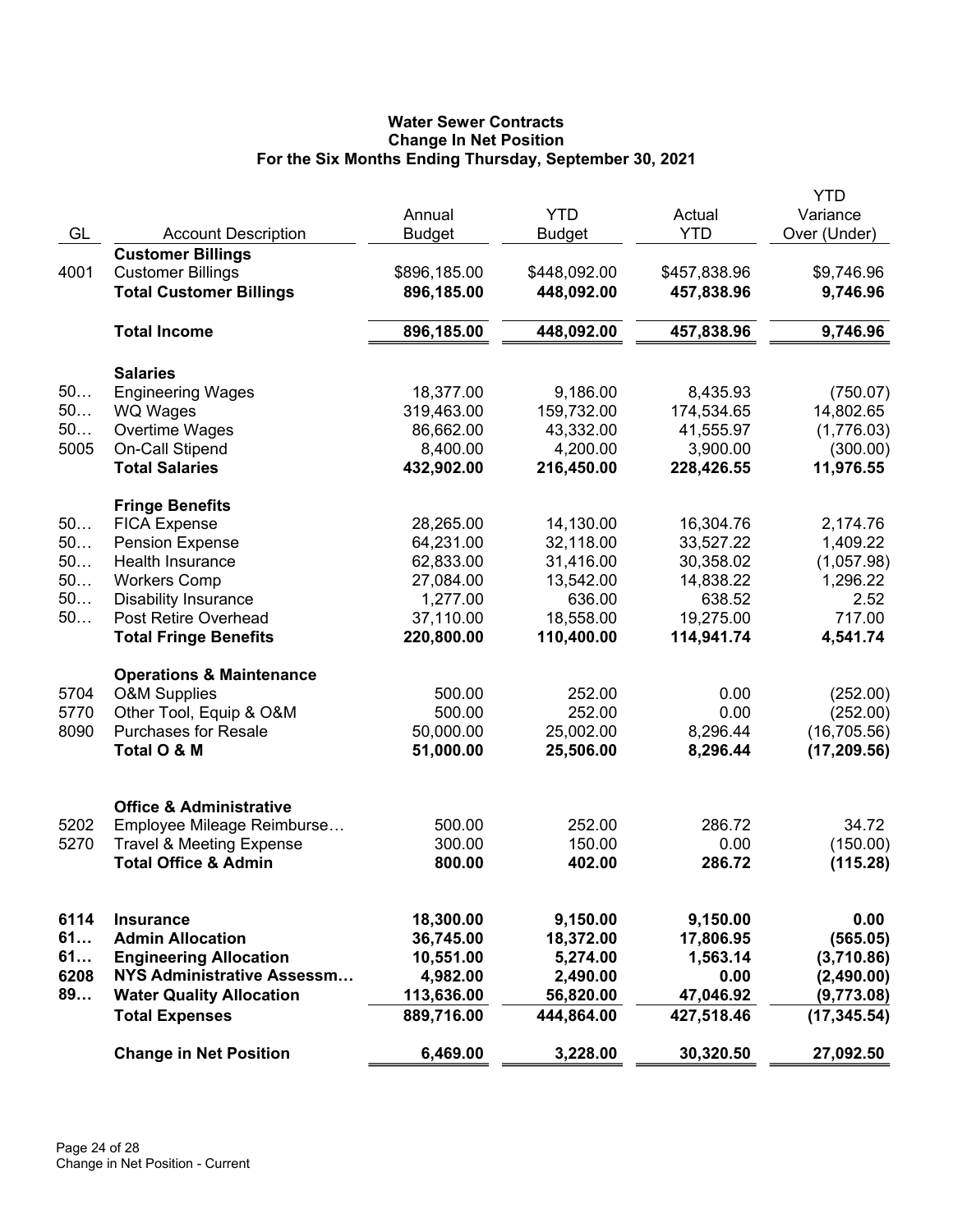#### **Engineering Change In Net Position For the Six Months Ending Thursday, September 30, 2021**

|               |                                                     | Annual                | <b>YTD</b>          | Actual              | YTD<br>Variance       |
|---------------|-----------------------------------------------------|-----------------------|---------------------|---------------------|-----------------------|
| GL            | <b>Account Description</b>                          | <b>Budget</b>         | Budget              | <b>YTD</b>          | Over (Under)          |
| 4001          | <b>Customer Billings</b>                            |                       |                     |                     |                       |
|               | <b>Customer Billings</b>                            | \$1,203,271.00        | \$601,638.00        | \$522,040.99        | (\$79,597.01)         |
|               | <b>Total Customer Billings</b>                      | 1,203,271.00          | 601,638.00          | 522,040.99          | (79, 597.01)          |
|               | <b>Other Income</b>                                 |                       |                     |                     |                       |
| 4164          | Miscellaneous                                       | 0.00                  | 0.00                | (0.08)              | (0.08)                |
|               | <b>Total Other Income</b>                           | 0.00                  | 0.00                | (0.08)              | (0.08)                |
|               | <b>Total Income</b>                                 | 1,203,271.00          | 601,638.00          | 522,040.91          | (79, 597.09)          |
|               | <b>Salaries</b>                                     |                       |                     |                     |                       |
| 50            | <b>Engineering Wages</b>                            | 704,088.00            | 352,044.00          | 272,492.39          | (79, 551.61)          |
| 50            | <b>Technology Wages</b>                             | 0.00                  | 0.00                | 1,452.00            | 1,452.00              |
| 50            | <b>WQ Wages</b>                                     | 0.00                  | 0.00                | 3,520.69            | 3,520.69              |
|               | <b>Total Salaries</b>                               | 704,088.00            | 352,044.00          | 277,465.08          | (74, 578.92)          |
|               | <b>Fringe Benefits</b>                              |                       |                     |                     |                       |
| 50            | <b>FICA Expense</b>                                 | 45,832.00             | 22,914.00           | 20,296.36           | (2,617.64)            |
| 50            | <b>Pension Expense</b>                              | 87,744.00             | 43,872.00           | 37,104.66           | (6, 767.34)           |
| 50            | Health Insurance                                    | 104,971.00            | 52,488.00           | 41,206.73           | (11, 281.27)          |
| 50<br>50      | <b>Workers Comp</b>                                 | 27,545.00             | 13,770.00           | 13,847.06           | 77.06                 |
| 50            | <b>Disability Insurance</b><br>Post Retire Overhead | 1,617.00<br>46,975.00 | 810.00<br>23,490.00 | 808.43<br>21,100.65 | (1.57)                |
| 5054          | <b>Employee Physicals &amp; Screening</b>           | 1,000.00              | 501.96              | 434.50              | (2,389.35)<br>(67.46) |
|               | <b>Total Fringe Benefits</b>                        | 315,684.00            | 157,845.96          | 134,798.39          | (23, 047.57)          |
|               | <b>Operations &amp; Maintenance</b>                 |                       |                     |                     |                       |
| 5403          | <b>Safety Equipment &amp; Supplies</b>              | 1,000.00              | 498.00              | 367.87              | (130.13)              |
| 5904          | <b>SCADA</b>                                        | 19,550.00             | 9,774.00            | 722.90              | (9,051.10)            |
| 8090          | <b>Purchases for Resale</b>                         | 38,500.00             | 19,248.00           | 23,218.00           | 3,970.00              |
|               | Total O & M                                         | 59,050.00             | 29,520.00           | 24,308.77           | (5,211.23)            |
|               |                                                     |                       |                     |                     |                       |
|               | <b>Office &amp; Administrative</b>                  | 800.00                | 402.00              |                     |                       |
| 5053<br>5102  | Misc Employee Costs<br><b>Office Rent</b>           | 5,389.00              | 2,694.00            | 0.00<br>2,694.48    | (402.00)<br>0.48      |
| 5104          | <b>Office Supplies</b>                              | 2,500.00              | 1,248.00            | 725.89              | (522.11)              |
| 5112          | Telephone                                           | 1,960.00              | 978.00              | 1,638.67            | 660.67                |
| 5114          | <b>Cellular Services</b>                            | 6,800.00              | 3,402.00            | 2,942.11            | (459.89)              |
| 5120          | Dues & Subscriptions                                | 1,100.00              | 550.02              | 452.00              | (98.02)               |
| 5122          | Public Info & Advertising                           | 500.00                | 252.00              | 486.00              | 234.00                |
| 5130          | <b>Office Equipment</b>                             | 3,500.00              | 1,748.04            | 836.00              | (912.04)              |
| 5202          | Employee Mileage Reimburse                          | 9,500.00              | 4,747.98            | 4,062.80            | (685.18)              |
| 5204          | Empl. Meals & Incidental                            | 2,500.00              | 1,248.00            | 995.56              | (252.44)              |
| 5206          | Empl. Lodging                                       | 5,000.00              | 2,502.00            | 1,992.00            | (510.00)              |
| 5312          | <b>Continuing Education</b>                         | 10,300.00             | 5,152.02            | 0.00                | (5, 152.02)           |
| 5370          | Training & Development                              | 10,000.00             | 5,002.02            | 6,000.94            | 998.92                |
| Page 25 of 28 |                                                     |                       |                     |                     |                       |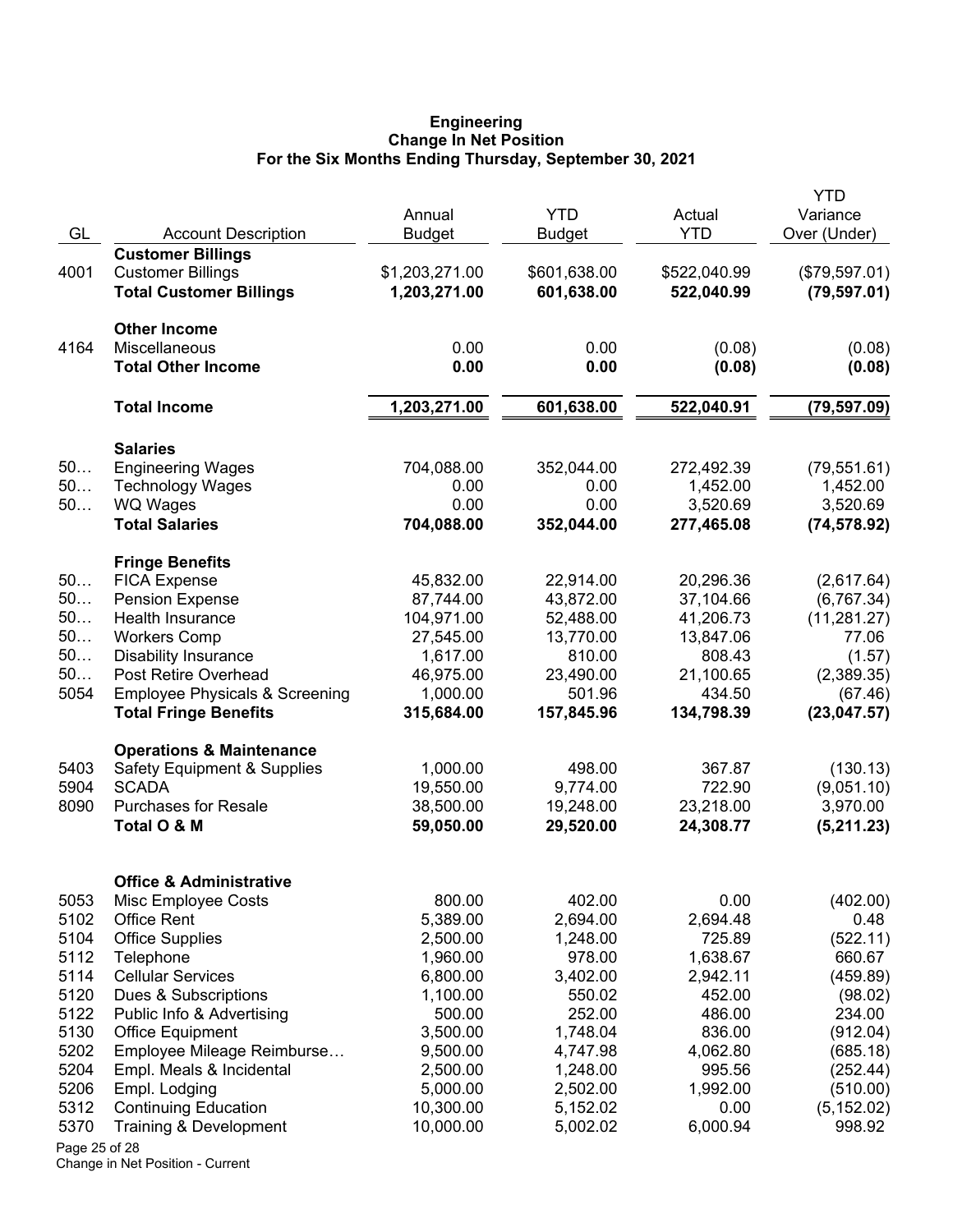# **Engineering Change In Net Position For the Six Months Ending Thursday, September 30, 2021**

|      |                                 |               |               |              | YTD           |
|------|---------------------------------|---------------|---------------|--------------|---------------|
|      |                                 | Annual        | <b>YTD</b>    | Actual       | Variance      |
| GL   | <b>Account Description</b>      | <b>Budget</b> | <b>Budget</b> | <b>YTD</b>   | Over (Under)  |
| 5402 | <b>Employee Uniforms</b>        | 1,200.00      | 600.00        | 0.00         | (600.00)      |
|      | <b>Total Office &amp; Admin</b> | 61,049.00     | 30,526.08     | 22,826.45    | (7,699.63)    |
|      | <b>Professional Fees</b>        |               |               |              |               |
| 5924 | Legal                           | 2,000.00      | 1,002.00      | 1,883.75     | 881.75        |
|      | <b>Total Professional Fees</b>  | 2,000.00      | 1,002.00      | 1,883.75     | 881.75        |
|      | <b>Automobile</b>               |               |               |              |               |
| 5601 | Auto/Light Truck Rep. & Maint.  | 2,500.00      | 1,248.00      | 1,105.99     | (142.01)      |
| 5602 | <b>Auto/Light Truck Fuel</b>    | 4,000.00      | 2,002.02      | 1,558.65     | (443.37)      |
| 5603 | Auto/Light Truck Rental/Lease   | 6,700.00      | 3,348.00      | 3,349.98     | 1.98          |
| 5605 | Vehicle Ins                     | 2,200.00      | 1,098.00      | 1,099.98     | 1.98          |
|      | <b>Total Automobile</b>         | 15,400.00     | 7,696.02      | 7,114.60     | (581.42)      |
|      | Computer                        |               |               |              |               |
| 5124 | <b>Computer Equipment</b>       | 6,000.00      | 3,000.00      | 0.00         | (3,000.00)    |
| 5128 | Programming & Software          | 1,200.00      | 600.00        | 613.80       | 13.80         |
| 5906 | <b>GIS</b>                      | 29,200.00     | 14,598.00     | 21,001.24    | 6,403.24      |
|      | <b>Total Computer</b>           | 36,400.00     | 18,198.00     | 21,615.04    | 3,417.04      |
| 6114 | <b>Insurance</b>                | 26,300.00     | 13,152.00     | 13,150.02    | (1.98)        |
| 61   | <b>Admin Allocation</b>         | 55,784.00     | 27,894.00     | 27,044.34    | (849.66)      |
| 61   | <b>Engineering Allocation</b>   | (79, 552.00)  | (39,774.00)   | (36, 206.36) | 3,567.64      |
| 6208 | NYS Administrative Assessm      | 7,173.00      | 3,588.00      | 0.00         | (3,588.00)    |
| 7032 | <b>Depreciation</b>             | 12,700.00     | 6,348.00      | 8,436.63     | 2,088.63      |
|      | <b>Total Expenses</b>           | 1,216,076.00  | 608,040.06    | 502,436.71   | (105, 603.35) |
|      | <b>Change in Net Position</b>   | (12, 805.00)  | (6,402.06)    | 19,604.20    | 26,006.26     |
|      |                                 |               |               |              |               |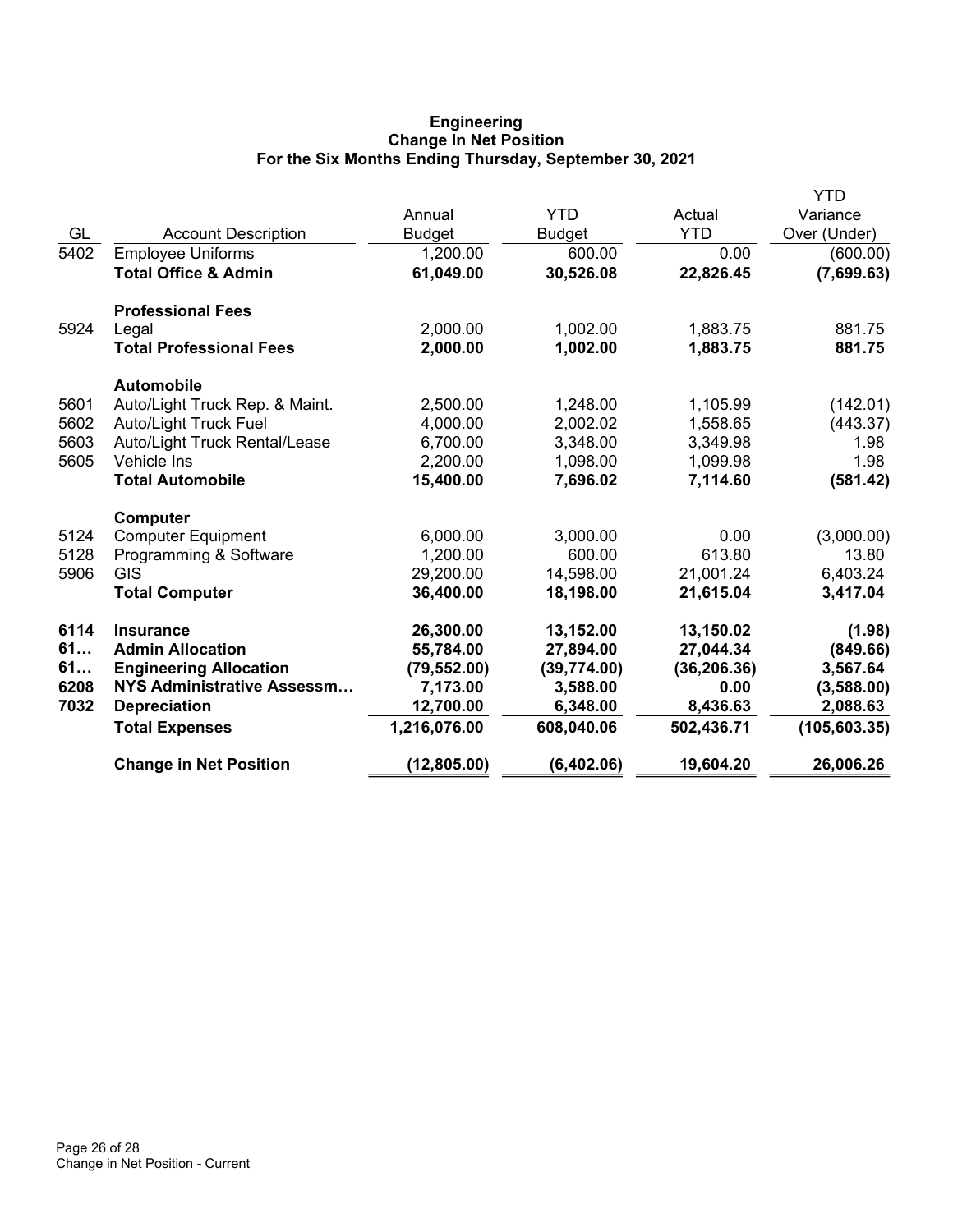## **Regional Development Change In Net Position For the Six Months Ending Thursday, September 30, 2021**

|          |                                                           |                            |                             |                         | <b>YTD</b><br>Variance       |
|----------|-----------------------------------------------------------|----------------------------|-----------------------------|-------------------------|------------------------------|
| GL       | <b>Account Description</b>                                | Annual<br><b>Budget</b>    | <b>YTD</b><br><b>Budget</b> | Actual<br><b>YTD</b>    | Over (Under)                 |
|          | <b>Customer Billings</b>                                  |                            |                             |                         |                              |
| 4001     | <b>Customer Billings</b>                                  | \$134,876.00               | \$67,440.00                 | \$114,192.26            | \$46,752.26                  |
|          | <b>Total Customer Billings</b>                            | 134,876.00                 | 67,440.00                   | 114,192.26              | 46,752.26                    |
|          | <b>Grant Revenue</b>                                      |                            |                             |                         |                              |
| 4181     | <b>Federal Grant Income</b>                               | 114,211.00                 | 57,108.00                   | 103,835.62              | 46,727.62                    |
| 4183     | <b>NY State Grants</b>                                    | 963,581.00                 | 481,788.00                  | 384,916.94              | (96, 871.06)                 |
| 4184     | <b>Other Grants</b>                                       | 40,000.00                  | 19,998.00                   | 0.00                    | (19,998.00)                  |
|          | <b>Total Grant Revenue</b>                                | 1,117,792.00               | 558,894.00                  | 488,752.56              | (70, 141.44)                 |
| 4104     | Loan Interest Income                                      | 564,000.00                 | 281,994.00                  | 221,897.54              | (60,096.46)                  |
|          | <b>Other Income</b>                                       |                            |                             |                         |                              |
| 4162     | <b>Processing Fees</b>                                    | 10,000.00                  | 4,998.00                    | 1,250.00                | (3,748.00)                   |
| 4164     | Miscellaneous                                             | 10,550.00                  | 5,280.00                    | 6,665.67                | 1,385.67                     |
| 4185     | <b>Grant Recapture</b>                                    | 0.00                       | 0.00                        | 13,440.00               | 13,440.00                    |
| 4190     | Recovery of Bad Debts                                     | 0.00                       | 0.00                        | 49,052.78               | 49,052.78                    |
|          | <b>Total Other Income</b>                                 | 20,550.00                  | 10,278.00                   | 70,408.45               | 60,130.45                    |
|          | <b>Interest Income</b>                                    |                            |                             |                         |                              |
| 4102     | Investment Interest Income                                | 198,043.00                 | 99,012.00                   | 65,058.11               | (33,953.89)                  |
| 42       | Mark to Market Adjustment<br><b>Total Interest Income</b> | 0.00                       | 0.00                        | (15, 384.11)            | (15, 384.11)                 |
|          | <b>Total Income</b>                                       | 198,043.00<br>2,035,261.00 | 99,012.00                   | 49,674.00<br>944,924.81 | (49, 338.00)<br>(72, 693.19) |
|          |                                                           |                            | 1,017,618.00                |                         |                              |
|          | <b>Salaries</b>                                           |                            |                             |                         |                              |
| 50       | <b>Administrative Wages</b>                               | 17,585.00                  | 8,790.00                    | 7,708.52                | (1,081.48)                   |
| 50       | <b>Engineering Wages</b>                                  | 22,453.00                  | 11,226.00                   | 5,932.87                | (5,293.13)                   |
| 50       | <b>Regional Development Wages</b>                         | 347,175.00                 | 173,586.00                  | 158,307.89              | (15, 278.11)                 |
|          | <b>Total Salaries</b>                                     | 387,213.00                 | 193,602.00                  | 171,949.28              | (21, 652.72)                 |
|          | <b>Fringe Benefits</b>                                    |                            |                             |                         |                              |
| 50       | <b>FICA Expense</b>                                       | 25,246.00                  | 12,624.00                   | 12,021.86               | (602.14)                     |
| 50.      | <b>Pension Expense</b>                                    | 63,855.00                  | 31,926.00                   | 29,981.16               | (1,944.84)                   |
| 50<br>50 | Health Insurance                                          | 57,204.00<br>739.00        | 28,602.00<br>372.00         | 27,641.04<br>307.01     | (960.96)                     |
| 50       | <b>Workers Comp</b><br><b>Disability Insurance</b>        | 1,255.00                   | 624.00                      | 627.18                  | (64.99)<br>3.18              |
| 50       | Post Retire Overhead                                      | 25,667.00                  | 12,834.00                   | 11,468.76               | (1,365.24)                   |
|          | <b>Total Fringe Benefits</b>                              | 173,966.00                 | 86,982.00                   | 82,047.01               | (4,934.99)                   |
|          | <b>Operations &amp; Maintenance</b>                       |                            |                             |                         |                              |
| 6110     | Marketing                                                 | 5,000.00                   | 2,502.00                    | 0.00                    | (2,502.00)                   |
| 8090     | <b>Purchases for Resale</b>                               | 7,000.00                   | 3,498.00                    | 1,020.00                | (2,478.00)                   |
|          | Total O & M                                               | 12,000.00                  | 6,000.00                    | 1,020.00                | (4,980.00)                   |
| 6006     | <b>Host Community Benefits</b>                            | 133,411.00                 | 66,708.00                   | 133,411.46              | 66,703.46                    |